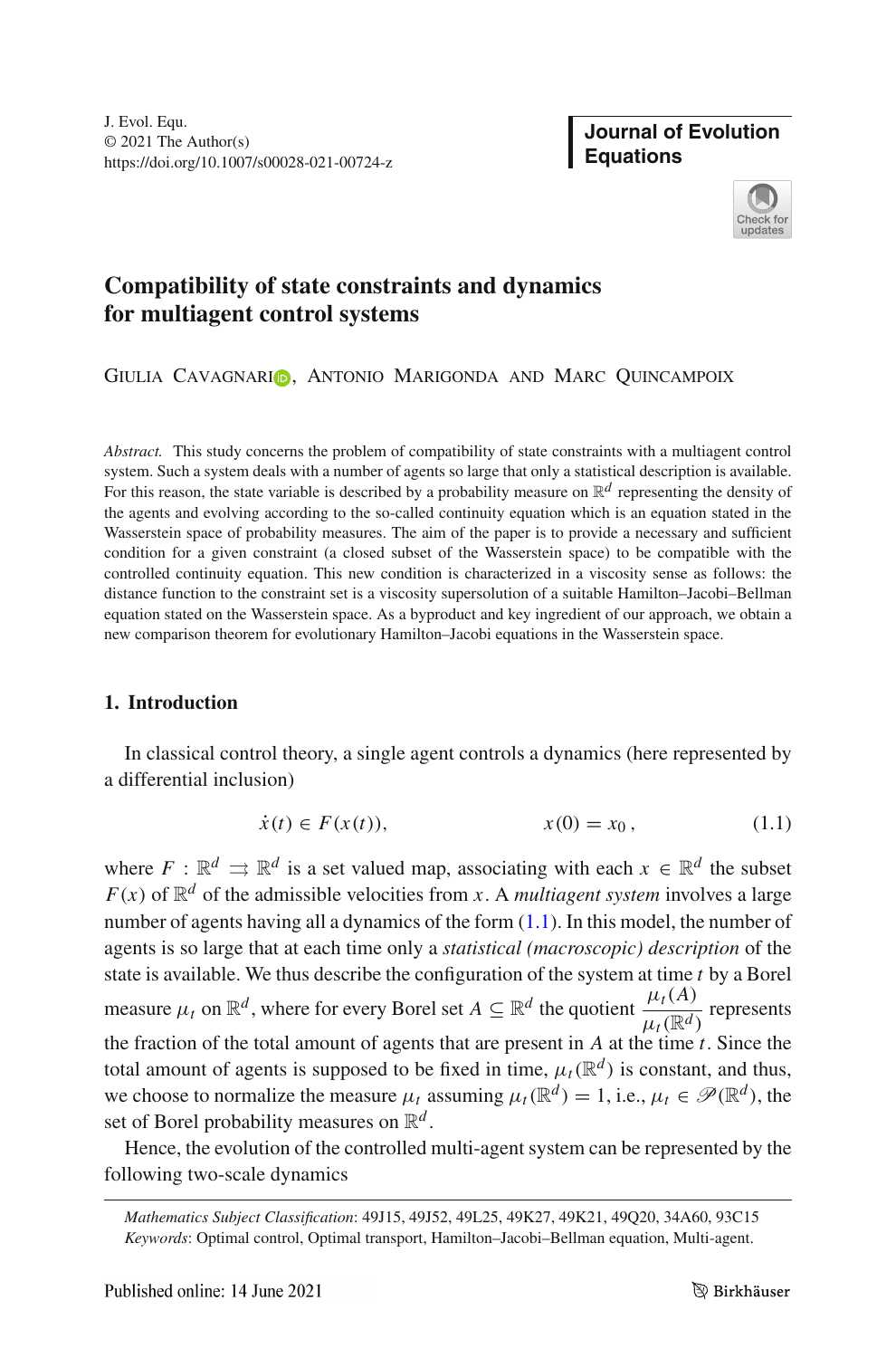• *Microscopic dynamics:* each agent's position at time  $t$  is given by  $x(t)$ , which evolves according to the dynamical system

$$
\dot{x}(t) \in F(\mu_t, x(t)), \qquad \text{for a.e. } t > 0,
$$
\n
$$
(1.2)
$$

where  $F$  is a set-valued map. It is worth pointing out that each agent's dynamics is nonlocal since it depends also on the instantaneous configuration  $\mu_t$  of the crowd of agents at time *t*, described by a probability measure on  $\mathbb{R}^d$ .

• *Macroscopic dynamics:* the configuration of the crowd of agents at time *t* is given by a time-depending measure  $\mu_t \in \mathcal{P}(\mathbb{R}^d)$  whose evolution satisfies the following *continuity equation* (to be understood in the sense of distributions)

<span id="page-1-0"></span>
$$
\partial_t \mu_t + \text{div}(v_t \mu_t) = 0, \qquad t > 0,
$$
\n(1.3)

coupled with the control constraint

<span id="page-1-1"></span>
$$
v_t(x) \in F(\mu_t, x) \text{ for } \mu_t\text{-a.e. } x \in \mathbb{R}^d \text{ and for a.e. } t \ge 0.
$$
 (1.4)

which represents the possible (Eulerian) velocity  $v_t(x)$  chosen by an external planner for an agent at time *t* and at the position *x*.

The investigation of (deterministic) optimal control problems in the space of measures is attracting an increasing interest by the mathematical community in the last years, due to the potential applications in the study of complex systems, or multi-agent systems (see, e.g., [\[16](#page-45-0)[,18](#page-45-1),[19\]](#page-45-2)). Indeed, in the framework of *mean field approximation* of multi agent system, starting from a control problem for a large number of the (discrete) agents, the problem is recasted in the framework of probability measures (see the recent  $[15]$  $[15]$  or the preprint  $[12]$  for  $\Gamma$ -convergence results for optimal control problems with nonlocal dynamics). This procedure reduces the dimensionality and the number of equations, possibly leading to a simpler and treatable problem from the point of view of numerics. The reader can find a comprehensive overview of the literature about such formulations and applications, together with some insights on research perspective, in the recent survey [\[1\]](#page-45-5), and references therein. We refer to [\[7](#page-45-6)] for further results on mean field control problems.

The problem we address in this paper is the compatibility of the above dynamical system [\(1.3\)](#page-1-0)–[\(1.4\)](#page-1-1) with a given closed constraint  $\mathcal{K} \subseteq \mathcal{P}_2(\mathbb{R}^d)$ . Here,  $\mathcal{P}_2(\mathbb{R}^d)$  is the set of Borel probability measures with finite second moment; this set is equipped with the 2-Wasserstein distance (see Sect. [2\)](#page-3-0). This compatibility property could be understood in two ways

- *K* is *viable* for the dynamics *F* if and only if for any  $\mu \in \mathcal{K}$  *there exists* a solution  $t \mapsto \mu_t$  of the controlled continuity Eqs. [\(1.3\)](#page-1-0)–[\(1.4\)](#page-1-1) with  $\mu_0 = \mu$  such that  $\mu_t \in \mathcal{K}$  for all  $t \geq 0$ ;
- *K* is *invariant* for the dynamics *F* if and only if for any  $\mu \in \mathcal{K}$  and *for any* solution  $t \mapsto \mu_t$  of the controlled continuity Eqs. [\(1.3\)](#page-1-0)–[\(1.4\)](#page-1-1) with  $\mu_0 = \mu$  we have  $\mu_t \in \mathcal{K}$  for all  $t \geq 0$ .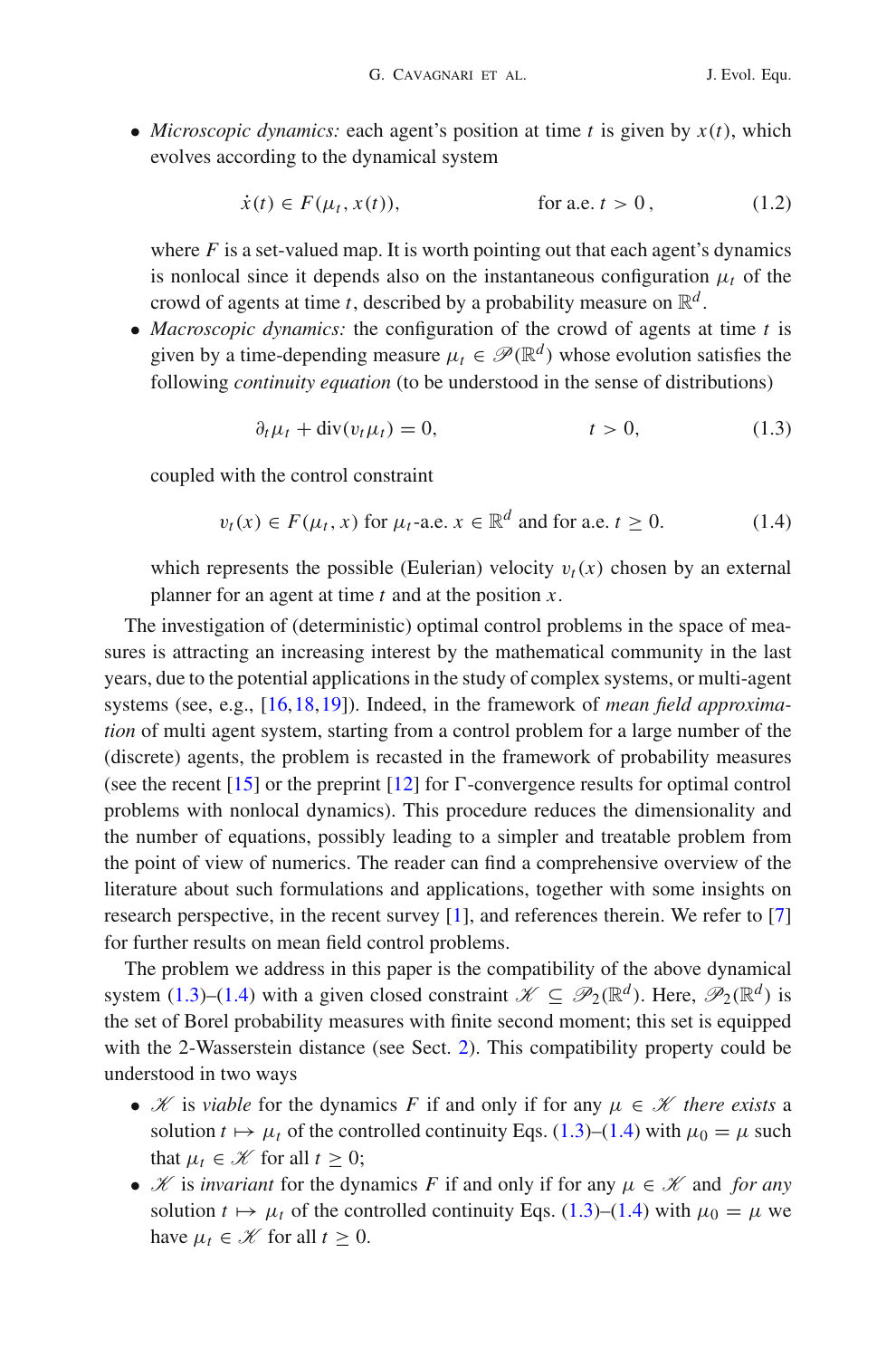Inspired by a characterization of the viability property via supersolution of Hamilton– Jacobi–Bellman equations, which was first obtained in [\[9](#page-45-7)] in the framework of stochastic control, we develop an approach for the present multiagent control problem with deterministic dynamics  $(1.3)$ – $(1.4)$ .

<span id="page-2-0"></span>The main result of our paper (Theorems [6.6](#page-23-0) and [6.7\)](#page-27-0) can be roughly summarized as follows

**Theorem 1.1.** Let  $\mathcal{K} \subseteq \mathcal{P}_2(\mathbb{R}^d)$  be a closed set and  $d_{\mathcal{K}}$  the associated distance *function. Assume that the set valued map F is L-Lipschitz.*

• *K is* viable *iff the function*  $\mu \mapsto d_{\mathcal{K}}(\mu)$  *is a viscosity supersolution of* 

$$
(L+2)u(\mu) + \mathcal{H}_F^{\text{viab}}(\mu, D_\mu u(\mu)) = 0,
$$

*where, for all*  $\mu \in \mathscr{P}_2(\mathbb{R}^d)$ *,*  $p \in L^2_\mu(\mathbb{R}^d; \mathbb{R}^d)$ *,* 

$$
\mathscr{H}_F^{\text{viab}}(\mu, p) := -d_{\mathscr{K}}(\mu) - \inf_{\substack{v(\cdot) \in L^2_{\mu}(\mathbb{R}^d) \\ v(x) \in F(\mu, x)\mu - a.e. x}} \int_{\mathbb{R}^d} \langle v(x), p(x) \rangle \, d\mu(x).
$$

• *K is* invariant *iff the function*  $\mu \mapsto d_{\mathcal{K}}(\mu)$  *is a viscosity supersolution of* 

$$
(L+2)u(\mu) + \mathcal{H}_F^{\text{inv}}(\mu, D_\mu u(\mu)) = 0,
$$

*where, for all*  $\mu \in \mathscr{P}_2(\mathbb{R}^d)$ *,*  $p \in L^2_\mu(\mathbb{R}^d; \mathbb{R}^d)$ *,* 

$$
\mathscr{H}_F^{\text{inv}}(\mu, p) := -d_{\mathscr{K}}(\mu) - \sup_{\substack{v(\cdot) \in L^2_{\mu}(\mathbb{R}^d) \\ v(x) \in F(\mu, x) \mu - a.e. x}} \int_{\mathbb{R}^d} \langle v(x), p(x) \rangle d\mu(x).
$$

For a completely different approach to the viability problem, we refer to [\[5](#page-45-8)], where the author provides a characterization of the viability property for a closed set  $\mathcal{K} \subseteq$  $\mathscr{P}_1(\mathbb{T}^d)$  by mean of a condition involving a suitable notion of tangent cone to  $\mathscr K$  in the Wasserstein space  $\mathscr{P}_1(\mathbb{T}^d)$ , where  $\mathbb{T}^d$  denotes the d-dimensional torus.

The paper is organized as follows: in Sect. [2,](#page-3-0) we fix the notations and provide some background results; Sect. [3](#page-5-0) is devoted to the properties of the set of solutions of the controlled continuity Eqs.  $(1.3)$ – $(1.4)$ ; Sect. [4](#page-7-0) establishes the link between the viability/invariance problem with the value function of a suitable control problem in Wasserstein space; Sect. [5](#page-10-0) introduces the viscosity solutions of Hamilton–Jacobi– Bellman equations in the Wasserstein space, together with a uniqueness result; in Sect. [6,](#page-17-0) we apply the results of Sect. [5](#page-10-0) to the problem outlined in Sect. [4](#page-7-0) deriving our main characterization of viability/invariance. Finally, in Sect. [7](#page-30-0) we provide an example illustrating the main results. Some proofs of technical results are postponed to "Appendix."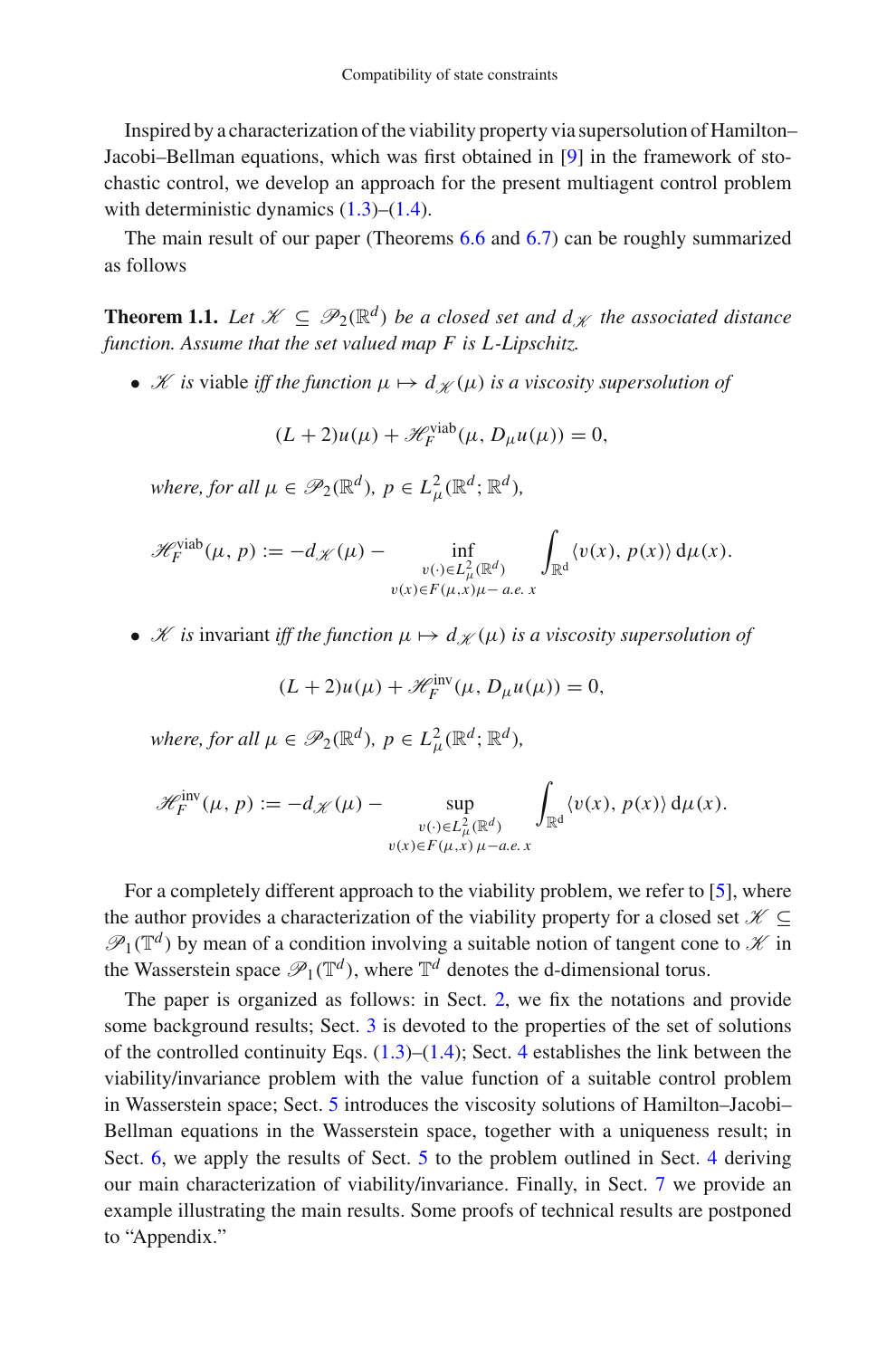## <span id="page-3-0"></span>**2. Notations**

Throughout the paper, we will use the following notation and we address to [\[2](#page-45-9)] as a relevant resource for preliminaries on measure theory.

| B(x, r)                                  | the open ball of radius r of a metric space $(X, d_X)$ , i.e., $B(x, r) :=$                                 |
|------------------------------------------|-------------------------------------------------------------------------------------------------------------|
|                                          | $\{y \in X : d_X(y, x) < r\};$                                                                              |
| $\overline{K}$                           | the closure of a subset $K$ of a topological space $X$ ;                                                    |
| $d_K(\cdot)$                             | the distance function from a subset $K$ of a metric space $(X, d)$ ,                                        |
|                                          | i.e., $d_K(x) := \inf \{ d(x, y) : y \in K \};$                                                             |
| $C_b^0(X; Y)$                            | the set of continuous bounded functions from a Banach space $X$                                             |
|                                          | to Y, endowed with $  f  _{\infty} = \sup  f(x) $ (if $Y = \mathbb{R}, Y$ will be                           |
|                                          |                                                                                                             |
| $C_c^0(X;Y)$                             | omitted);                                                                                                   |
|                                          | the set of compactly supported functions of $C_b^0(X; Y)$ , with the<br>topology induced by $C_b^0(X; Y)$ ; |
|                                          |                                                                                                             |
| $BUC(X;\mathbb{R})$                      | the space of bounded real-valued uniformly continuous functions                                             |
|                                          | defined on $X$                                                                                              |
| $\Gamma_I$                               | the set of continuous curves from a real interval I to $\mathbb{R}^d$ ;                                     |
| $\Gamma_T$                               | the set of continuous curves from [0, T] to $\mathbb{R}^d$ ;                                                |
| $e_t$                                    | the evaluation operator $e_t : \mathbb{R}^d \times \Gamma_I \to \mathbb{R}^d$ defined by $e_t(x, y) =$      |
|                                          | $\gamma(t)$ for all $t \in I$ ;                                                                             |
| $\mathscr{P}(X)$                         | the set of Borel probability measures on a Banach space $X$ , en-                                           |
|                                          | dowed with the weak* topology induced from $C_b^0(X)$ ;                                                     |
| $\mathscr{M}(\mathbb{R}^d;\mathbb{R}^d)$ | the set of vector-valued Borel measures on $\mathbb{R}^d$ with values in $\mathbb{R}^d$ ,                   |
|                                          | endowed with the weak* topology induced from $C_c^0(\mathbb{R}^d; \mathbb{R}^d)$ ;                          |
| $ \nu $                                  | the total variation of a measure $v \in \mathcal{M}(\mathbb{R}^d; \mathbb{R}^d)$ ;                          |
| $\ll$                                    | the absolutely continuity relation between measures defined on the                                          |
|                                          | same $\sigma$ -algebra;                                                                                     |
| $m_2(\mu)$                               | the second moment of a probability measure $\mu \in \mathcal{P}(X)$ ;                                       |
| $r\sharp\mu$                             | the push-forward of the measure $\mu$ by the Borel map r;                                                   |
| $\mu \otimes \pi_x$                      | the product measure of $\mu \in \mathcal{P}(X)$ with the Borel family of mea-                               |
|                                          | sures $\{\pi_x\}_{x \in X} \subseteq \mathcal{P}(Y)$ (see Theorem 2.1);                                     |
| $\operatorname{pr}_i$                    | the <i>i</i> -th projection map $pr_i(x_1,,x_N) = x_i$ ;                                                    |
| $\Pi(\mu, \nu)$                          | the set of admissible transport plans from $\mu$ to $\nu$ ;                                                 |
| $\Pi_{o}(\mu,\nu)$                       | the set of optimal transport plans from $\mu$ to $\nu$ ;                                                    |
| $W_2(\mu, \nu)$                          | the 2-Wasserstein distance between $\mu$ and $\nu$ ;                                                        |
| $\mathscr{P}_2(X)$                       | the subset of the elements $\mathcal{P}(X)$ with finite second moment, en-                                  |
| ν                                        | dowed with the 2-Wasserstein distance;                                                                      |
| $\mu$                                    | the Radon-Nikodym derivative of the measure $\nu$ w.r.t. the measure                                        |
|                                          | $\mu$ ;                                                                                                     |
| Lip(f)                                   | the Lipschitz constant of a function $f$ ;                                                                  |
| $(f)^+$                                  | the positive part of a real valued function f, i.e., $(f)^+$ = max $\{0, f\}$ .                             |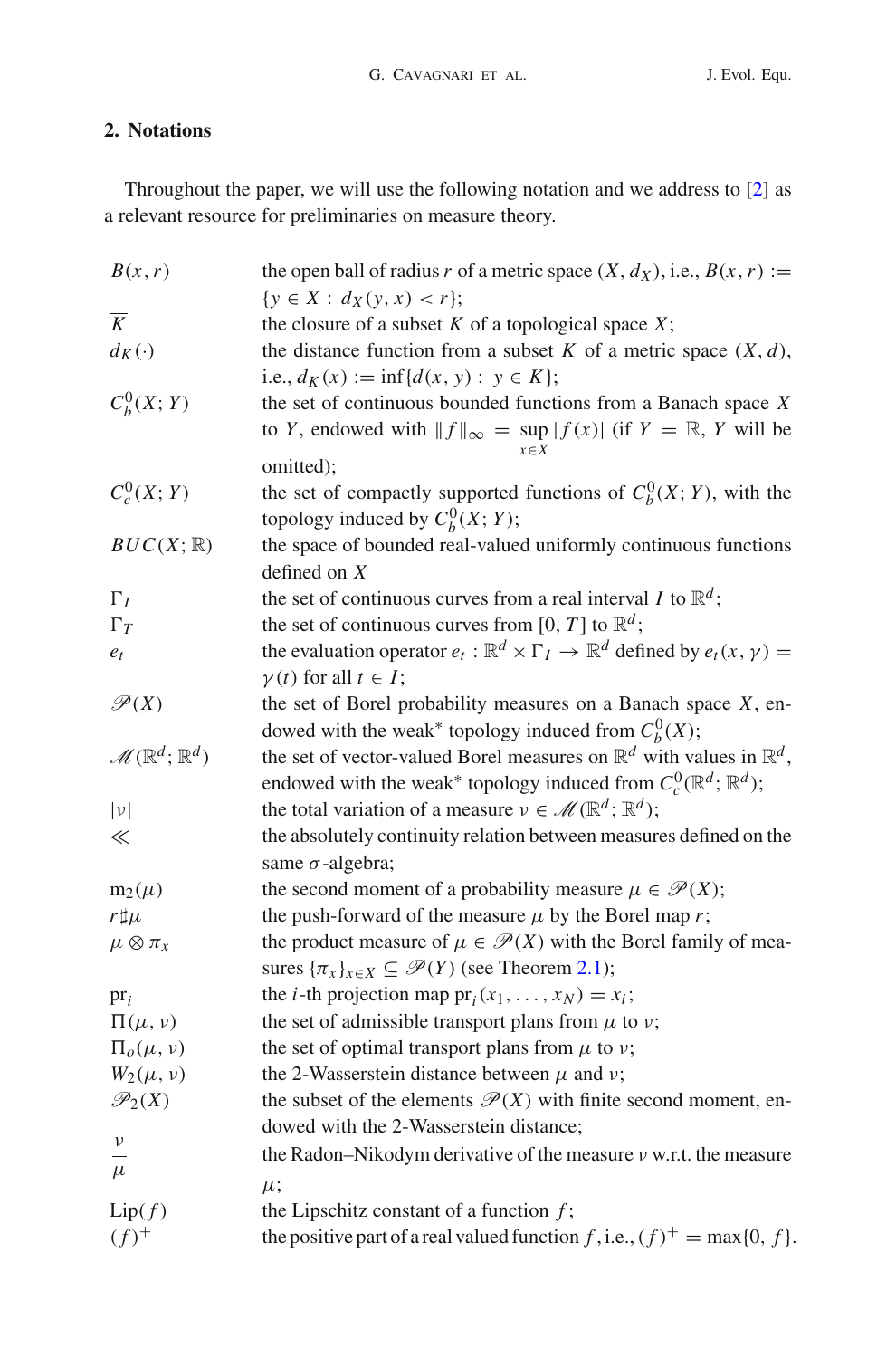Given Banach spaces *X*, *Y*, we denote by  $\mathcal{P}(X)$  the set of Borel probability measures on  $X$  endowed with the weak<sup>\*</sup> topology induced by the duality with the Banach space  $C_b^0(X)$  of the real-valued continuous bounded functions on *X* with the uniform convergence norm. The second moment of  $\mu \in \mathcal{P}(X)$  is defined by  $m_2(\mu) =$  $\int_X ||x||_X^2 d\mu(x)$ , and we set  $\mathcal{P}_2(X) = {\mu \in \mathcal{P}(X) : m_2(\mu) < +\infty}$ . For any Borel map  $r : X \to Y$  and  $\mu \in \mathcal{P}(X)$ , we define the *push forward measure r* $\sharp \mu \in \mathcal{P}(Y)$  by setting *r* $\sharp \mu(B) = \mu(r^{-1}(B))$  for any Borel set *B* of *Y*. In other words,

$$
\int_Y \varphi(y) \, d[r \sharp \mu](y) = \int_X \varphi(r(x)) \, d\mu(x),
$$

for any bounded Borel measurable function  $\varphi: Y \to \mathbb{R}$ .

We denote by  $\mathcal{M}(X; Y)$  the set of *Y*-valued Borel measures defined on *X*. The total variation measure of  $v \in \mathcal{M}(X; Y)$  is defined for every Borel set  $B \subseteq X$  as

$$
|\nu|(B) := \sup_{\{B_i\}_{i\in\mathbb{N}}} \left\{ \sum \|\nu(B_i)\|_Y \right\},\
$$

where the sup ranges on countable Borel partitions of *B*.

We now recall the definitions of transport plans and Wasserstein distance (cf. for instance Chapter 6 in [\[2](#page-45-9)]). Let *X* be a complete separable Banach space,  $\mu_1, \mu_2 \in$  $\mathscr{P}(X)$ . The set of *admissible transport plans* between  $\mu_1$  and  $\mu_2$  is

$$
\Pi(\mu_1, \mu_2) = \{ \pi \in \mathscr{P}(X \times X) : pr_i \sharp \pi = \mu_i, i = 1, 2 \},\
$$

where for  $i = 1, 2, \text{pr}_i : \mathbb{R}^d \times \mathbb{R}^d \rightarrow \mathbb{R}^d$  is a projection  $\text{pr}_i(x_1, x_2) = x_i$ . The *Wasserstein distance* between  $\mu_1$  and  $\mu_2$  is

$$
W_2^2(\mu_1, \mu_2) = \inf_{\pi \in \Pi(\mu_1, \mu_2)} \int_{X \times X} |x_1 - x_2|^2 \, \mathrm{d}\pi(x_1, x_2).
$$

If  $\mu_1, \mu_2 \in \mathcal{P}_2(X)$ , then the above infimum is actually a minimum, and the set of minima is denoted by

$$
\Pi_o(\mu_1, \mu_2) := \left\{ \pi \in \Pi(\mu_1, \mu_2) : W_2^2(\mu_1, \mu_2) = \int_{X \times X} |x_1 - x_2|^p \, \mathrm{d}\pi(x_1, x_2) \right\}.
$$

Recall that  $\mathcal{P}_2(X)$  endowed with the  $W_2$ -Wasserstein distance is a complete separable metric space.

The following result is Theorem 5.3.1 in [\[2](#page-45-9)].

**Theorem 2.1.** (Disintegration) *Let* X, *X be complete separable metric spaces. Given a* measure  $\mu \in \mathcal{P}(\mathbb{X})$  *and a Borel map*  $r : \mathbb{X} \to X$ *, there exists a Borel family of probability measures*  $\{\mu_x\}_{x \in X} \subseteq \mathcal{P}(\mathbb{X})$ *, uniquely defined for r* $\mu$ -*a.e.*  $x \in X$ *, such that*  $\mu_X(\mathbb{X}\setminus r^{-1}(x)) = 0$  *for r* $\sharp \mu$ -*a.e.*  $x \in X$ *, and for any Borel map*  $\varphi : \mathbb{X} \to [0, +\infty]$ *we have*

<span id="page-4-0"></span>
$$
\int_{\mathbb{X}} \varphi(z) d\mu(z) = \int_{X} \left[ \int_{r^{-1}(x)} \varphi(z) d\mu_x(z) \right] d(r \sharp \mu)(x).
$$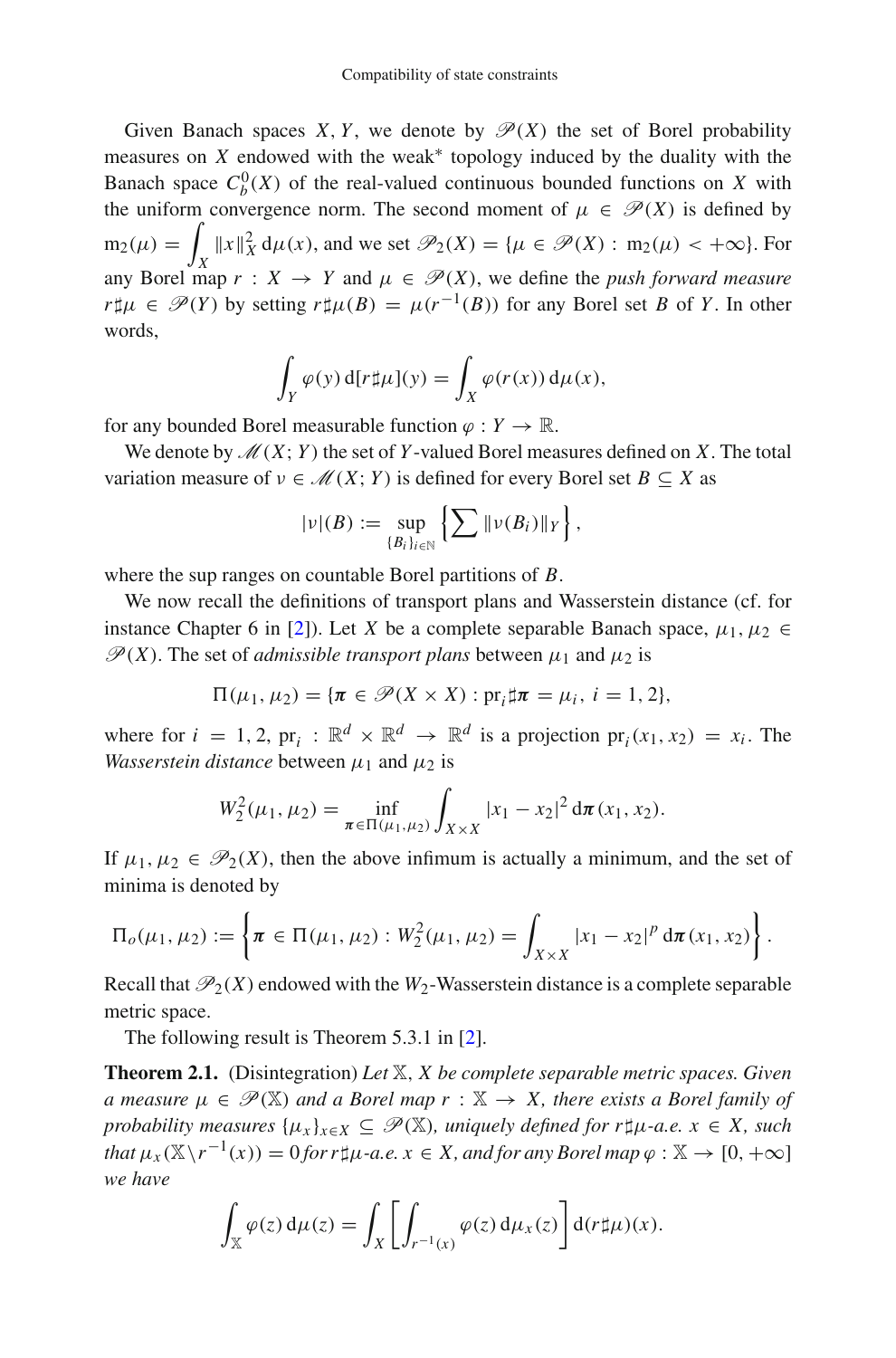*We will write*  $\mu = (r\sharp\mu) \otimes \mu_x$ . If  $X = X \times Y$  and  $r^{-1}(x) \subseteq \{x\} \times Y$  for all  $x \in X$ , *we can identify each measure*  $\mu_x \in \mathcal{P}(X \times Y)$  *with a measure on Y.* 

## <span id="page-5-0"></span>**3. Admissible trajectories**

The goal of this section is to give a precise definition of the macroscopic dynamics [\(1.3](#page-1-0) , [1.4\)](#page-1-1) and to study its trajectories. To maintain the flow of the paper, the proofs of the results of this section are postponed to "Appendix A."

**Definition 3.1.** (*Admissible trajectories*) Let  $I = [a, b]$  be a closed real interval,  $\mu = {\mu_t}_{t \in I} \subseteq \mathscr{P}_2(\mathbb{R}^d), \nu = {\nu_t}_{t \in I} \subseteq \mathscr{M}(\mathbb{R}^d; \mathbb{R}^d), F : \mathscr{P}_2(\mathbb{R}^d) \times \mathbb{R}^d \implies \mathbb{R}^d$  be a set-valued map.

We say that *μ* is an *admissible trajectory driven by ν* defined on *I* with underlying dynamics *F* if

- $|v_t| \ll \mu_t$  for a.e.  $t \in I$ ;
- $v_t(x) := \frac{v_t}{u_t}$  $\frac{\nu_t}{\mu_t}(x) \in F(\mu_t, x)$  for a.e.  $t \in I$  and  $\mu_t$ -a.e.  $x \in \mathbb{R}^d$ ;
- $\partial_t \mu_t + \text{div } \nu_t = 0$  in the sense of distributions in [*a*, *b*]  $\times \mathbb{R}^d$ .

Given  $\mu \in \mathcal{P}_2(\mathbb{R}^d)$ , we define the set of *admissible trajectories* as

$$
\mathcal{A}_I(\mu) := \left\{ \mu = \{ \mu_t \}_{t \in I} : \exists \, \nu = \{ \nu_t \}_{t \in I} \subseteq \mathcal{M}(\mathbb{R}^d; \mathbb{R}^d) \text{ s.t. } \mu \text{ is an admissible traj.} \right.
$$
\n
$$
\text{driven by } \nu, \text{ defined on } I \text{ with underlying dynamics } F \text{ and } \mu_a = \mu \right\}.
$$

We make the following assumptions on the set-valued map *F*:

 $(F_1)$   $F: \mathcal{P}_2(\mathbb{R}^d) \times \mathbb{R}^d \Rightarrow \mathbb{R}^d$  is continuous with convex, compact and nonempty images, where on  $\mathcal{P}_2(\mathbb{R}^d) \times \mathbb{R}^d$  we consider the metric

$$
d_{\mathscr{P}_2(\mathbb{R}^d)\times\mathbb{R}^d}((\mu_1,x_1),(\mu_2,x_2))=W_2(\mu_1,\mu_2)+|x_1-x_2|.
$$

 $(F_2)$  there exists  $L > 0$ , a compact metric space U and a continuous map f:  $\mathscr{P}_2(\mathbb{R}^d) \times \mathbb{R}^d \times U \to \mathbb{R}^d$  satisfying

$$
|f(\mu_1, x_1, u) - f(\mu_2, x_2, u)| \le L(W_2(\mu_1, \mu_2) + |x_1 - x_2|),
$$

for all  $\mu_i \in \mathcal{P}_2(\mathbb{R}^d)$ ,  $x_i \in \mathbb{R}^d$ ,  $i = 1, 2, u \in U$ , such that the set-valued map *F* can be represented as

$$
F(\mu, x) = \{ f(\mu, x, u) : u \in U \}.
$$

As pointed out also in Remark 2 of [\[16](#page-45-0)], from the Lipschitz continuity of the setvalued map  $F$  coming from assumption  $(F_2)$ , we easily get

$$
F(\mu, x) \subseteq F(\nu, y) + L(W_2(\mu, \nu) + |x - y|)B(0, 1),
$$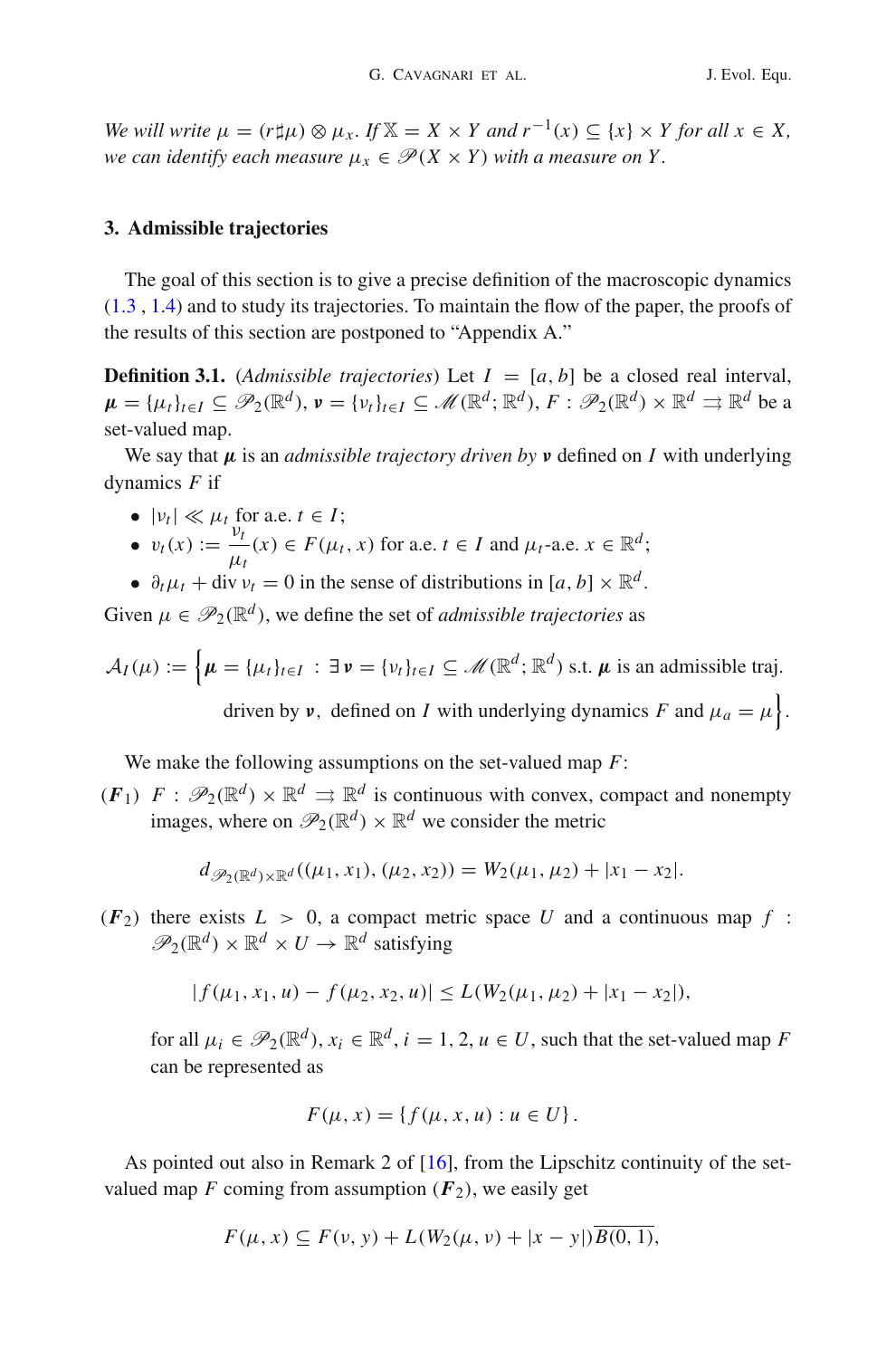for all  $\mu, \nu \in \mathcal{P}_2(\mathbb{R}^d)$  and  $x, \nu \in \mathbb{R}^d$ . From which, for all  $\mu \in \mathcal{P}_2(\mathbb{R}^d)$  and  $x \in \mathbb{R}^d$ , we have

<span id="page-6-3"></span>
$$
F(\mu, x) \subseteq C(1 + m_2^{1/2}(\mu)) (1 + |x|) \overline{B(0, 1)},
$$
\n(3.1)

where  $C := \max\{1, L \max\{|y| : y \in F(\delta_0, 0)\}\}.$ 

**Definition 3.2.** Let  $\{\mu^{(n)}\}_{n \in \mathbb{N}} \subseteq \text{AC}([a, b]; \mathscr{P}_2(\mathbb{R}^d))$ . We say that  $\{\mu^{(n)}\}_{n \in \mathbb{N}}$  *uniformly W*<sub>2</sub>*-converges* to  $\mu$ ,  $\mu^{(n)} \rightrightarrows \mu$ , if we have

<span id="page-6-2"></span><span id="page-6-0"></span>
$$
\sup_{t\in[a,b]}W_2(\mu_t^{(n)},\mu_t)\to 0.
$$

We recall the following result taken from [\[16\]](#page-45-0).

**Lemma 3.3.** (Grönwall-like estimate (Prop. 2 in [\[16\]](#page-45-0))) *Assume*  $(F_1) - (F_2)$ *. Let*  $\mu_0, \theta_0 \in \mathscr{P}_2(\mathbb{R}^d)$ , and  $\mu = {\mu_t}_{t \in [a,b]} \in \mathcal{A}_{[a,b]}(\mu_0)$  an admissible trajectory. Then, *there exists an admissible trajectory*  $\theta = {\theta_t}_{t \in [a,b]} \in A_{[a,b]}(\theta_0)$ *, such that for all*  $t \in [a, b]$  *we have* 

$$
W_2(\mu_t, \theta_t) \le e^{L(b-a) + (b-a)e^{L(b-a)}} \cdot W_2(\mu_0, \theta_0),
$$

<span id="page-6-4"></span>*where*  $L$  *is as in*  $(F_2)$ *.* 

**Proposition 3.4.** *Assume*  $(F_1) - (F_2)$ *. Let*  $\mu = {\mu_t}_{t \in [a,b]}$  *be an admissible trajectory, with*  $0 \le a < b < +\infty$ *. Then, there exists*  $\eta \in \mathscr{P}(\mathbb{R}^d \times \Gamma_{[a,b]})$  *such that*  $e_t$   $\sharp \eta = \mu_t$  *for all t*  $\in [a, b]$ *, and for*  $\eta$ *-a.e.*  $(x, \gamma)$ 

$$
\begin{cases}\n\dot{\gamma}(t) \in F(\mu_t, \gamma(t)), & \text{for a.e. } t \in [a, b], \\
\gamma(a) = x.\n\end{cases}
$$

*Moreover, for any*  $\eta$  *as above and for all t, s*  $\in$  [*a, b*] *with s* < *t, we have* 

(1) *for*  $\eta$ *-a.e.*  $(x, y) \in \mathbb{R}^d \times \Gamma_{[a, b]}$ ,

$$
\frac{e_t - e_s}{t - s}(x, \gamma) \in F(\mu_s, \gamma(s)) +
$$
  
+ 
$$
\left[ \frac{L}{t - s} \int_s^t \left[ W_2(\mu_\tau, \mu_s) + |(e_\tau - e_s)(x, \gamma)| \right] d\tau \right] \cdot \overline{B(0, 1)};
$$
  
= 
$$
e \parallel_{\mathcal{H}^2} \leq e^{L(t - s)} \left[ (t - s)(K + 2I m^{1/2}(\mu_\tau)) + I \int_t^t W_2(\mu_\tau, \mu_\tau) d\tau \right] -
$$

$$
(2) \ \ \|e_t - e_s\|_{L^2_{\eta}} \le e^{L(t-s)} \left[ (t-s)(K + 2Lm_2^{1/2}(\mu_s)) + L \int_s^{\cdot} W_2(\mu_\tau, \mu_s) \, d\tau \right] =: \\ h(t,s);
$$

(3) 
$$
\lim_{t \to s^+} \left\| \frac{e_t - e_s}{t - s} \right\|_{L^2_{\eta}} = K + 2L m_2^{1/2}(\mu_s),
$$

*where*  $L = Lip(F)$  *and*  $K = max\{|y| : y \in F(\delta_0, 0)\}.$ 

*In particular, there exists a Borel map*  $w : \mathbb{R}^d \times \Gamma_{[a,b]} \to \mathbb{R}^d$ *, with*  $w(x, \gamma) \in$  $F(\mu_s, \gamma(s))$  *for*  $\eta$ *-a.e.*  $(x, \gamma) \in \mathbb{R}^d \times \Gamma_{[a,b]}$ *, such that* 

<span id="page-6-1"></span>
$$
\left\|\frac{e_t-e_s}{t-s}-w\right\|_{L^2_{\eta}}\leq \frac{L}{t-s}\int_s^t \left[W_2(\mu_\tau,\mu_s)+h(\tau,s)\right]d\tau.
$$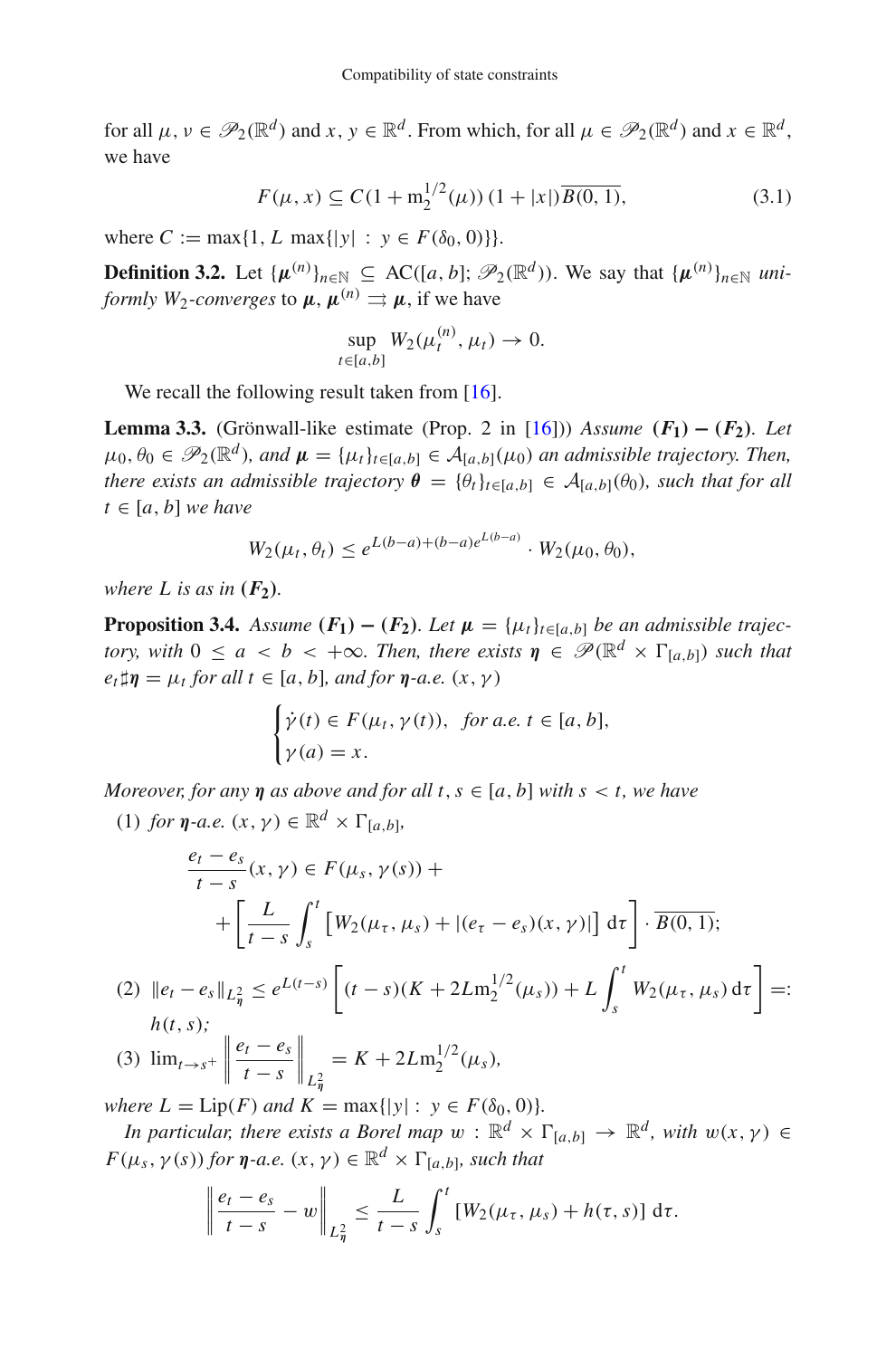**Proposition 3.5.** *(Compactness of*  $A_{[a,b)}(\mu)$ *] Assume*  $(F_1) - (F_2)$  *and let*  $0 \le a <$  $b < +\infty$  *and*  $\mu_0 \in \mathscr{P}_2(\mathbb{R}^d)$ *. Then, the set of admissible trajectories*  $\mathcal{A}_{[a,b]}(\mu_0)$  *is nonempty and compact w.r.t. uniform W<sub>2</sub>-convergence (see Definition [3.2\)](#page-6-0).* 

## <span id="page-7-0"></span>**4. Viability problem and the value function**

Throughout the paper, let  $\mathcal{K} \subseteq \mathcal{P}_2(\mathbb{R}^d)$  be closed w.r.t. the metric  $W_2$ . We are interested in the definitions of compatibility of our dynamics w.r.t. the state constraint given by  $K$  (cf. introduction of the present paper).

Notice that, since concatenation of admissible trajectories is an admissible trajectory (see the note before Prop. 3 in [\[16](#page-45-0)]), if  $\mathcal X$  is viable (resp. invariant) in [ $t_0$ , T] then it is viable (resp. invariant) in [0,  $\hat{T}$ ] for any  $\hat{T} > T$ .

As we will investigate in Sect. [5,](#page-10-0) the viability and invariance properties of a closed set  $\mathscr{K} \subset \mathscr{P}_2(\mathbb{R}^d)$  are closely related to the following optimal control problems, with fixed time-horizon  $T > 0$ .

**Definition 4.1.** (*Value functions*) Given  $\mathcal{K} \subseteq \mathcal{P}_2(\mathbb{R}^d)$  closed,  $\mu \in \mathcal{P}_2(\mathbb{R}^d)$  and  $t_0 \in [0, T]$ , we set

(1)  $V^{\text{viab}}$ :  $[0, T] \times \mathcal{P}_2(\mathbb{R}^d) \rightarrow [0, +\infty)$  as follows

<span id="page-7-3"></span><span id="page-7-1"></span>
$$
V^{\text{viab}}(t_0, \mu) := \inf_{\mu \in \mathcal{A}_{[t_0, T]}(\mu)} \int_{t_0}^T d_{\mathscr{K}}(\mu_t) dt,
$$
 (4.1)

where  $d_{\mathcal{K}} : \mathcal{P}_2(\mathbb{R}^d) \to [0, +\infty), d_{\mathcal{K}}(\mu) := \inf_{\sigma \in \mathcal{K}} W_2(\mu, \sigma).$ 

We say that  $\mu \in A_{[t_0,T]}(\mu)$  is an *optimal trajectory for V*<sup>viab</sup> starting from  $\mu$  at time  $t_0$  if it achieves the minimum in  $(4.1)$ .

(2)  $V^{\text{inv}}$ :  $[0, T] \times \mathcal{P}_2(\mathbb{R}^d) \rightarrow [0, +\infty)$  as follows

<span id="page-7-2"></span>
$$
V^{\text{inv}}(t_0, \mu) := \sup_{\mu \in \mathcal{A}_{[t_0, T]}(\mu)} \int_{t_0}^T d_{\mathcal{K}}(\mu_t) dt.
$$
 (4.2)

We say that  $\mu \in A_{[t_0,T]}(\mu)$  is an *optimal trajectory for* V<sup>inv</sup> starting from  $\mu$  at time  $t_0$  if it achieves the maximum in  $(4.2)$ .

The main interest in the above value functions lies in the fact that they give a characterization of the viability/invariance as explained in Proposition [4.3.](#page-8-0) We first state a regularity result of the above value functions and the existence of optimal trajectories.

<span id="page-7-4"></span>**Proposition 4.2.** *Assume*  $(F_1) - (F_2)$ *. Given*  $\mu \in \mathcal{P}_2(\mathbb{R}^d)$ *, t*<sub>0</sub>  $\in$  [0, *T*]*, there exist an* optimal trajectory  $\mu$  ∈  $\mathcal{A}_{[t_0,T]}(\mu)$  for *V*<sup>viab</sup> *and an* optimal trajectory  $\mu'$  ∈  $\mathcal{A}_{[t_0,T]}(\mu)$ for *V*inv*.*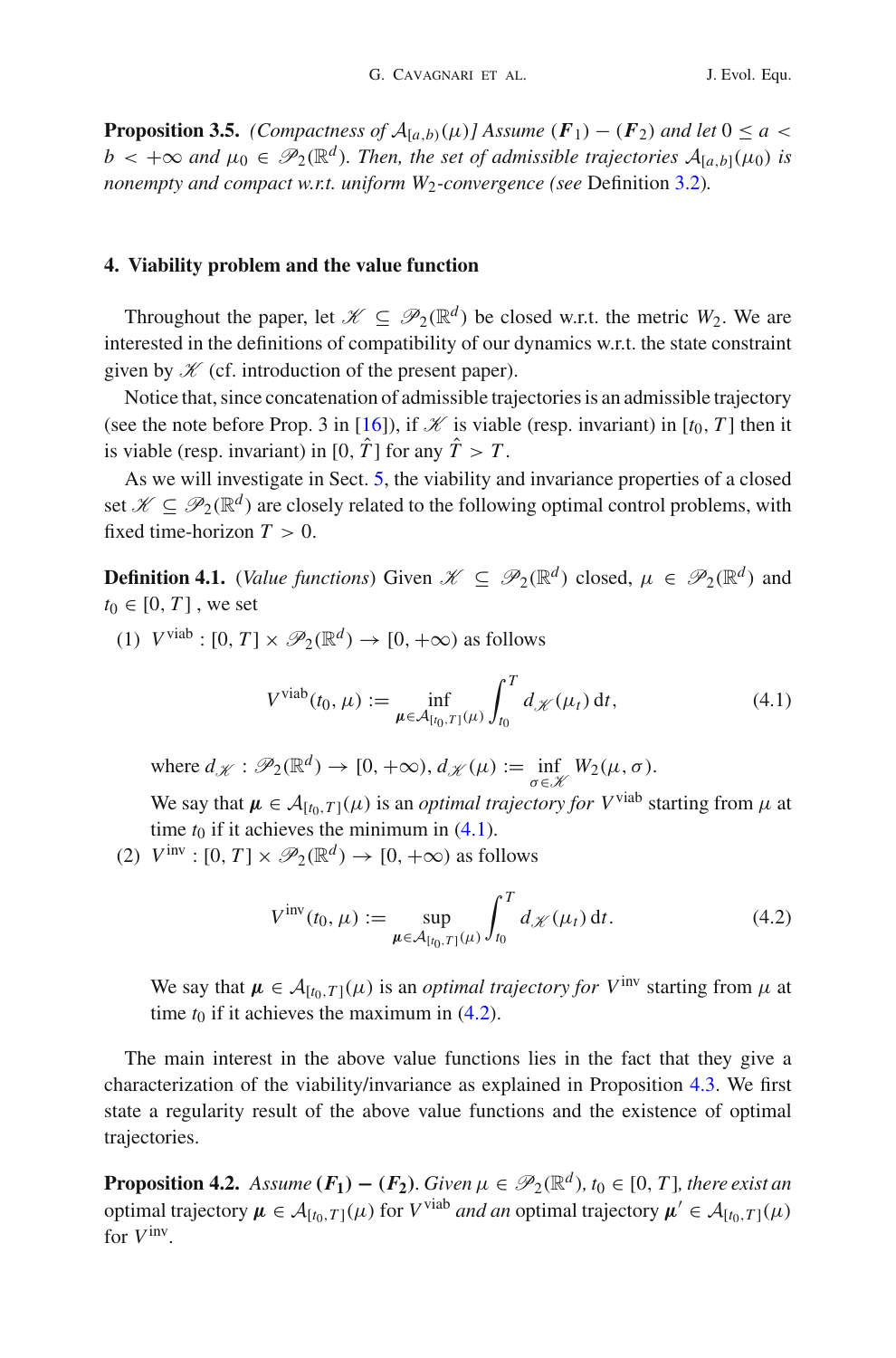*Proof.* We prove the existence of an optimal trajectory for *V*<sup>viab</sup>. Take any  $\mu^1$ ,  $\mu^2$  ∈  $\mathscr{P}_2(\mathbb{R}^d)$ . By passing to the infimum over  $\sigma \in \mathscr{K}$  on the triangular inequality

$$
W_2(\mu^1, \sigma) \le W_2(\mu^1, \mu^2) + W_2(\mu^2, \sigma),
$$

we have  $d\chi(\mu^1) \leq W_2(\mu^1, \mu^2) + d\chi(\mu^2)$ . Reversing the roles of  $\mu^1$  and  $\mu^2$ , we get the 1-Lipschitz continuity of  $d_K$ . Hence, by Fatou's Lemma, we get the l.s.c. of the cost functional, i.e.,

$$
\int_{t_0}^T d_{\mathscr{K}}(\mu_t) dt \le \liminf_{n \to +\infty} \int_{t_0}^T d_{\mathscr{K}}(\mu_t^{(n)}) dt,
$$

for any sequence  $\{\mu^{(n)}\}_{n \in \mathbb{N}} \subseteq \text{AC}([t_0, T]; \mathscr{P}_2(\mathbb{R}^d))$  uniformly  $W_2$ -converging to  $\mu$ . Combining this with the  $W_2$ -compactness property of Proposition [3.5,](#page-6-1) we get the desired result.

We prove the existence of an optimal trajectory for  $V^{\text{inv}}$ . We fix  $\{\mu^{(n)}\}_{n \in \mathbb{N}}$  ⊂  $A_{[t_0,T]}(\mu)$  and  $\hat{\sigma} \in \mathcal{K}$ . For any  $t \in [t_0,T]$ , by triangular inequality and recalling that by definition we have the equivalence  $m_2^{1/2}(\rho) = W_2(\rho, \delta_0)$ , we get the following uniform bound

$$
d_{\mathcal{K}}(\mu_t^{(n)}) \le W_2(\mu_t^{(n)}, \hat{\sigma}) \le W_2(\mu_t^{(n)}, \delta_0) + W_2(\delta_0, \hat{\sigma})
$$
  
=  $\mathbf{m}_2^{1/2}(\mu_t^{(n)}) + \mathbf{m}_2^{1/2}(\hat{\sigma}) \le \tilde{C}(1 + \mathbf{m}_2^{1/2}(\mu)) + \mathbf{m}_2^{1/2}(\hat{\sigma}),$ 

for some constant  $\tilde{C} > 0$  coming from estimate [\(A.2\)](#page-36-0) proved in "Appendix A". Thus, as for the proof of the existence of a minimizer for *V*viab, we can apply Fatou's Lemma to get the u.s.c. of the cost functional and conclude.

We state here a first characterization of viability/invariance in terms of the optimal control problems introduced in Definition [4.1.](#page-7-3)

**Proposition 4.3.** *Assume*  $(F_1) - (F_2)$ *. Let*  $\mathcal{K} \subset \mathcal{P}_2(\mathbb{R}^d)$  *be closed in the W*<sub>2</sub>*topology, t*<sub>0</sub>  $\in$  [0, *T*]*. Then,* 

- (1) *K is* viable *for F if* and only *if*  $V^{vab}(t_0, \mu_0) = 0$  *for all*  $\mu_0 \in \mathcal{K}$ ;
- (2) *K is* invariant *for F if* and only *if*  $V^{\text{inv}}(t_0, \mu_0) = 0$  *for all*  $\mu_0 \in \mathcal{K}$ .

*Proof.* We just prove (1), since the proof of (2) is similar. One implication follows directly by definition, so we prove the other direction assuming  $V^{\text{viab}}(t_0, \mu_0) = 0$  for all  $\mu_0 \in \mathcal{K}$ . By Proposition [4.2,](#page-7-4) for all  $\mu_0 \in \mathcal{K}$ , there exists an optimal trajectory  $\bar{\mu} \in A_{[t_0,T]}(\mu_0)$  such that

<span id="page-8-1"></span><span id="page-8-0"></span>
$$
0 = V^{\text{viab}}(t_0, \mu_0) = \int_{t_0}^T d\mathscr{K}(\bar{\mu}_t) dt.
$$

This implies that  $d_{\mathcal{K}}(\bar{\mu}_t) = 0$  for a.e.  $t \in [t_0, T]$ . By continuity of  $\bar{\mu}$  and by closedness of *K* w.r.t. *W*<sub>2</sub>-topology, we obtain the viability property for *K*.

As usual, the value function satisfies a Dynamic Programming Principle.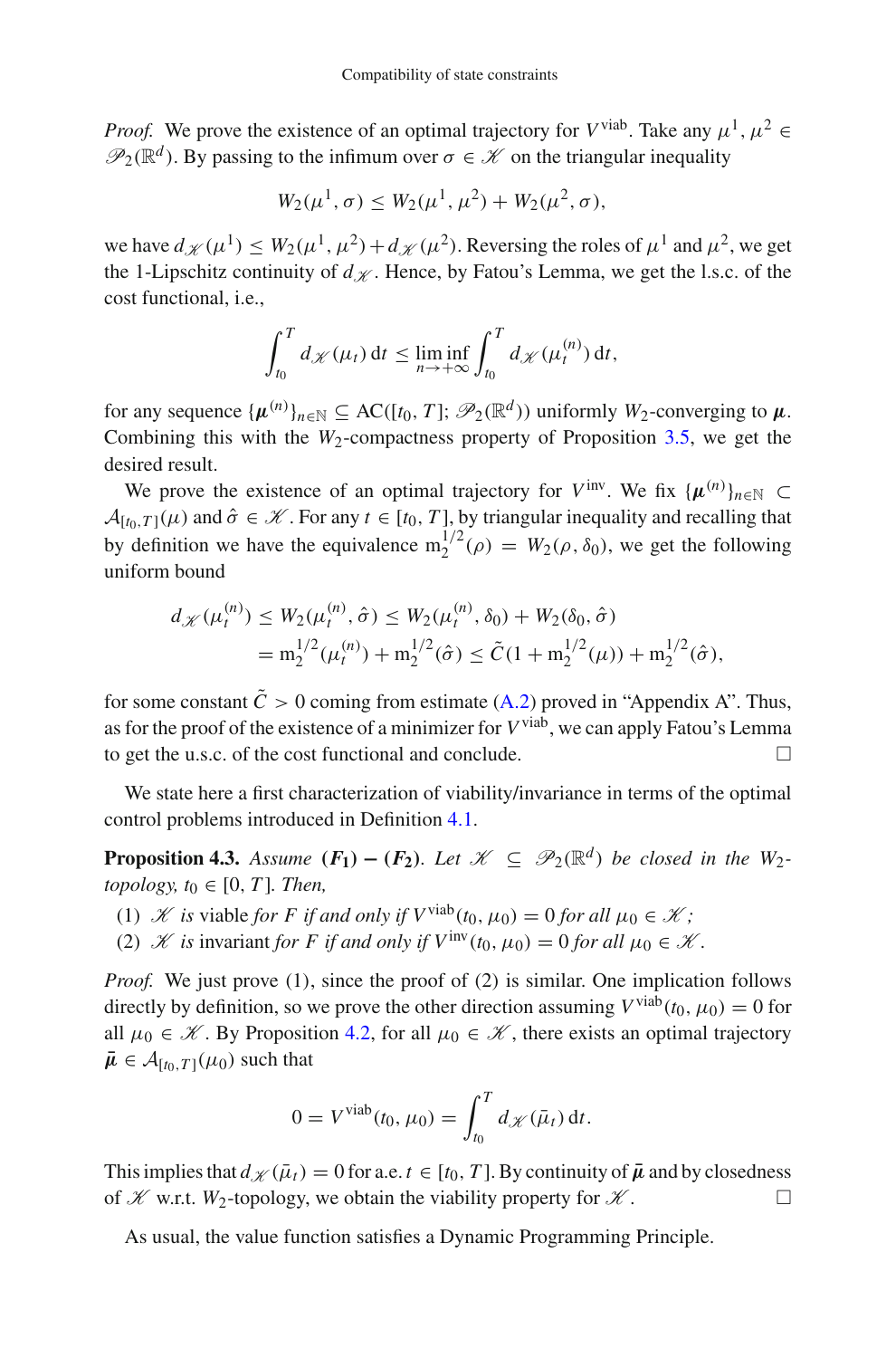**Lemma 4.4.** *(DPP)* The function  $V^{\text{viab}}$  :  $[0, T] \times \mathcal{P}_2(\mathbb{R}^d) \rightarrow [0, +\infty)$  *satisfies* 

<span id="page-9-0"></span>
$$
V^{\text{viab}}(t_0, \mu) = \inf \left\{ \int_{t_0}^t d_{\mathcal{K}}(\mu_s) \, \mathrm{d} s + V^{\text{viab}}(t, \mu_t) : t \in [t_0, T], \, \mu \in \mathcal{A}_{[t_0, T]}(\mu) \right\}.
$$
\n(4.3)

*Furthermore, for any*  $\mu \in A_{[t_0,T]}(\mu)$ *, the map* 

$$
t \mapsto g_{\mu}(t) := \int_{t_0}^t d_{\mathscr{K}}(\mu_s) \, ds + V^{\text{viab}}(t, \mu_t)
$$

*is nondecreasing in* [ $t_0$ , T], and it is constant if and only if  $\mu$  is an optimal trajectory.

*Proof.* We prove one inequality ( $\geq$ ). By definition of  $V^{\text{viab}}(t_0, \mu)$ , for any  $\varepsilon > 0$  there exists  $\mu^{\varepsilon} \in A_{[t_0,T]}(\mu)$  s.t.

$$
V^{\text{viab}}(t_0,\mu) + \varepsilon \ge \int_{t_0}^t d\chi(\mu_s^{\varepsilon}) \, \mathrm{d} s + \int_t^T d\chi(\mu_s^{\varepsilon}) \, \mathrm{d} s \ge \int_{t_0}^t d\chi(\mu_s^{\varepsilon}) \, \mathrm{d} s + V^{\text{viab}}(t,\mu_t^{\varepsilon}),
$$

for any  $t \in [t_0, T]$ , since the truncated trajectory  $\hat{\mu} := \mu_{[t, T]}^{\varepsilon}$  belongs to  $\mathcal{A}_{[t, T]}(\mu_t^{\varepsilon})$ . We conclude by passing to the infimum on  $\mu \in A_{[t_0,T]}(\mu)$  and  $t \in [t_0,T]$  on the right-hand side and then letting  $\varepsilon \to 0^+$ .

Concerning the other inequality, fix any  $\mu \in A_{[t_0,T]}(\mu)$  and  $t \in [t_0, T]$ . By definition of  $V^{\text{viab}}(t, \mu_t)$ , for all  $\varepsilon > 0$  there exists  $\mu^{\varepsilon} \in \mathcal{A}_{[t,T]}(\mu_t)$  s.t.  $V^{\text{viab}}(t, \mu_t) + \varepsilon \geq$  $\int_t^T d\mathcal{K}(\mu_s^{\varepsilon}) \, ds$ . Now, defining

$$
\hat{\mu}_s := \begin{cases} \mu_s, & \text{if } s \in [t_0, t], \\ \mu_s^{\varepsilon}, & \text{if } s \in [t, T], \end{cases}
$$

we see that  $\hat{\mu} \in A_{[t_0, T]}(\mu)$ . Thus,

$$
V^{\text{viab}}(t_0, \mu) \le \int_{t_0}^T d\chi(\hat{\mu}_s) \, ds = \int_{t_0}^t d\chi(\mu_s) \, ds + \int_t^T d\chi(\mu_s) \, ds \le \int_{t_0}^t d\chi(\mu_s) \, ds + V^{\text{viab}}(t, \mu_t) + \varepsilon.
$$

By passing to the inf on  $\mu \in A_{[t_0,T]}(\mu)$ , and then letting  $\varepsilon \to 0^+$ , we conclude.

The proof of the second part of the statement is standard and follows straightforwardly from  $(4.3)$  (see for instance Prop. 3 in [\[16](#page-45-0)]).

We come now to the formulation of a Dynamic Programming Principle for the value function  $V^{\text{inv}}$  whose proof is omitted since it is similar to that of Lemma [4.4.](#page-8-1)

**Lemma 4.5.** *(DPP)* The function  $V^{\text{inv}}$  :  $[0, T] \times \mathcal{P}_2(\mathbb{R}^d) \rightarrow [0, +\infty)$  *satisfies* 

$$
V^{\text{inv}}(t_0, \mu) = \sup \left\{ \int_{t_0}^t d\chi(\mu_s) \, \mathrm{d}s + V^{\text{inv}}(t, \mu_t) : t \in [t_0, T], \, \mu \in \mathcal{A}_{[t_0, T]}(\mu) \right\}.
$$
\n(4.4)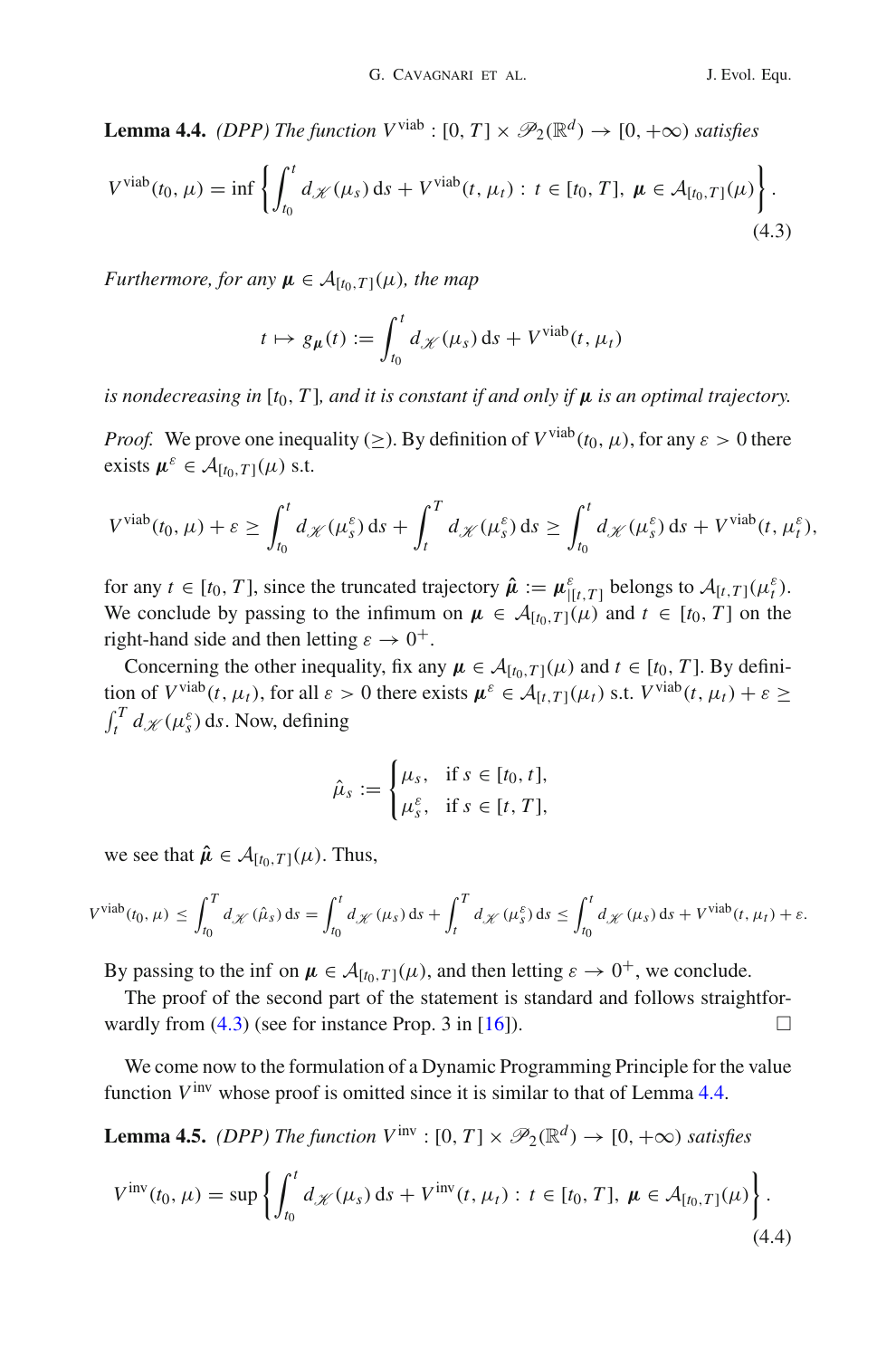*Furthermore, for any*  $\mu \in A_{[t_0,T]}(\mu)$ *, the map* 

$$
t \mapsto j_{\mu}(t) := \int_{t_0}^t d_{\mathscr{K}}(\mu_s) \, \mathrm{d} s + V^{\text{inv}}(t, \mu_t)
$$

*is nonincreasing in* [ $t_0$ , *T*], and *it is constant if and only if*  $\mu$  *is an optimal trajectory.* 

As in the classical case, the infinitesimal version of the Dynamic Programming Principle gives rise to a Hamilton–Jacobi–Bellman equation. The next section is devoted to such a Hamilton–Jacobi equation.

<span id="page-10-1"></span>**Proposition 4.6.** *Assume*  $(F_1) - (F_2)$ *. The value functions*  $V^{\text{viable}}(t, \mu)$  *and*  $V^{\text{inv}}(t, \mu)$ *are uniformly continuous in t*  $\in$  [0, *T*] *and Lipschitz continuous in*  $\mu \in \mathcal{P}_2(\mathbb{R}^d)$  *w.r.t.* the W<sub>2</sub>-metric.

*Proof.* We prove the statement for  $V^{\text{viable}}$ , since the proof for  $V^{\text{inv}}$  is analogous. Fix  $t_0 \in [0, T]$  and take any  $\mu^1, \mu^2 \in \mathcal{P}_2(\mathbb{R}^d)$ . By Proposition [4.2,](#page-7-4) there exists an optimal trajectory  $\bar{\mu}^2 \in A_{[t_0, T]}(\mu^2)$  starting from  $\mu^2$ . Thus, for any admissible  $\mu^1 \in$  $\mathcal{A}_{[t_0,T]}(\mu^1)$ , we have

$$
\left|V^{\text{viab}}(t_0,\mu^1)-V^{\text{viab}}(t_0,\mu^2)\right|\leq \int_{t_0}^T \left|d_{\mathscr{K}}(\mu_t^1)-d_{\mathscr{K}}(\bar{\mu}_t^2)\right| \, \mathrm{d}t \leq \int_{t_0}^T W_2(\mu_t^1,\bar{\mu}_t^2) \, \mathrm{d}t.
$$

We can now choose  $\mu^1 \in A_{[t_0,T]}(\mu^1)$  such that the Grönwall-like inequality of Lemma [3.3](#page-6-2) holds, thus getting

$$
\left| V^{\text{viab}}(t_0, \mu^1) - V^{\text{viab}}(t_0, \mu^2) \right| \le (T - t_0) e^{L(T - t_0) + (T - t_0)e^{L(T - t_0)}} \cdot W_2(\mu^1, \mu^2).
$$
\n(4.5)

We now prove the uniform continuity in time of  $V^{\text{viab}}$ . Let  $0 \le t_1 \le t_2 \le T$ ,  $\mu \in \mathscr{P}_2(\mathbb{R}^d)$  and  $\mu \in \mathcal{A}_{[t_1,T]}(\mu)$  an optimal trajectory. Then by the second part of the statement of Lemma [4.4,](#page-8-1) noticing that in particular  $g_{\mu}(t_1) = V^{\text{viable}}(t_1, \mu)$ , we have

$$
V^{\text{viab}}(t_1, \mu) - V^{\text{viab}}(t_2, \mu) = \int_{t_1}^{t_2} d_{\mathcal{K}}(\mu_t) dt + V^{\text{viab}}(t_2, \mu_{|t=t_2}) - V(t_2, \mu)
$$
  

$$
\leq \int_{t_1}^{t_2} d_{\mathcal{K}}(\mu_t) dt + T e^{LT + T e^{LT}} W_2(\mu_{|t=t_2}, \mu).
$$

By continuity of  $d_{\mathcal{K}}(\cdot)$  and of  $t \mapsto \mu_t$  we have the convergence to zero of the righthand-side as  $t_2 \rightarrow t_1$ . Reversing the roles of  $t_1$  and  $t_2$  we conclude.

## <span id="page-10-0"></span>**5. Hamilton Jacobi Bellman equation**

As reported in p. 352 in [\[11\]](#page-45-10) and at the beginning of Sec. 6.1 in [\[10](#page-45-11)], we recall the following crucial fact. Throughout the paper, let  $(\Omega, \mathcal{B}, \mathbb{P})$  be a sufficiently "rich" probability space, i.e.,  $\Omega$  is a complete, separable metric space,  $\beta$  is the Borel  $\sigma$ -algebra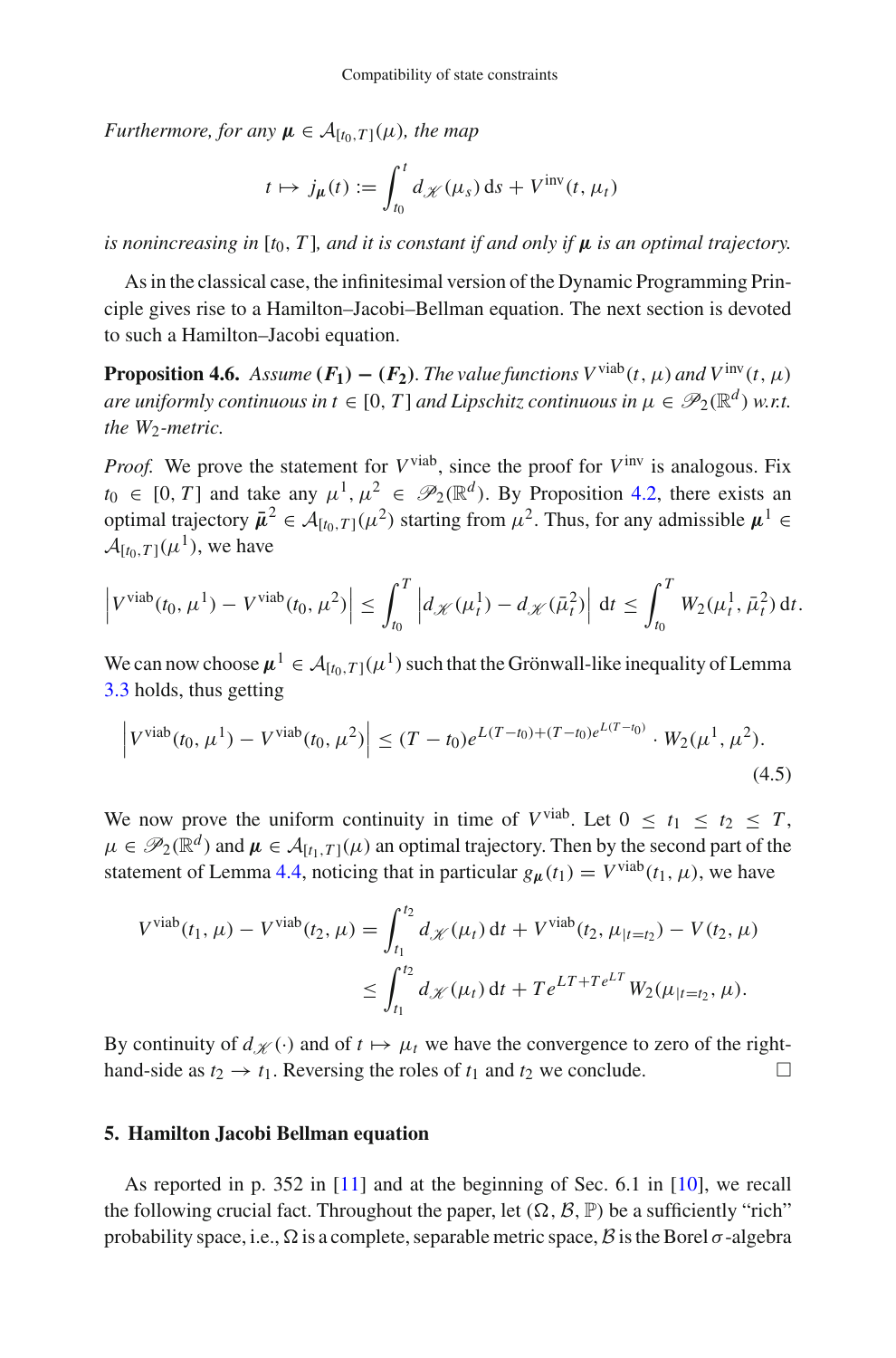on  $\Omega$ , and  $\mathbb P$  is an atomless Borel probability measure. We use the notation  $L^2_{\mathbb P}(\Omega) =$  $L^2_{\mathbb{P}}(\Omega; \mathbb{R}^d)$ . Then, given any  $\mu_1, \mu_2 \in \mathscr{P}_2(\mathbb{R}^d)$ , there exist  $X_1, X_2 \in L^2_{\mathbb{P}}(\Omega)$  such that  $\mu_i = X_i \sharp \mathbb{P}, i = 1, 2$ , and  $W_2(\mu_1, \mu_2) = ||X_1 - X_2||_{L^2_{\mathbb{P}}}$ .

**Definition 5.1.** (1) Given a function  $u : [0, T] \times \mathcal{P}_2(\mathbb{R}^d) \to \mathbb{R}$ , we define its *lift*  $U : [0, T] \times L^2_{\mathbb{P}}(\Omega) \to \mathbb{R}$  by setting  $U(t, X) = u(t, X \sharp \mathbb{P})$  for all  $X \in L^2_{\mathbb{P}}(\Omega)$ .

(2) Let  $\mathcal{H} = \mathcal{H}(\mu, p)$  be a Hamiltonian function mapping  $\mu \in \mathcal{P}_2(\mathbb{R}^d)$ ,  $p \in$  $L^2_{\mu}(\mathbb{R}^d)$  into  $\mathbb{R}$ . We say that the Hamiltonian function  $H: L^2_{\mathbb{P}}(\Omega) \times L^2_{\mathbb{P}}(\Omega) \to \mathbb{R}$ is a *lift* of  $\mathscr{H}$ , if  $H(X, p \circ X) = \mathscr{H}(X \sharp \mathbb{P}, p)$ , for all  $X \in L^2_{\mathbb{P}}(\Omega), p \in L^2_{X \sharp \mathbb{P}}(\mathbb{R}^d)$ .

<span id="page-11-3"></span>**Definition 5.2.** (*Viscosity solution*) Let  $\mathcal{H}$  and  $H$  be as in Definition [5.1\(](#page-11-0)2). Given  $\lambda \geq 0$ , we consider a first-order HJB equation of the form

<span id="page-11-1"></span><span id="page-11-0"></span>
$$
- \partial_t u(t, \mu) + \lambda u(t, \mu) + \mathcal{H}(\mu, D_\mu u(t, \mu)) = 0,
$$
\n(5.1)

and its lifted form

<span id="page-11-2"></span>
$$
- \partial_t U(t, X) + \lambda U(t, X) + H(X, DU(t, X)) = 0.
$$
 (5.2)

We say that  $u : [0, T] \times \mathcal{P}_2(\mathbb{R}^d) \to \mathbb{R}$  is a viscosity subsolution (resp. supersolution) of [\(5.1\)](#page-11-1) in  $[0, T) \times \mathcal{P}_2(\mathbb{R}^d)$  if and only if its lift is a viscosity subsolution (resp. supersolution) of [\(5.2\)](#page-11-2) in  $[0, T) \times L^2_{\mathbb{P}}(\Omega)$ . We recall that  $U : [0, T] \times L^2_{\mathbb{P}}(\Omega) \to \mathbb{R}$ is a

- viscosity subsolution of [\(5.2\)](#page-11-2) if for any test function  $\phi \in C^1([0, T] \times L^2_{\mathbb{P}}(\Omega))$ such that  $U - \phi$  has a local maximum at  $(t_0, X_0) \in [0, T) \times L^2_{\mathbb{P}}(\Omega)$  it holds  $-\partial_t \phi(t_0, X_0) + \lambda U(t_0, X_0) + H(X_0, D\phi(t_0, X_0)) \leq 0;$
- viscosity supersolution of [\(5.2\)](#page-11-2) if for any test function  $\phi \in C^1([0, T] \times L^2_{\mathbb{P}}(\Omega))$ such that  $U - \phi$  has a local minimum at  $(t_0, X_0) \in [0, T) \times L^2_{\mathbb{P}}(\Omega)$  it holds  $-\partial_t \phi(t_0, X_0) + \lambda U(t_0, X_0) + H(X_0, D\phi(t_0, X_0)) \geq 0;$
- viscosity solution of  $(5.2)$  if it is both a supersolution and a subsolution.

<span id="page-11-5"></span>*Remark 5.3.* Assume  $u : [0, T] \times \mathcal{P}_2(\mathbb{R}^d) \to \mathbb{R}$  is constant in time, i.e., with slight abuse of notation we can identify  $u(t, \mu) = u(\mu)$  for any  $(t, \mu) \in [0, T] \times \mathcal{P}_2(\mathbb{R}^d)$ , with  $u : \mathcal{P}_2(\mathbb{R}^d) \to \mathbb{R}$ . Then, [\(5.1\)](#page-11-1) and [\(5.2\)](#page-11-2) become, respectively

<span id="page-11-4"></span>
$$
\lambda u(\mu) + \mathcal{H}(\mu, D_{\mu}u(\mu)) = 0, \quad \lambda U(X) + H(X, DU(X)) = 0,
$$
 (5.3)

where  $U: L^2_{\mathbb{P}}(\Omega) \to \mathbb{R}$  is the lift of *u*. Moreover, the test functions in Definition [5.2](#page-11-3) can be taken independent of *t*, i.e.,

- *U* is a viscosity subsolution of [\(5.3\)](#page-11-4) if for any test function  $\phi \in C^1(L^2_{\mathbb{P}}(\Omega))$ such that  $U - \phi$  has a local maximum at  $X_0 \in L^2_{\mathbb{P}}(\Omega)$  it holds  $\lambda U(X_0)$  + *H*(*X*<sub>0</sub>, *D* $\phi$ (*X*<sub>0</sub>))  $\leq$  0;
- *U* is a viscosity supersolution of [\(5.3\)](#page-11-4) if for any test function  $\phi \in C^1(L^2_{\mathbb{P}}(\Omega))$ such that  $U - \phi$  has a local minimum at  $X_0 \in L^2_{\mathbb{P}}(\Omega)$  it holds  $\lambda U(X_0)$  + *H*(*X*<sub>0</sub>, *D* $\phi$ (*X*<sub>0</sub>))  $\geq$  0.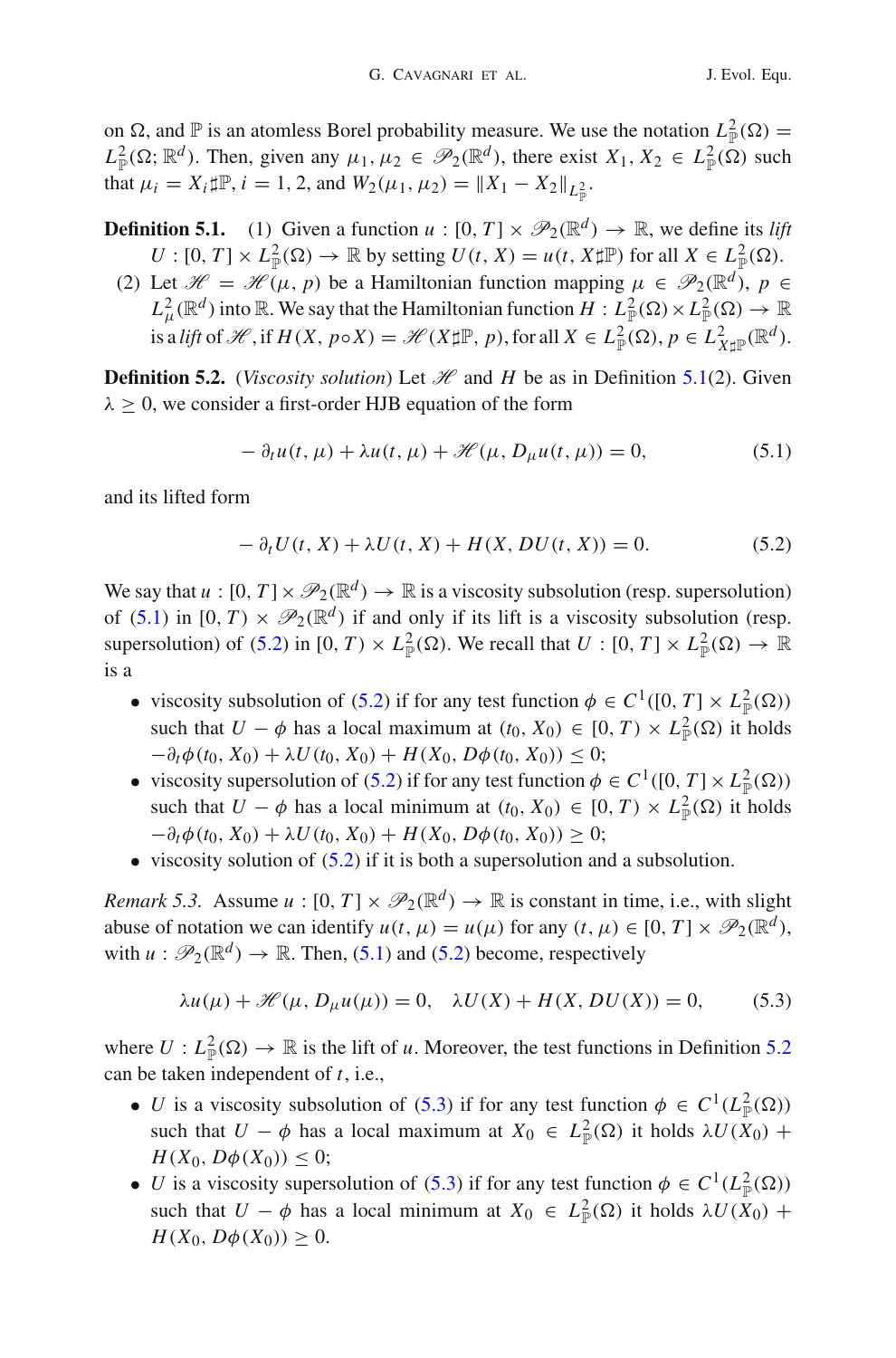<span id="page-12-1"></span>• *U* is a viscosity solution of  $(5.3)$  if it is both a supersolution and a subsolution.

**Theorem 5.4.** (Comparison principle) *Assume that there exists L*,*C* > 0 *such that the*  $H$ amiltonian function  $H: L^2_{\mathbb P}(\Omega)\times L^2_{\mathbb P}(\Omega)\to \mathbb R$  satisfies the following assumption: *(H) for any <i>X*, *Y* ∈ *L*<sub> $_{\mathbb{P}}^{2}$ (Ω)*, any a*, *b*<sub>1</sub>*, b*<sub>2</sub> > 0 *and C*<sub>1</sub>*, C*<sub>2</sub> ∈ *L*<sub> $_{\mathbb{P}}^{2}$ (Ω)*,*</sub></sub>

$$
H(Y, a(X - Y) - b_1 Y - C_1) - H(X, a(X - Y) + b_2 X + C_2)
$$
  
\n
$$
\leq \|X - Y\|_{L^2_{\mathbb{P}}} + 2aL\|X - Y\|_{L^2_{\mathbb{P}}}^2 +
$$
  
\n
$$
+ C(1 + m_2^{1/2}(Y \sharp \mathbb{P})) (1 + \|Y\|_{L^2_{\mathbb{P}}}) (\|C_1\|_{L^2_{\mathbb{P}}} + b_1 \|Y\|_{L^2_{\mathbb{P}}}) +
$$
  
\n
$$
+ C(1 + m_2^{1/2}(X \sharp \mathbb{P})) (1 + \|X\|_{L^2_{\mathbb{P}}}) (\|C_2\|_{L^2_{\mathbb{P}}} + b_2 \|X\|_{L^2_{\mathbb{P}}}).
$$

*Let*  $\lambda \geq 0$ *. Then, if*  $u_1, u_2 \in UC([0, T] \times \mathcal{P}_2(\mathbb{R}^d))$  *are a subsolution and a supersolution of* [\(5.1\)](#page-11-1)*, respectively, we have*

<span id="page-12-0"></span>
$$
\sup_{[0,T] \times \mathcal{P}_2(\mathbb{R}^d)} (u_1 - u_2) \le \sup_{\{T\} \times \mathcal{P}_2(\mathbb{R}^d)} (u_1 - u_2)^+.
$$
 (5.4)

*Proof.* The proof follows the line of the corresponding classical finite-dimensional argument (see, e.g., Theorem II.2.12 p. 107) in [\[6\]](#page-45-12). In the following, we define  $\mathbb{G}$  :=  $\mathbb{R} \times L^2_{\mathbb{P}}(\Omega)$  and, for any  $(t, X) \in \mathbb{G}$ , we set  $\|(t, X)\|_{\mathbb{G}}^2 := |t|^2 + \|X\|_{L^2_{\mathbb{P}}}^2$ . We denote  $A := [0, T] \times L^2_{\mathbb{P}}(\Omega) \subset \mathbb{G}$ , that is a complete metric space with distance induced by the norm  $\|\cdot\|_{\mathbb{G}}$  of  $\mathbb{G}$ .

Let  $U_1, U_2 : \mathbb{A} \to \mathbb{R}$  be, respectively, the lift functionals for  $u_1$  and  $u_2$  as in Definition [5.1\(](#page-11-0)1). We define the functional  $\Phi : \mathbb{A}^2 \to \mathbb{R}$  by setting

$$
\Phi(t, X, s, Y) := U_1(t, X) - U_2(s, Y) - \frac{\|(t, X) - (s, Y)\|_{\mathbb{G}}^2}{2\varepsilon} +
$$
  
 
$$
- \beta \left( (1 + \|X\|_{L^2_{\mathbb{P}}}^2)^{m/2} + (1 + \|Y\|_{L^2_{\mathbb{P}}}^2)^{m/2} \right) + \eta(t + s),
$$

where  $\varepsilon$ ,  $\beta$ ,  $m$ ,  $\eta > 0$  are positive constants which will be chosen later. Notice that since  $u_i \in UC([0, T] \times \mathcal{P}_2(\mathbb{R}^d))$ ,  $i = 1, 2$ , we have  $U_i \in UC([0, T] \times L^2_{\mathbb{P}}(\Omega))$ . Indeed, for all *X*,  $Y \in L^2_{\mathbb{P}}(\Omega)$ ,  $t, s \in [0, T]$ ,

$$
|U_i(t, X) - U_i(s, Y)| = |u_i(t, X \sharp \mathbb{P}) - u_i(s, Y \sharp \mathbb{P})| \le \omega_{u_i} \left( \sqrt{|t - s|^2 + W_2^2(X \sharp \mathbb{P}, Y \sharp \mathbb{P})} \right)
$$
  

$$
\le \omega_{u_i} \left( \| (t, X) - (s, Y) \|_{\mathbb{G}} \right),
$$

where  $\omega_{u_i}(\cdot)$  is the modulus of continuity of  $u_i$  and where we used the fact that  $W_2(X \sharp \mathbb{P}, Y \sharp \mathbb{P}) \leq \|X - Y\|_{L^2_{\mathbb{P}}}$ . Set

$$
A := \sup_{\{T\} \times \mathcal{P}_2(\mathbb{R}^d)} (u_1 - u_2)^+ = \sup_{\{T\} \times L^2_{\mathbb{P}}} (U_1 - U_2)^+.
$$

For  $R' > 0$ ,  $i = 1, 2$ , set

$$
\varrho_i(R') := \sup\{|U_i(t, X) - U_i(s, Y)| : \|(t, X) - (s, Y)\|_{\mathbb{G}} \leq R'\};
$$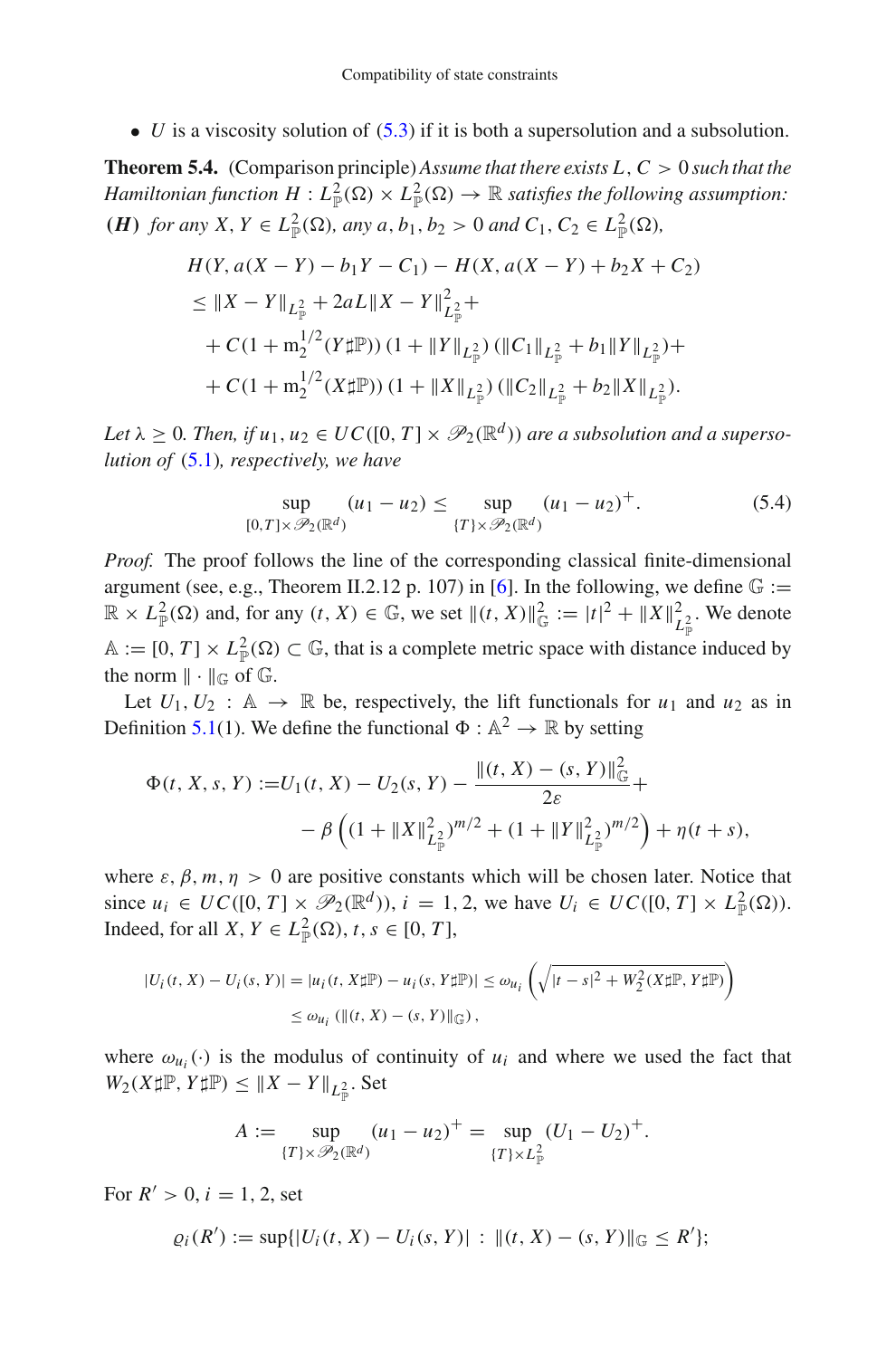by uniform continuity we have

<span id="page-13-0"></span>
$$
\sup_{R'\geq 0} \frac{\varrho_i(R')}{1+R'} < +\infty. \tag{5.5}
$$

Thus,

$$
U_1(t, X) - U_2(s, Y) = U_1(t, X) - U_1(T, X) + U_1(T, X) - U_2(T, X)
$$
  
+ 
$$
U_2(T, X) - U_2(s, Y)
$$
  

$$
\leq \varrho_1(T - t) + A + \varrho_2(\|(T, X) - (s, Y)\|_{\mathbb{G}})
$$

for all  $(t, X, s, Y) \in \mathbb{A}^2$ . By [\(5.5\)](#page-13-0), there exists  $\mathscr{C} > 0$  such that

<span id="page-13-1"></span>
$$
|U_1(t, X) - U_2(s, Y)| \le \mathcal{C}(1 + \|X - Y\|_{L^2_{\mathbb{P}}}), \quad \text{for all } (t, X, s, Y) \in \mathbb{A}^2. \tag{5.6}
$$

The proof proceeds by contradiction: assume that there exist  $(\tilde{t}, \tilde{\mu}) \in [0, T] \times$  $\mathscr{P}_2(\mathbb{R}^d)$  and  $\delta > 0$  such that  $u_1(\tilde{t}, \tilde{\mu}) - u_2(\tilde{t}, \tilde{\mu}) = A + \delta$ . In particular, for any  $\tilde{X} \in L^2_{\mathbb{P}}(\Omega)$  such that  $\tilde{X} \sharp \mathbb{P} = \tilde{\mu}$ , it holds  $U_1(\tilde{t}, \tilde{X}) - U_2(\tilde{t}, \tilde{X}) = A + \delta$ .

Select  $\beta$ ,  $\eta > 0$  such that

$$
A+\frac{\delta}{2}\leq A+\delta-2\beta(1+\|\tilde{X}\|_{L^2_{\mathbb{P}}})^{m/2}+2\eta\tilde{t}=\Phi(\tilde{t},\tilde{X},\tilde{t},\tilde{X})\leq \sup_{\mathbb{A}^2}\Phi.
$$

Noting that  $\Phi \in C^0(\mathbb{A}^2)$ , by taking  $\varepsilon < \frac{1}{2\mathscr{C}}$  and recalling [\(5.6\)](#page-13-1), we have

$$
\lim_{\substack{\|X\|_{L^2_{\mathbb{P}}} \to +\infty \\ \|Y\|_{L^2_{\mathbb{P}}} \to +\infty}} \Phi(t, X, s, Y) = -\infty,
$$

for any  $t, s \in [0, T]$ . Therefore, there exists  $R > 0$  such that

$$
\sup_{\mathbb{A}^2} \Phi(t, X, s, Y) = \sup_{([0, T] \times \overline{B_{L^2_{\mathbb{P}}}(0, R)})^2} \Phi(t, X, s, Y).
$$

Thus, by Stegall's Variational Principle (see, e.g., Theorem 6.3.5 in [\[8\]](#page-45-13)) for any fixed  $\xi > 0$ , there exists a linear and continuous functional  $\Lambda : \mathbb{G}^2 \to \mathbb{R}$  with  $\|\Lambda\|_{\mathbb{G}^2} \times \xi$ and such that  $\Phi - \Lambda$  attains a strong maximum in ([0, *T*]  $\times \overline{B_{L_{\mathbb{P}}^2}(0,R)})^2$ . Moreover, on  $([0, T] \times \overline{B_{L^2_{\mathbb{P}}}(0, R)})^2$ , we have

$$
\Phi(t, X, s, Y) - \Lambda(t, X, s, Y) \ge \Phi(t, X, s, Y) - 2\xi\sqrt{T^2 + R^2},
$$

and so

<span id="page-13-2"></span>
$$
\sup_{\mathbb{A}^2} \Phi \le 2\xi \sqrt{T^2 + R^2} + \sup_{([0,T] \times \overline{B_{L^2_{\mathbb{P}}}(0,R)})^2} (\Phi - \Lambda). \tag{5.7}
$$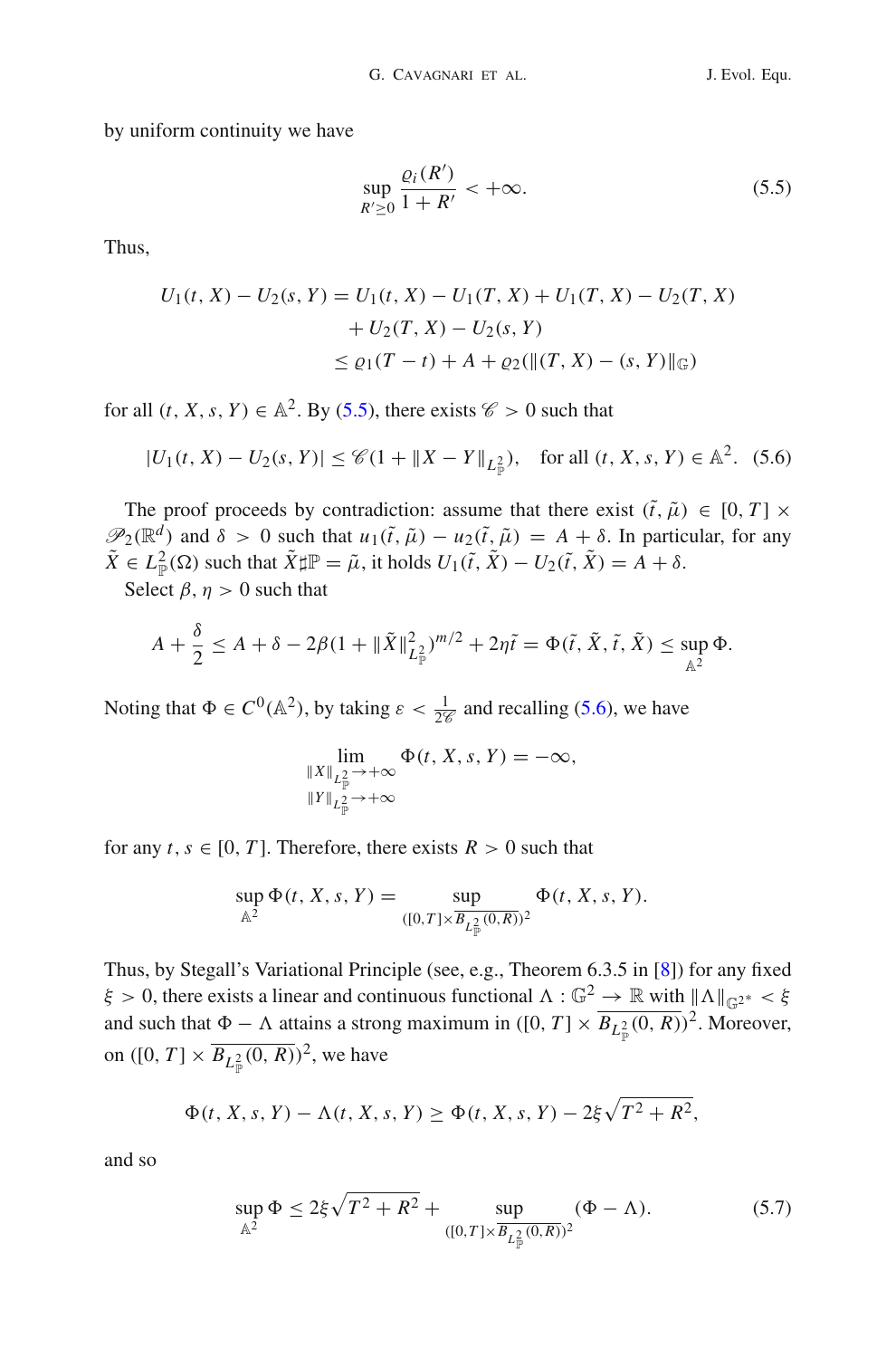Let  $(\bar{t}, \bar{X}, \bar{s}, \bar{Y}) \in ([0, T] \times \overline{B_{L_{\mathbb{P}}^2}(0, R)})^2$  be a maximizer of  $\Phi - \Lambda$  on  $([0, T] \times$  $\frac{1}{B_{L^2_{\mathbb{P}}}(0,R)})^2$ , obtained by choosing  $\xi > 0$  s.t.  $2\xi\sqrt{T^2 + R^2} \le \frac{\delta}{8}$ . In particular, we get

$$
A + \frac{\delta}{2} \le \sup_{\mathbb{A}^2} \Phi \le 2\xi\sqrt{T^2 + R^2} + (\Phi - \Lambda)(\bar{t}, \bar{X}, \bar{s}, \bar{Y}) \le \frac{\delta}{8} + (\Phi - \Lambda)(\bar{t}, \bar{X}, \bar{s}, \bar{Y})
$$
  

$$
\le \frac{\delta}{8} + \Phi(\bar{t}, \bar{X}, \bar{s}, \bar{Y}) + 2\xi\sqrt{T^2 + R^2} \le \frac{\delta}{4} + \Phi(\bar{t}, \bar{X}, \bar{s}, \bar{Y}),
$$

and so

<span id="page-14-1"></span>
$$
\Phi(\bar{t}, \bar{X}, \bar{s}, \bar{Y}) \ge A + \frac{\delta}{4},\tag{5.8}
$$

leading to

$$
\beta \left( (1 + \|\bar{X}\|_{L^2_{\mathbb{P}}}^2)^{m/2} + (1 + \|\bar{Y}\|_{L^2_{\mathbb{P}}}^2)^{m/2} \right) \le \sup U_1 - \inf U_2 - A - \frac{\delta}{4} + \eta(\bar{t} + \bar{s}).
$$

By choosing  $0 < \eta < 1$ , we get for all  $\varepsilon > 0$ ,  $m \in (0, 1]$ 

<span id="page-14-2"></span>
$$
\beta((1 + \|\bar{X}\|_{L^2_{\mathbb{P}}})^{m/2} + (1 + \|\bar{Y}\|_{L^2_{\mathbb{P}}})^{m/2}) \le \sup U_1 - \inf U_2 - A - \frac{\delta}{4} + 2T =: d > 0.
$$
\n(5.9)

By Riesz' representation theorem, there exist unique  $(\lambda_1, \lambda_2, \lambda_3, \lambda_4) \in \mathbb{G}^2$  such that

$$
\Lambda(t, X, s, Y) = \lambda_1 t + \langle \lambda_2, X \rangle_{L^2_{\mathbb{P}}} + \lambda_3 s + \langle \lambda_4, Y \rangle_{L^2_{\mathbb{P}}}.
$$

From  $(5.7)$ , we have

$$
\Phi(\bar{t}, \bar{X}, \bar{t}, \bar{X}) + \Phi(\bar{s}, \bar{Y}, \bar{s}, \bar{Y}) \le 2 (\Phi - \Lambda)(\bar{t}, \bar{X}, \bar{s}, \bar{Y}) + 4\xi\sqrt{T^2 + R^2} \le 2\Phi(\bar{t}, \bar{X}, \bar{s}, \bar{Y}) + 8\xi\sqrt{T^2 + R^2},
$$

and so

$$
U_{1}(\bar{t}, \bar{X}) - U_{2}(\bar{t}, \bar{X}) + U_{1}(\bar{s}, \bar{Y}) - U_{2}(\bar{s}, \bar{Y}) +
$$
  
\n
$$
- 2\beta \left( (1 + \|\bar{X}\|_{L_{\mathbb{P}}^{2}}^{2})^{m/2} + (1 + \|\bar{Y}\|_{L_{\mathbb{P}}^{2}}^{2})^{m/2} \right) + 2\eta(\bar{t} + \bar{s})
$$
  
\n
$$
\leq 2U_{1}(\bar{t}, \bar{X}) - 2U_{2}(\bar{s}, \bar{Y}) - \frac{\|(\bar{t}, \bar{X}) - (\bar{s}, \bar{Y})\|_{\mathbb{G}}^{2}}{\varepsilon} - 2\beta \left( (1 + \|\bar{X}\|_{L_{\mathbb{P}}^{2}}^{2})^{m/2} + (1 + \|\bar{Y}\|_{L_{\mathbb{P}}^{2}}^{2})^{m/2} \right) +
$$
  
\n
$$
+ 2\eta(\bar{t} + \bar{s}) + 8\xi\sqrt{T^{2} + R^{2}},
$$

which leads to

<span id="page-14-0"></span>
$$
\frac{\|(\bar{t}, \bar{X}) - (\bar{s}, \bar{Y})\|_{\mathbb{G}}^2}{\varepsilon} \le U_1(\bar{t}, \bar{X}) - U_1(\bar{s}, \bar{Y}) + U_2(\bar{t}, \bar{X}) - U_2(\bar{s}, \bar{Y}) + 8\xi\sqrt{T^2 + R^2}.
$$
 (5.10)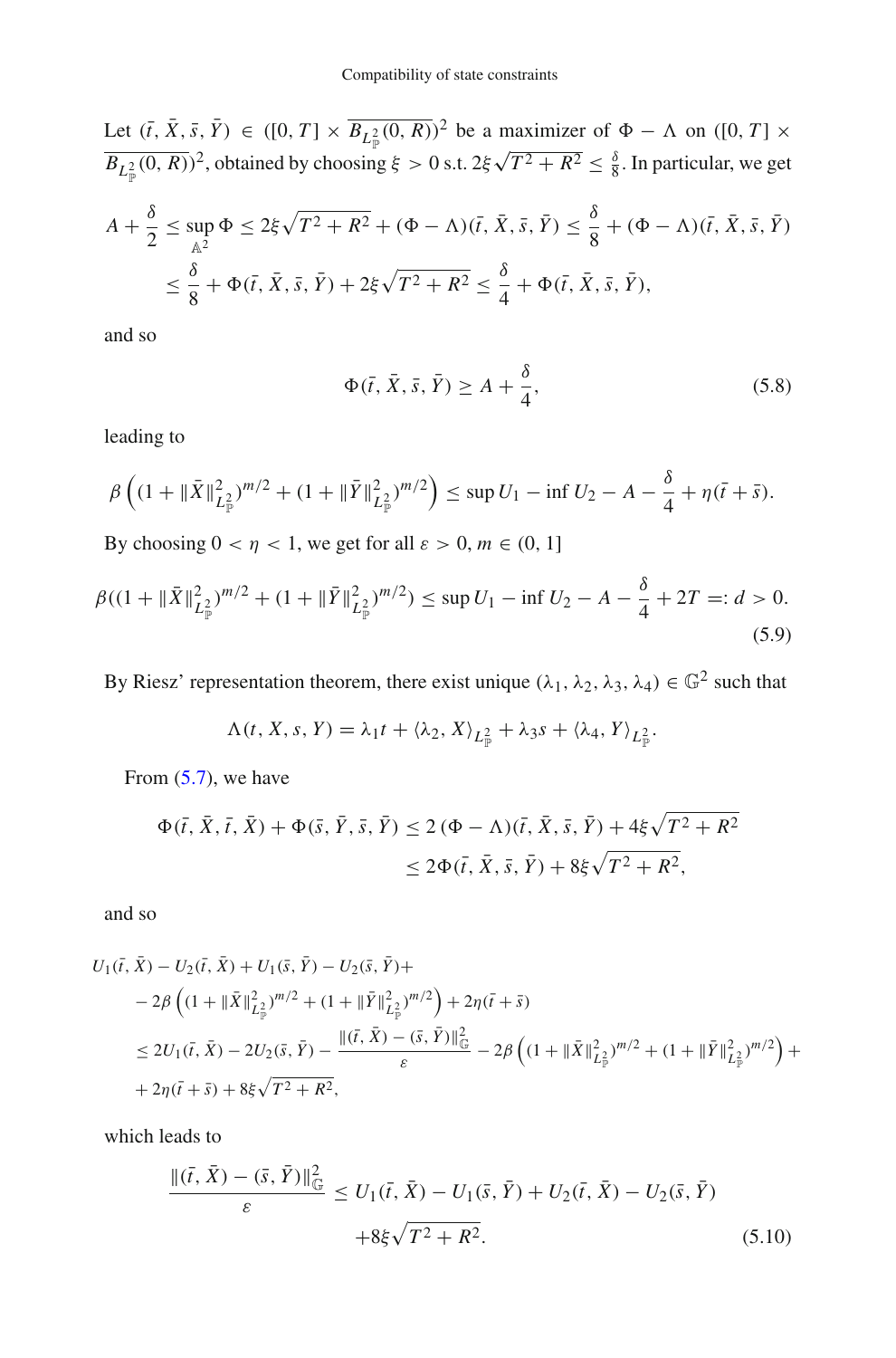Take  $0 < \xi < \varepsilon < 1$ . From the previous inequality, the boundedness of  $U_1, U_2$  in  $[0, T] \times B_{L^2_{\mathbb{P}}} (0, R)$  gives

<span id="page-15-0"></span>
$$
\|(\bar{t}, \bar{X}) - (\bar{s}, \bar{Y})\|_{\mathbb{G}} \le B'\sqrt{\varepsilon} + 8\varepsilon\sqrt{T^2 + R^2} \le B\sqrt{\varepsilon},\tag{5.11}
$$

for suitable constants  $B'$ ,  $B > 0$  independent on  $\varepsilon$ .

By uniform continuity of  $U_i$ ,  $i = 1, 2$ , and by plugging the previous relation in [\(5.10\)](#page-14-0), we can build a modulus of continuity  $\omega(\cdot)$  such that

<span id="page-15-1"></span>
$$
\frac{\|(\bar{t},\bar{X}) - (\bar{s},\bar{Y})\|^2_{\mathbb{G}}}{\varepsilon} \le \omega(\varepsilon) := \omega_{u_1}(B\sqrt{\varepsilon}) + \omega_{u_2}(B\sqrt{\varepsilon}) + 8\varepsilon\sqrt{T^2 + R^2}.
$$
(5.12)

We show that neither  $\bar{t}$  nor  $\bar{s}$  can be equal to T. Indeed, in  $\bar{t} = T$ ,

$$
\Phi(T, \bar{X}, \bar{s}, \bar{Y}) \le U_1(T, \bar{X}) - U_2(T, \bar{X}) + U_2(T, \bar{X}) - U_2(\bar{s}, \bar{Y}) + \eta(T + \bar{s})
$$
  

$$
\le A + \omega_{u_2}(B\sqrt{\varepsilon}) + 2\eta T,
$$

by definition of *A*. We thus get a contradiction with  $(5.8)$  by choosing  $\varepsilon$  and  $\eta$  small enough s.t.  $\omega_{u_2}(B\sqrt{\varepsilon}) + 2\eta T < \frac{\delta}{4}$ . The same reasoning applies for proving  $\bar{s} < T$ . We define the  $C^1$ ( $\mathbb A$ ) test functions

$$
\phi(t, X) := U_2(\bar{s}, \bar{Y}) + \frac{\|(t, X) - (\bar{s}, \bar{Y})\|_{\mathbb{G}}^2}{2\varepsilon} +
$$
  
+  $\beta \left( (1 + \|X\|_{L^2_{\mathbb{P}}})^{m/2} + (1 + \|\bar{Y}\|_{L^2_{\mathbb{P}}})^{m/2} \right) - \eta(t + \bar{s}) +$   
+  $\Lambda(t, X, \bar{s}, \bar{Y}),$   

$$
\psi(s, Y) := U_1(\bar{t}, \bar{X}) - \frac{\|(\bar{t}, \bar{X}) - (s, Y)\|_{\mathbb{G}}^2}{2\varepsilon} +
$$
  
-  $\beta \left( (1 + \|\bar{X}\|_{L^2_{\mathbb{P}}})^{m/2} + (1 + \|Y\|_{L^2_{\mathbb{P}}})^{m/2} \right) + \eta(\bar{t} + s) +$   
-  $\Lambda(\bar{t}, \bar{X}, s, Y).$ 

Notice that  $(U_1 - \phi)(t, X) = (\Phi - \Lambda)(t, X, \overline{s}, \overline{Y})$ , hence,  $U_1 - \phi$  attains its maximum at  $(\bar{t}, X) \in [0, T) \times B_{L^2_{\mathbb{P}}} (0, R)$  and, similarly,  $U_2 - \psi$  attains its minimum at  $(\bar{s}, Y) \in$  $[0, T] \times B_{L^2_{\mathbb{P}}} (0, R)$ . We have

$$
\partial_t \phi(\bar{t}, \bar{X}) = \frac{\bar{t} - \bar{s}}{\varepsilon} - \eta + \lambda_1, \qquad \partial_t \psi(\bar{s}, \bar{Y}) = \frac{\bar{t} - \bar{s}}{\varepsilon} + \eta - \lambda_3,
$$
  
\n
$$
D\phi(\bar{t}, \bar{X}) = \frac{\bar{X} - \bar{Y}}{\varepsilon} + m\beta(1 + \|\bar{X}\|_{L^2_{\mathbb{P}}}^2)^{\frac{m-2}{2}} \bar{X} + \lambda_2,
$$
  
\n
$$
D\psi(\bar{s}, \bar{Y}) = \frac{\bar{X} - \bar{Y}}{\varepsilon} - m\beta(1 + \|\bar{Y}\|_{L^2_{\mathbb{P}}}^2)^{\frac{m-2}{2}} \bar{Y} - \lambda_4.
$$

Since  $\bar{t}$ ,  $\bar{s} \in [0, T)$ , by definition of viscosity sub/supersolution, we have

$$
- \partial_t \phi(\bar{t}, \bar{X}) + \lambda U_1(\bar{t}, \bar{X}) + H(\bar{X}, D\phi(\bar{t}, \bar{X})) \le 0 \le
$$
  

$$
\le -\partial_t \psi(\bar{s}, \bar{Y}) + \lambda U_2(\bar{s}, \bar{Y}) + H(\bar{Y}, D\psi(\bar{s}, \bar{Y})).
$$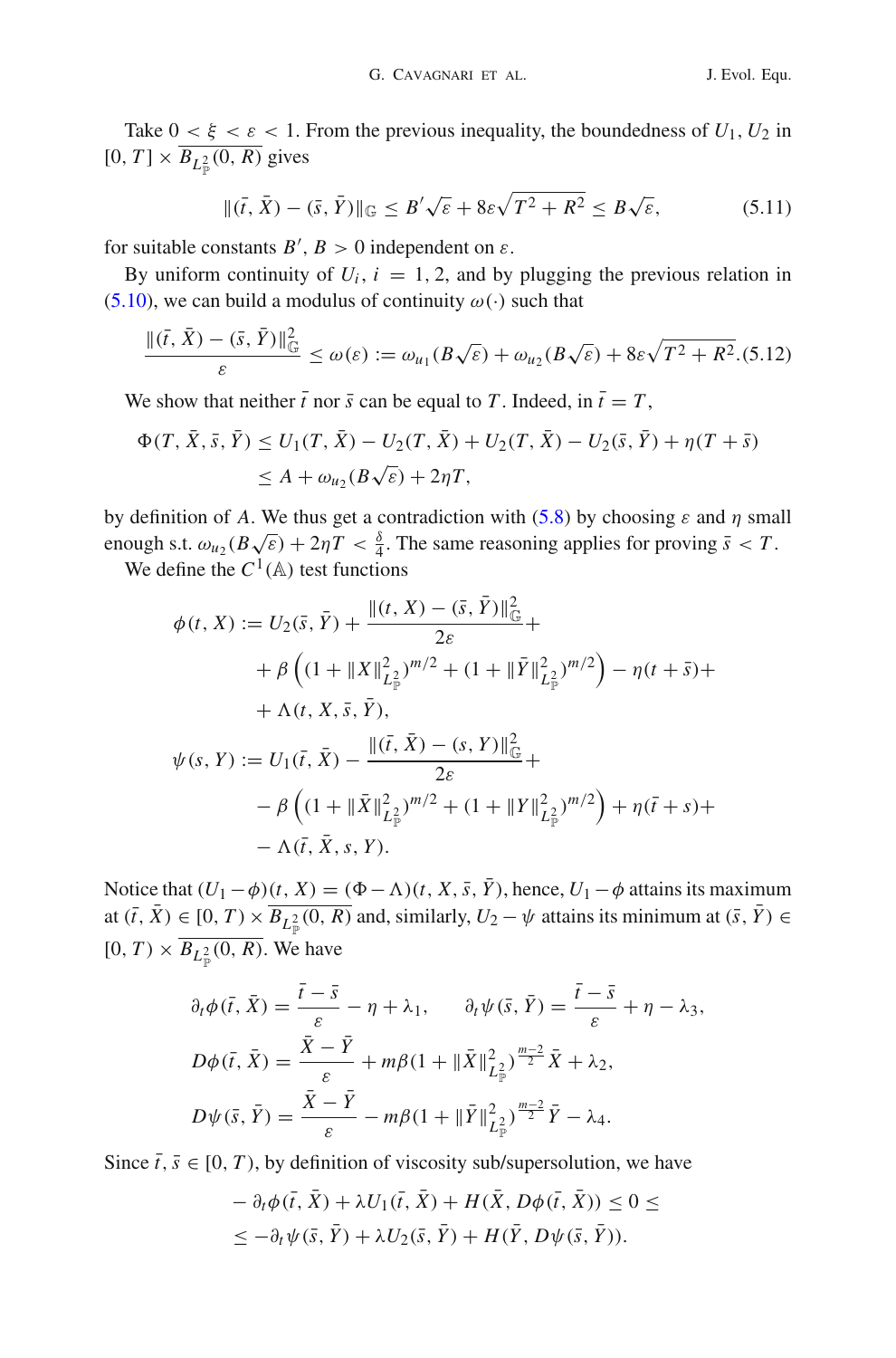Now, by [\(5.8\)](#page-14-1), we have

$$
U_1(\bar{t}, \bar{X}) - U_2(\bar{s}, \bar{Y}) \ge \Phi(\bar{t}, \bar{X}, \bar{s}, \bar{Y}) - \eta(\bar{t} + \bar{s}) \ge \Phi(\bar{t}, \bar{X}, \bar{s}, \bar{Y}) - 2T\eta
$$
  

$$
\ge A + \frac{\delta}{4} - 2T\eta,
$$

and we can choose  $\eta$  sufficiently small so that  $A + \frac{\delta}{4} - 2T\eta \ge 0$ . Then, we get

$$
2\eta \leq 2\eta + \lambda (U_1(\bar{t}, \bar{X}) - U_2(\bar{s}, \bar{Y}))
$$
  
 
$$
\leq \lambda_1 + \lambda_3 + H(\bar{Y}, D\psi(\bar{s}, \bar{Y})) - H(\bar{X}, D\phi(\bar{t}, \bar{X})).
$$

We can now invoke assumption *(H)* with

$$
a = \frac{1}{\varepsilon}, \quad b_1 = m\beta (1 + \|\bar{Y}\|_{L_{\mathbb{P}}^2}^2)^{\frac{m-2}{2}}, \quad C_1 = \lambda_4,
$$
  

$$
b_2 = m\beta (1 + \|\bar{X}\|_{L_{\mathbb{P}}^2}^2)^{\frac{m-2}{2}}, \quad C_2 = \lambda_2,
$$

recalling that  $\lambda_1, \lambda_3 \leq \varepsilon$  and  $\|\lambda_2\|_{L^2_{\mathbb{P}}}$ ,  $\|\lambda_4\|_{L^2_{\mathbb{P}}} \leq \varepsilon$  by the bound on the dual norm of the operator  $\Lambda$ . We get

$$
2\eta \leq 2\varepsilon + \|\bar{X} - \bar{Y}\|_{L^2_{\mathbb{P}}} + 2L \frac{\|\bar{X} - \bar{Y}\|_{L^2_{\mathbb{P}}}}{\varepsilon} + \|\lambda_4\|_{L^2_{\mathbb{P}}} C (1 + m_2^{1/2} (\bar{Y} \sharp \mathbb{P})) (1 + \|\bar{Y}\|_{L^2_{\mathbb{P}}}) + C (1 + m_2^{1/2} (\bar{Y} \sharp \mathbb{P})) (1 + \|\bar{Y}\|_{L^2_{\mathbb{P}}}) m\beta (1 + \|\bar{Y}\|_{L^2_{\mathbb{P}}}) \frac{m-2}{2} \|\bar{Y}\|_{L^2_{\mathbb{P}}} +
$$
  
+  $|\lambda_2\|_{L^2_{\mathbb{P}}} C (1 + m_2^{1/2} (\bar{X} \sharp \mathbb{P})) (1 + \|\bar{X}\|_{L^2_{\mathbb{P}}}) +$   
+ C (1 + m\_2^{1/2} (\bar{X} \sharp \mathbb{P})) (1 + \|\bar{X}\|\_{L^2\_{\mathbb{P}}}) m\beta (1 + \|\bar{X}\|\_{L^2\_{\mathbb{P}}}) \frac{m-2}{2} \|\bar{X}\|\_{L^2\_{\mathbb{P}}}.

By [\(5.11\)](#page-15-0), [\(5.12\)](#page-15-1) and recalling that *X*,  $Y \in B_{L^2_{\mathbb{P}}}(0, R)$ , we have

$$
2\eta \le 2\varepsilon + B\sqrt{\varepsilon} + 2L\,\omega(\varepsilon) +
$$
  
+ 2\varepsilon D(1+R) + D\_Rm\beta \left( (1 + \|\bar{Y}\|\_{L^2\_{\mathbb{P}}}^2)^{\frac{m-2}{2}} + (1 + \|\bar{X}\|\_{L^2\_{\mathbb{P}}}^2)^{\frac{m-2}{2}}) \right),

where we defined  $D_R := D(1 + R) R$ , where  $D := \max\{C(1 + m_2^{1/2}(\bar{Y} \sharp \mathbb{P}))\}$ ,  $C(1 +$  $m_2^{1/2}(\bar{X} \sharp \mathbb{P}))$ } > 0. Finally, by [\(5.9\)](#page-14-2) we get

$$
2\eta \le 2\varepsilon + B\sqrt{\varepsilon} + 2L\,\omega(\varepsilon) + 2\varepsilon\,D(1+R) + D_R m\,d \le K\,o(1) + \eta,
$$

where for the last passage we choose  $m \leq \frac{\eta}{D_R d}$ , and  $o(1)$  is a function of  $\varepsilon$  going to 0 as  $\varepsilon \to 0^+$ . This leads to a contradiction as  $\varepsilon \to 0^+$ .

*Remark 5.5.* As highlighted also in Remark 3.8 p. 154 of [\[6\]](#page-45-12), if  $\lambda = 0$  in [\(5.1\)](#page-11-1), we can drop the symbol of the positive part in [\(5.4\)](#page-12-0) and conclude that

$$
\sup_{[0,T]\times \mathscr{P}_2(\mathbb{R}^d)} (u_1 - u_2) \leq \sup_{\{T\} \times \mathscr{P}_2(\mathbb{R}^d)} (u_1 - u_2).
$$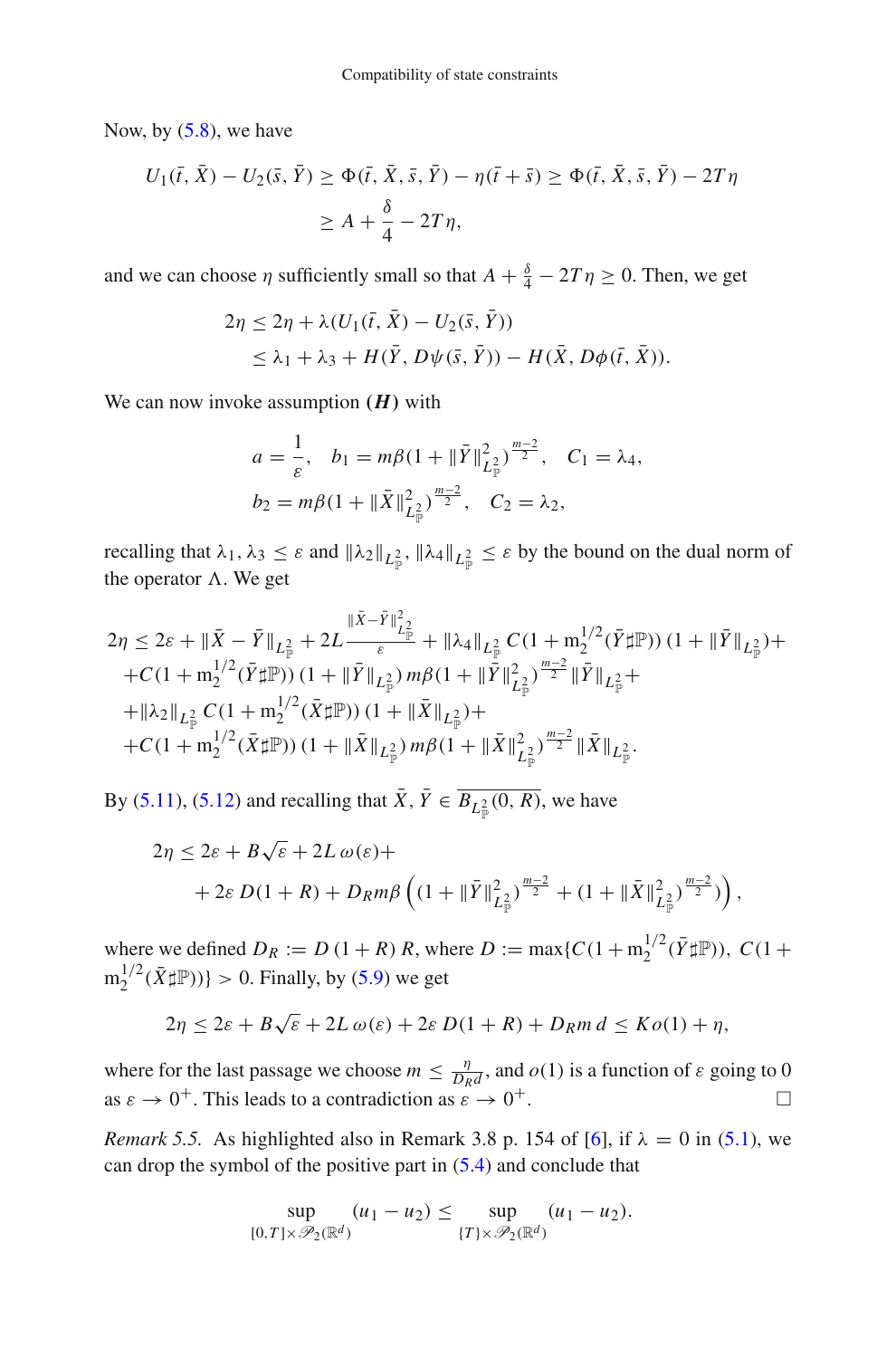## <span id="page-17-0"></span>**6. Viscosity characterization of viability and invariance**

We now provide the main results of the paper: Theorems [6.6](#page-23-0) and [6.7.](#page-27-0) As pointed out also in Remark 4.2 in [\[18\]](#page-45-1), by Theorem 8.2.11 in [\[4\]](#page-45-14), the Hamiltonian  $\mathcal{H}_F^{\text{viab}}$  defined in Theorem [1.1](#page-2-0) satisfies

<span id="page-17-1"></span>
$$
\mathcal{H}_F^{\text{vial}}(\mu, p) = -d_{\mathcal{K}}(\mu) - \int_{\mathbb{R}^d} \inf_{v \in F(\mu, x)} \langle v, p(x) \rangle \, d\mu(x). \tag{6.1}
$$

<span id="page-17-3"></span>**Definition 6.1.** (*Lifted Hamiltonian for viability*) We define the lifted *Hamiltonian in*  $L^2_{\mathbb{P}}(\Omega)$  associated with  $\mathscr{H}_F^{\text{viab}}$ 

$$
H_F^{\text{vlab}}(X, Q) := -d_{\mathscr{K}}(X \sharp \mathbb{P}) - \inf_{\substack{v(\cdot) \in L_{X \sharp \mathbb{P}}^2(\mathbb{R}^d) \\ v(x) \in F(X \sharp \mathbb{P}, x) \\ \text{for } X \sharp \mathbb{P} - a.e. x}} \int_{\Omega} \langle v \circ X(\omega), Q(\omega) \rangle d\mathbb{P}(\omega),
$$

for all *X*,  $Q \in L^2_{\mathbb{P}}(\Omega)$ . Note that  $H_F^{\text{viable}}$  is a lift of  $\mathcal{H}_F^{\text{viable}}$  according to Definition [5.1.](#page-11-0) By disintegrating  $\mathbb{P} = (X \sharp \mathbb{P}) \otimes \mathbb{P}_x$  (see Theorem [2.1\)](#page-4-0), we have

<span id="page-17-2"></span>
$$
H_{F}^{\text{viab}}(X, Q) = -d_{\mathcal{K}} (X \sharp \mathbb{P}) - \inf_{\substack{v \in L_{X \sharp \mathbb{P}}^2(\mathbb{R}^d) \\ v(x) \in F(X \sharp \mathbb{P}, x)}} \int_{\mathbb{R}^d} \int_{X^{-1}(x)} \langle v \circ X(\omega), Q(\omega) \rangle d\mathbb{P}_x(\omega) dX \sharp \mathbb{P}(x)
$$
  
\n
$$
= -d_{\mathcal{K}} (X \sharp \mathbb{P}) - \inf_{\substack{v \in L_{X \sharp \mathbb{P}}^2(\mathbb{R}^d) \\ v(x) \in F(X \sharp \mathbb{P}, x)}} \int_{\mathbb{R}^d} \langle v(x), \int_{X^{-1}(x)} Q(\omega) d\mathbb{P}_x(\omega) \rangle dX \sharp \mathbb{P}(x)
$$
  
\n
$$
= -d_{\mathcal{K}} (X \sharp \mathbb{P}) - \int_{\mathbb{R}^d} \inf_{v \in F(X \sharp \mathbb{P}, x)} \langle v, \int_{X^{-1}(x)} Q(\omega) d\mathbb{P}_x(\omega) \rangle dX \sharp \mathbb{P}(x)
$$
  
\n
$$
= -d_{\mathcal{K}} (X \sharp \mathbb{P}) - \int_{\mathbb{R}^d} \int_{X^{-1}(x)} v \in F(X \sharp \mathbb{P}, X(\omega))} \langle v, Q(\omega) \rangle d\mathbb{P}_x(\omega) dX \sharp \mathbb{P}(x)
$$
  
\n
$$
= -d_{\mathcal{K}} (X \sharp \mathbb{P}) - \int_{\Omega} \inf_{v \in F(X \sharp \mathbb{P}, X(\omega))} \langle v, Q(\omega) \rangle d\mathbb{P}(\omega)
$$
  
\n
$$
= -d_{\mathcal{K}} (X \sharp \mathbb{P}) - \inf_{v \in L_{\mathbb{R}}^2(\Omega)} \int_{\Omega} \langle v(\omega), Q(\omega) \rangle d\mathbb{P}(\omega),
$$
  
\n
$$
= -d_{\mathcal{K}} (X \sharp \mathbb{P}) - \inf_{v \in L_{\mathbb{R}}^2(\Omega)} \int_{\Omega} \langle v(\omega), Q(\omega) \rangle d\mathbb{P}(\omega),
$$

<span id="page-17-4"></span>where in the last equality we used Theorem 8.2.11 in [\[4](#page-45-14)] (or Theorem 6.31 in [\[14\]](#page-45-15)).

**Definition 6.2.** (*Lifted Hamiltonian for invariance*) Related with the invariance problem and associated with  $\mathcal{H}_F^{\text{inv}}$ , we define the following lifted *Hamiltonian in*  $L^2_{\mathbb{P}}(\Omega)$ 

$$
H_F^{\text{inv}}(X, Q) := -d_{\mathscr{K}}(X \sharp \mathbb{P}) - \sup_{\substack{v \in L^2_{X \sharp \mathbb{P}}(\mathbb{R}^d) \\ v(x) \in F(X \sharp \mathbb{P}, x) \\ \text{for } X \sharp \mathbb{P}-a.e. x}} \int_{\Omega} \langle v \circ X(\omega), Q(\omega) \rangle d\mathbb{P}(\omega),
$$

for all *X*,  $Q \in L^2_{\mathbb{P}}(\Omega)$ . Notice that  $H_F^{\text{inv}}$  is a lift of  $\mathcal{H}_F^{\text{inv}}$  according to Definition [5.1.](#page-11-0) Moreover, the equivalences [\(6.1\)](#page-17-1) and [\(6.2\)](#page-17-2) hold also in this case replacing, respectively,  $\mathcal{H}_F^{\text{viab}}$ ,  $H_F^{\text{viab}}$  with  $\mathcal{H}_F^{\text{inv}}$ ,  $H_F^{\text{inv}}$ , and inf with sup.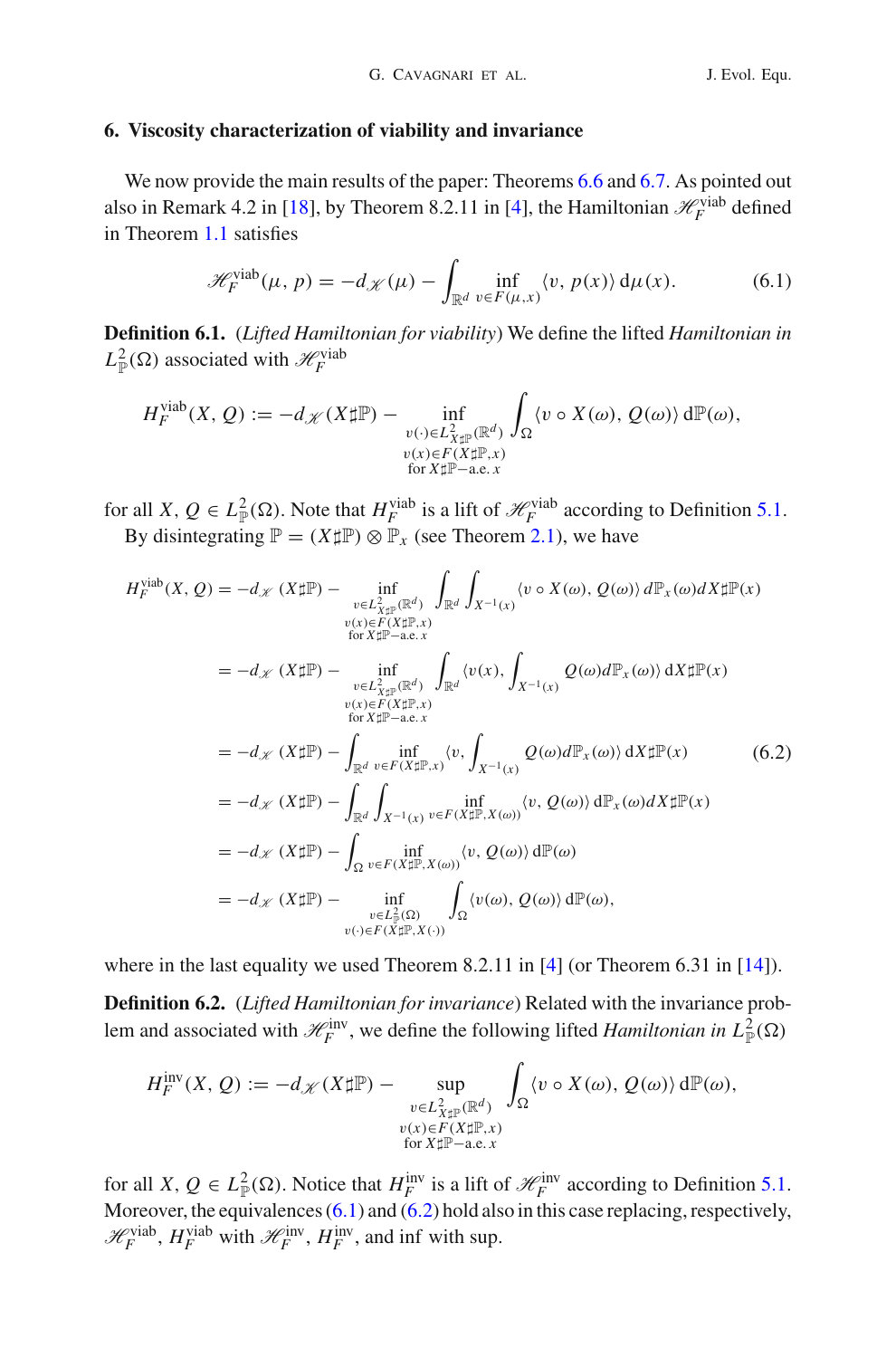<span id="page-18-1"></span>**Lemma 6.3.** *Assume*  $(F_1) - (F_2)$ *. Then, both the Hamiltonian functions*  $H_F^{\text{viable}}$  *and H*<sup><sup>Inv</sup></sup> *satisfy assumption (H) with L and C, respectively, as in (F<sub>2</sub>) and* [\(3.1\)](#page-6-3)*.* 

*Proof.* We prove here the assertion for  $H_F^{\text{via}}$  since the assertion for  $H_F^{\text{inv}}$  can be proved in the same way. Fix any  $X, Y \in L^2_{\mathbb{P}}, a, b_1, b_2 > 0$  and  $C_1, C_2 \in L^2_{\mathbb{P}},$  and denote  $\mu_1 := X \sharp \mathbb{P}, \mu_2 := Y \sharp \mathbb{P}.$  We have

<span id="page-18-0"></span>
$$
H_F^{\text{vjab}}(Y, a(X - Y) - b_1 Y - C_1) - H_F^{\text{vjab}}(X, a(X - Y) + b_2 X + C_2) =
$$
  
\n
$$
- d_{\mathcal{K}}(\mu_2) - \int_{\Omega} \inf_{v \in F(\mu_2, Y(\omega))} \{a \langle v, X(\omega) - Y(\omega) \rangle - b_1 \langle v, Y(\omega) \rangle - \langle v, C_1(\omega) \rangle\} d\mathbb{P}_{(6.3)}
$$
  
\n
$$
+ d_{\mathcal{K}}(\mu_1) + \int_{\Omega} \inf_{w \in F(\mu_1, X(\omega))} \{a \langle w, X(\omega) - Y(\omega) \rangle + b_2 \langle w, X(\omega) \rangle + \langle w, C_2(\omega) \rangle\} d\mathbb{P}.
$$

Let  $p \in \mathbb{R}^d$ . For any  $x, y \in \mathbb{R}^d$ , define  $\delta_{x,y} := L(W_2(\mu_1, \mu_2) + |x - y|)$ . Given any  $\varepsilon > 0$ , there exists  $z_{\varepsilon,p} \in F(\mu_1, x) + \delta_{x,y} \overline{B(0, 1)}$  such that

$$
\inf_{v \in F(\mu_2, y)} \langle v, p \rangle \ge \inf_{z \in F(\mu_1, x) + \delta_{x, y}} \langle z, p \rangle \ge \langle z_{\varepsilon, p}, p \rangle - \varepsilon,
$$

where the first inequality comes from Lipschitz continuity of the set-valued map *F*. In particular, we can write  $z_{\varepsilon,p} = \hat{w}_{\varepsilon,p} + \delta_{x,y} w_{\varepsilon,p}$ , with  $\hat{w}_{\varepsilon,p} \in F(\mu_1, x)$  and  $w_{\varepsilon, p} \in \overline{B(0, 1)}$ , thus getting

$$
\inf_{v \in F(\mu_2, y)} \langle v, p \rangle \ge \langle \hat{w}_{\varepsilon, p}, p \rangle + \delta_{x, y} \langle w_{\varepsilon, p}, p \rangle - \varepsilon
$$
\n
$$
\ge \inf_{w \in F(\mu_1, x)} \langle w, p \rangle - \delta_{x, y} |p| - \varepsilon.
$$

Hence, we have

$$
\inf_{w \in F(\mu_1, x)} \langle w, p \rangle - \inf_{v \in F(\mu_2, y)} \langle v, p \rangle \le L(W_2(\mu_1, \mu_2) + |x - y|) |p|. \tag{6.4}
$$

Thus, for any *x*, *y*, *c*<sub>1</sub>, *c*<sub>2</sub>  $\in \mathbb{R}^d$  and by choosing *p* = *x* − *y*, it holds

$$
\inf_{w \in F(\mu_1, x)} \{a \langle w, x - y \rangle + b_2 \langle w, x \rangle + \langle w, c_2 \rangle \} +
$$
\n
$$
- \inf_{v \in F(\mu_2, y)} \{a \langle v, x - y \rangle - b_1 \langle v, y \rangle - \langle v, c_1 \rangle \}
$$
\n
$$
\le a \inf_{w \in F(\mu_1, x)} \langle w, x - y \rangle + \sup_{w \in F(\mu_1, x)} \{b_2 \langle w, x \rangle + \langle w, c_2 \rangle \} +
$$
\n
$$
- a \inf_{v \in F(\mu_2, y)} \langle v, x - y \rangle + \sup_{w \in F(\mu_2, y)} \{b_1 \langle v, y \rangle + \langle v, c_1 \rangle \}
$$
\n
$$
\le a L(W_2(\mu_1, \mu_2) + |x - y|) |x - y| +
$$
\n
$$
+ \sup_{w \in F(\mu_1, x)} \{b_2 \langle w, x \rangle + \langle w, c_2 \rangle \} + \sup_{v \in F(\mu_2, y)} \{b_1 \langle v, y \rangle + \langle v, c_1 \rangle \}
$$
\n
$$
\le a L(W_2(\mu_1, \mu_2) + |x - y|) |x - y| +
$$
\n
$$
+ b_2 \sup_{w \in F(\mu_1, x)} \langle w, x \rangle + \sup_{w \in F(\mu_1, x)} \langle w, c_2 \rangle + b_1 \sup_{v \in F(\mu_2, y)} \langle v, y \rangle + \sup_{v \in F(\mu_2, y)} \langle v, c_1 \rangle
$$
\n
$$
\le a L(W_2(\mu_1, \mu_2) + |x - y|) |x - y| +
$$
\n
$$
+ b_2 |x| \sup_{w \in F(\mu_1, x)} |w| + |c_2| \sup_{w \in F(\mu_1, x)} |w| + b_1 |y| \sup_{v \in F(\mu_2, y)} |v| + |c_1| \sup_{w \in F(\mu_2, y)} |v|,
$$
\n
$$
+ b_2 |x| \sup_{w \in F(\mu_1, x)} |w| + |c_2| \sup_{w \in F(\mu_1, x)} |w| + b_1 |y| \sup_{v \in F(\mu_2, y)} |v| + |c_1|
$$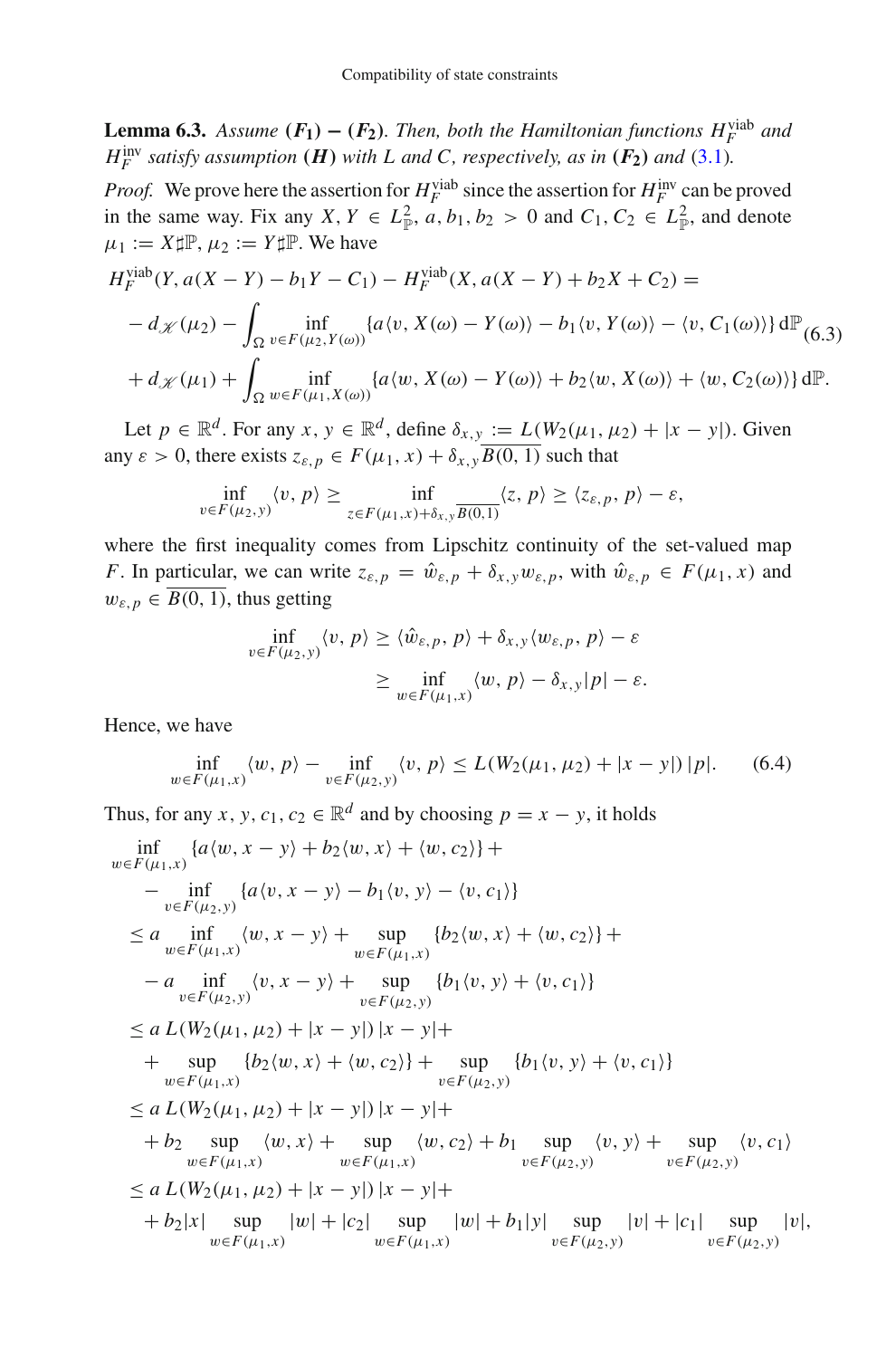where we used the Cauchy–Schwarz's inequality. Integrating with respect to the measure  $(X, Y, C_1, C_2)$   $\sharp \mathbb{P}$  on the variables  $(x, y, c_1, c_2)$  and by [\(3.1\)](#page-6-3), we get

$$
\int_{\Omega} \inf_{w \in F(\mu_1, X(\omega))} \{a \langle w, X(\omega) - Y(\omega) \rangle + b_2 \langle w, X(\omega) \rangle + \langle w, C_2(\omega) \rangle \} d\mathbb{P} +
$$
\n
$$
- \int_{\Omega} \inf_{v \in F(\mu_2, Y(\omega))} \{a \langle v, X(\omega) - Y(\omega) \rangle - b_1 \langle v, Y(\omega) \rangle - \langle v, C_1(\omega) \rangle \} d\mathbb{P}
$$
\n
$$
\leq 2aL \left\| X - Y \right\|_{L^2_{\mathbb{P}}}^2 + b_2 C (1 + m_2^{1/2}(\mu_1)) (1 + \|X\|_{L^2_{\mathbb{P}}}) \|X\|_{L^2_{\mathbb{P}}} +
$$
\n
$$
+ b_1 C (1 + m_2^{1/2}(\mu_2)) (1 + \|Y\|_{L^2_{\mathbb{P}}}) \|Y\|_{L^2_{\mathbb{P}}} +
$$
\n
$$
+ \|C_2\|_{L^2_{\mathbb{P}}} C (1 + m_2^{1/2}(\mu_1)) (1 + \|X\|_{L^2_{\mathbb{P}}}) + \|C_1\|_{L^2_{\mathbb{P}}} C (1 + m_2^{1/2}(\mu_2)) (1 + \|Y\|_{L^2_{\mathbb{P}}})
$$

recalling that  $W_2(X \sharp \mathbb{P}, Y \sharp \mathbb{P}) \leq \|X - Y\|_{L^2_{\mathbb{P}}}$ .

We conclude from [\(6.3\)](#page-18-0), thanks to the Lipschitz continuity of  $d_{\mathscr{K}}(\cdot)$ .

<span id="page-19-0"></span>*Remark 6.4.* Assume  $(F_1) - (F_2)$ . Let  $\mu \in \mathcal{P}_2(\mathbb{R}^d)$  be fixed. Then, the set of continuous selections of  $F(\mu, \cdot)$  is dense in  $L^2_{\mu}(\mathbb{R}^d)$  in the set of Borel selections of  $F(\mu, \cdot)$ . Indeed, let  $v(\cdot)$  be a Borel selection of  $F(\mu, \cdot)$ . By Lusin's Theorem, for any  $\varepsilon > 0$ there exists a compact  $K_{\varepsilon} \subseteq \mathbb{R}^d$  and a continuous map  $w_{\varepsilon} : \mathbb{R}^d \to \mathbb{R}^d$  such that  $v = w_{\varepsilon}$  on  $K_{\varepsilon}$  and  $\mu(\mathbb{R}^d \setminus K_{\varepsilon}) < \varepsilon$ . By Corollary 9.1.3 in [\[4](#page-45-14)], we can extend  $w_{\varepsilon}|_{K_{\varepsilon}}$ to a continuous selection  $v_{\varepsilon}$  of  $F(\mu, \cdot)$ . Moreover, we have

$$
||v_{\varepsilon}-v||_{L^2_{\mu}} \leq 2||\chi_{\mathbb{R}^d \setminus K_{\varepsilon}}|F(\mu,\cdot)||_{L^2_{\mu}}.
$$

Since  $|F(\mu, x)| \le |F(\delta_0, 0)| + Lm_2^{1/2}(\mu) + L|x|$ , we have that

$$
\|v_{\varepsilon}-v\|_{L^2_{\mu}}\leq 2\left\|\left(|F(\delta_0,0)|+2Lm_2^{1/2}(\mu)\right)\chi_{\mathbb{R}^d\setminus K_{\varepsilon}}\right\|_{L^2_{\mu}}\leq \varepsilon\left(|F(\delta_0,0)|+2Lm_2^{1/2}(\mu)\right),
$$

and the right hand side tends to 0 as  $\varepsilon \to 0^+$ .

<span id="page-19-1"></span>Now, we deduce that the value functions  $V^{\text{viab}}$  and  $V^{\text{inv}}$  satisfy the following Hamilton–Jacobi equations.

## **Proposition 6.5.** *Assume*  $(F_1) - (F_2)$ *. Then,*

(1) *V*viab *is a viscosity solution of*

$$
- \partial_t u(t, \mu) + \mathcal{H}_F^{\text{viab}}(\mu, D_\mu u(t, \mu)) = 0; \tag{6.5}
$$

(2) *V*inv *is a viscosity solution of*

$$
- \partial_t u(t, \mu) + \mathcal{H}_F^{\text{inv}}(\mu, D_\mu u(t, \mu)) = 0. \tag{6.6}
$$

*Proof.* We prove (1). Let  $U : [0, T] \times L^2(\Omega; \mathbb{R}^d) \to \mathbb{R}$  be the lift of  $V^{\text{vial}}$  according to Definition [5.1.](#page-11-0)

*Claim 1. U* is a viscosity supersolution of  $-\partial_t U(t, X) + H_F(X, DU(t, X)) = 0$ .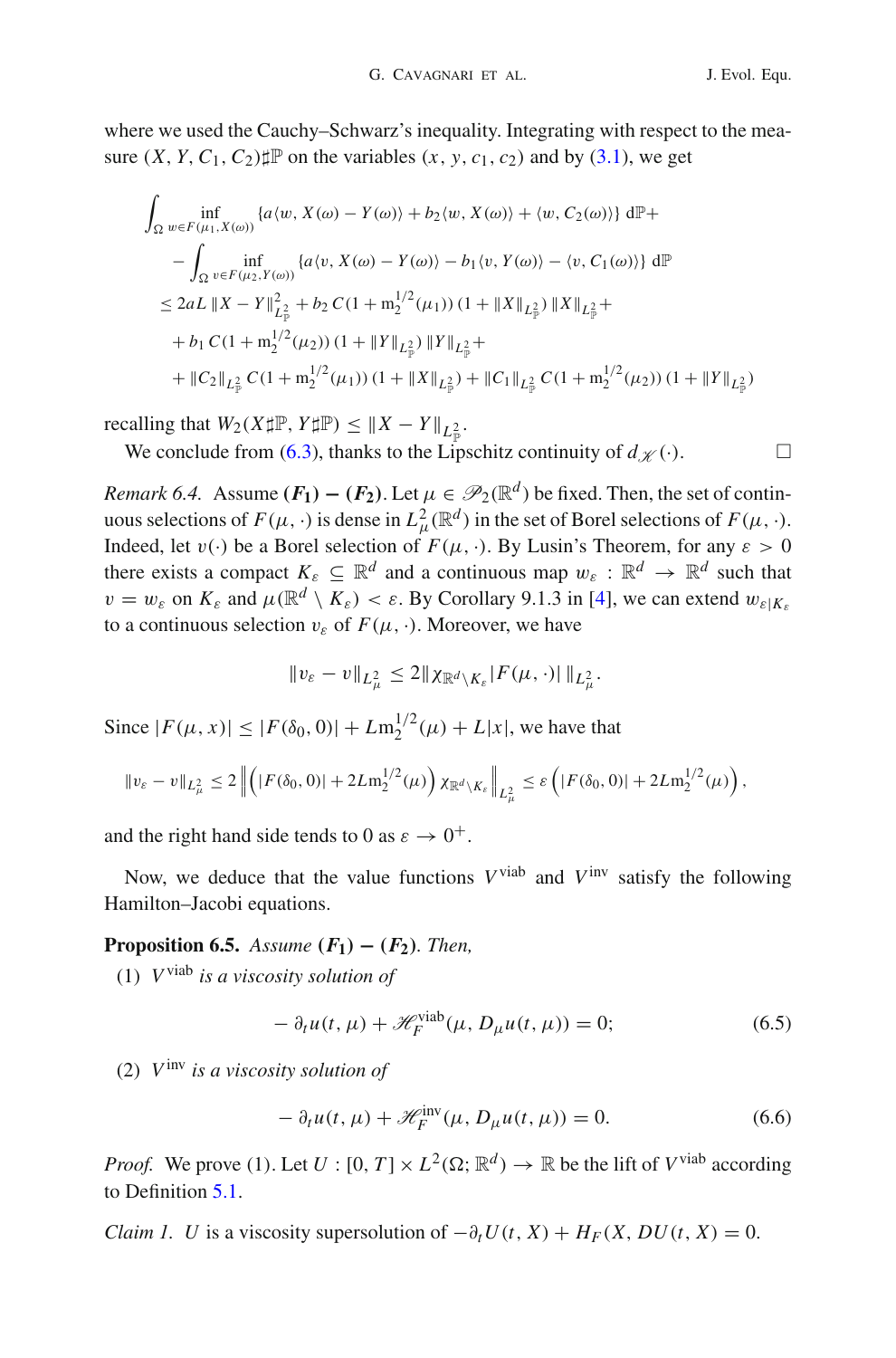*Proof of Claim 1.* Let  $\phi$ :  $[0, T] \times L^2_{\mathbb{P}}(\Omega; \mathbb{R}^d) \to \mathbb{R}$  be a  $C^1$  map such that  $U - \phi$ attains its minimum at  $(s, X)$ , and define  $\mu = X \sharp \mathbb{P}$ . Let  $\mu = {\mu_t}_{t \in [s, T]}$  be an optimal trajectory defined on [*s*, *T*] with  $\mu_s = \mu$ , its existence being assured by Proposition [4.2,](#page-7-4) and let  $\eta \in \mathcal{P}(\mathbb{R}^d \times \Gamma_{[s,T]})$  such that  $e_t \sharp \eta = \mu_t$  for all  $t \in [s,T]$ . Fix  $\varepsilon > 0$  and choose a family  $\{Y_t^{\varepsilon}\}_{t \in [s,T]} \subseteq L^2_{\mathbb{P}}(\Omega)$  of random variables satisfying the properties of Corollary [A.3](#page-39-0) related to *μ*. Then, by the Dynamic Programming Principle in Lemma [4.4](#page-8-1) and optimality of *μ*,

$$
0 = U(t, Y_t^{\varepsilon}) - U(s, Y_s^{\varepsilon}) + \int_s^t d\chi(\mu_{\tau}) d\tau = U(t, Y_t^{\varepsilon}) - U(s, X) + \int_s^t d\chi(\mu_{\tau}) d\tau
$$
  
\n
$$
\geq \phi(t, Y_t^{\varepsilon}) - \phi(s, X) + \int_s^t d\chi(\mu_{\tau}) d\tau,
$$

where the equality  $U(s, Y_s^{\varepsilon}) = U(s, X)$  holds since  $Y_s^{\varepsilon} \sharp \mathbb{P} = X \sharp \mathbb{P} = \mu$  and since U, as a lift, is law dependent. Therefore, there exists a continuous increasing function  $\rho : [0, +\infty[ \rightarrow [0, +\infty[ \text{ with } \rho(k)/k \rightarrow 0 \text{ as } k \rightarrow 0^+ \text{ such that we have}$ 

$$
0 \geq \phi(t, Y_t^{\varepsilon}) - \phi(s, X) + \int_s^t d\chi(\mu_{\tau}) d\tau
$$
  
\n
$$
\geq \partial_t \phi(s, X)(t - s) + \langle D\phi(s, X), Y_t^{\varepsilon} - X \rangle_{L_{\mathbb{P}}^2} + \int_s^t d\chi(\mu_{\tau}) d\tau +
$$
  
\n
$$
- \varrho \left( |t - s| \left( 1 + \left\| \frac{Y_t^{\varepsilon} - Y_s^{\varepsilon}}{t - s} \right\|_{L_{\mathbb{P}}^2} \right) + \varepsilon \right)
$$
  
\n
$$
\geq \partial_t \phi(s, X)(t - s) + \langle D\phi(s, X), Y_t^{\varepsilon} - Y_s^{\varepsilon} \rangle_{L_{\mathbb{P}}^2} + \int_s^t d\chi(\mu_{\tau}) d\tau - \varepsilon || D\phi(s, X) ||_{L_{\mathbb{P}}^2}
$$
  
\n
$$
- \varrho \left( |t - s| \left( 1 + \left\| \frac{e_t - e_s}{t - s} \right\|_{L_{\mathfrak{H}}^2} \right) + \varepsilon \right).
$$

Dividing by  $t - s > 0$ , by Corollary [A.3\(](#page-39-0)3), we have

$$
0 \geq \partial_t \phi(s, X) + \int_{\Omega} \inf_{v \in F(X \sharp \mathbb{P}, X(\omega))} \langle D\phi(s, X), v \rangle d\mathbb{P}(\omega) + \frac{1}{t - s} \int_s^t d\chi(\mu_\tau) d\tau +
$$
  

$$
- \frac{\varepsilon}{t - s} \| D\phi(s, X) \|_{L^2_{\mathbb{P}}} - \frac{1}{t - s} \varrho \left( |t - s| \left( 1 + \left\| \frac{e_t - e_s}{t - s} \right\|_{L^2_{\eta}} \right) + \varepsilon \right) +
$$
  

$$
- (\widehat{\varpi}(t) + L\varepsilon) \| D\phi(s, X) \|_{L^2_{\mathbb{P}}}.
$$

By letting  $\varepsilon \to 0^+$ , we obtain

$$
0 \geq \partial_t \phi(s, X) + \int_{\Omega} \inf_{v \in F(X \sharp \mathbb{P}, X(\omega))} \langle D\phi(s, X), v \rangle d\mathbb{P}(\omega) + \frac{1}{t - s} \int_s^t d\chi(\mu_\tau) d\tau +
$$

$$
- \frac{1}{t - s} \rho \left( |t - s| \left( 1 + \left\| \frac{e_t - e_s}{t - s} \right\|_{L^2_{\eta}} \right) \right) - \widehat{\varpi}(t) \cdot \| D\phi(s, X) \|_{L^2_{\mathbb{P}}}.
$$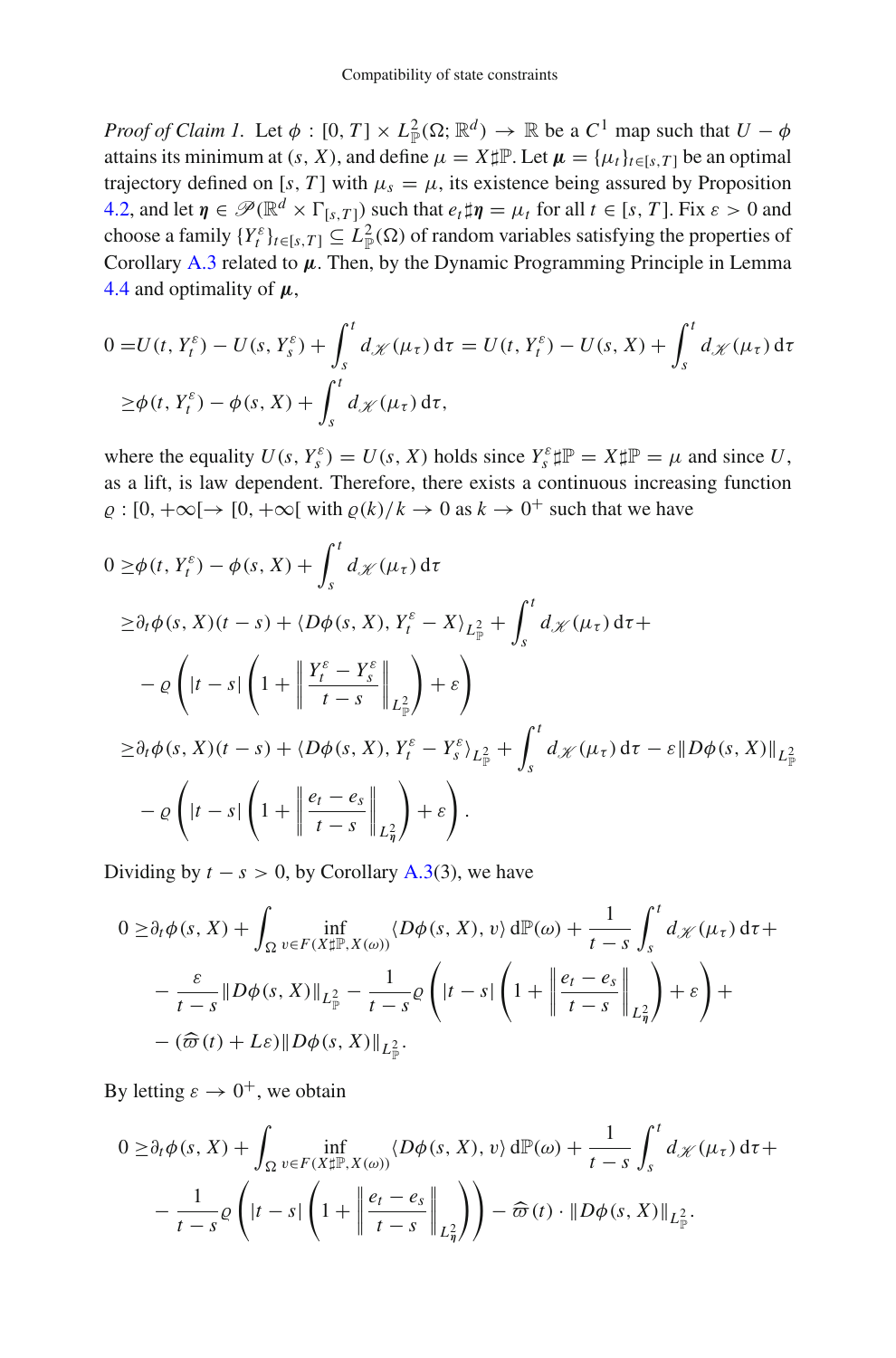Recalling the boundedness of  $\parallel$  $e_t - e_s$ *t* − *s*  $\Big\|_{L^2_\eta}$ coming from Proposition [3.4,](#page-6-4) by letting  $t \rightarrow s^+$ , we have

$$
0 \geq \partial_t \phi(s, X) + \int_{\Omega} \inf_{v \in F(X \sharp \mathbb{P}, X(\omega))} \langle D\phi(s, X), v \rangle d\mathbb{P}(\omega) + d_{\mathscr{K}}(\mu_s),
$$

i.e.,  $-\partial_t \phi(s, X) + H_F^{\text{viable}}(X, D\phi(s, X)) \ge 0$ , where, as already discussed, we have

$$
H_F^{\text{viab}}(X, Q) = -d_{\mathscr{K}}(X \sharp \mathbb{P}) - \int_{\Omega} \inf_{v \in F(X \sharp \mathbb{P}, X(\omega))} \langle Q(\omega), v \rangle d\mathbb{P}(\omega).
$$

Thus, *U* is a viscosity supersolution of  $-\partial_t U(t, X) + H_F^{\text{viab}}(X, DU(t, X)) = 0.$ 

*Claim 2. U* is a viscosity subsolution of  $-\partial_t U(t, X) + H_F^{\text{vial}}(X, DU(t, X)) = 0$ .

*Proof of Claim 2.* Let  $\phi : [0, T] \times L^2_{\mathbb{P}}(\Omega; \mathbb{R}^d) \to \mathbb{R}$  be a  $C^1$  map such that  $U - \phi$ attains its maximum at  $(s, X)$  and define  $\mu = X \sharp \mathbb{P}$ . Fix  $\varepsilon > 0$ , and let  $v_{\varepsilon} \in L^2_{\mu}(\mathbb{R}^d)$ be such that  $v_{\varepsilon}(x) \in F(\mu, x)$  for  $\mu$ -a.e.  $x \in \mathbb{R}^d$  and

$$
\int_{\Omega} \langle D\phi(s, X)(\omega), v_{\varepsilon} \circ X(\omega) \rangle d\mathbb{P}(\omega) \leq \inf_{\substack{v \in L^2_{X \sharp \mathbb{P}}(\mathbb{R}^d) \\ v(\cdot) \in F(X \sharp \mathbb{P}, \cdot)}} \int_{\Omega} \langle D\phi(s, X)(\omega), v \circ X(\omega) \rangle d\mathbb{P}(\omega) + \frac{\varepsilon}{2}.
$$

By Remark [6.4,](#page-19-0) we can suppose that  $v_{\varepsilon} \in C^0$ , and by Lemma [A.4](#page-41-0) there exists an admissible trajectory  $\mu^{\varepsilon} = {\{\mu^{\varepsilon}_t\}_{t \in [s,T]}}$  defined on [*s*, *T*] with  $\mu^{\varepsilon} = \mu$ , and  $\eta^{\varepsilon} \in$  $\mathscr{P}(\mathbb{R}^d \times \Gamma_{[s,T]})$  such that  $e_t \sharp \eta^{\epsilon} = \mu_t^{\epsilon}$  for all  $t \in [s,T]$  and

$$
\lim_{t \to s^+} \left\| \frac{e_t - e_s}{t - s} - v_\varepsilon \circ e_s \right\|_{L^2_{\eta^{\varepsilon}}} = 0.
$$

By density, we can find  $\hat{v}_{\varepsilon} \in C_b^0(\mathbb{R}^d)$  such that  $\|v_{\varepsilon} - \hat{v}_{\varepsilon}\|_{L^2_{\mu}} \leq \varepsilon$ .

Denote by  $\mathcal{V}_{\varepsilon} : \Omega \to \mathbb{R}^d \times \Gamma_{[s,T]}$  a Borel map satisfying  $\eta^{\varepsilon} = \mathcal{V}_{\varepsilon} \sharp \mathbb{P}$ . Recalling Lemma [A.2,](#page-39-1) since for all  $\varepsilon > 0$  we have  $\mu = \mu_s^{\varepsilon} = e_s \sharp \eta^{\varepsilon} = (e_s \circ \mathcal{V}_{\varepsilon}) \sharp \mathbb{P} = X \sharp \mathbb{P}$ , we can find a sequence of measure-preserving Borel maps  $\{r_n^{\varepsilon}(\cdot)\}_{n\in\mathbb{N}}$  such that

$$
\mathbb{P}\left(\left\{\omega\in\Omega:\,|X(\omega)-e_s\circ\mathscr{V}_{\varepsilon}\circ r_n^{\varepsilon}(\omega)|\leq\frac{1}{n}\right\}\right)=1,
$$

and we set  $Y_t^{\varepsilon,n} = e_t \circ \mathcal{V}_\varepsilon \circ r_n^\varepsilon$  for all  $t \in [s, T]$ . In particular,  $Y_t^{\varepsilon,n} \sharp \mathbb{P} = \mu_t^\varepsilon$  for all  $t \in [s, T]$ . We then have

$$
\lim_{t \to s^+} \left\| \frac{Y_t^{\varepsilon,n} - Y_s^{\varepsilon,n}}{t-s} - v_\varepsilon \circ Y_s^{\varepsilon,n} \right\|_{L^2_{\mathbb{P}}} = \lim_{t \to s^+} \left\| \frac{e_t - e_s}{t-s} - v_\varepsilon \circ e_s \right\|_{L^2_{\eta^\varepsilon}} = 0.
$$

Recalling the choice of  $\hat{v}_{\varepsilon}$ , we have also

$$
\|v_{\varepsilon} \circ X - \hat{v}_{\varepsilon} \circ X\|_{L^2_{\mathbb{P}}} = \|v_{\varepsilon} \circ Y^{\varepsilon,n}_s - \hat{v}_{\varepsilon} \circ Y^{\varepsilon,n}_s\|_{L^2_{\mathbb{P}}} = \|v_{\varepsilon} - \hat{v}_{\varepsilon}\|_{L^2_{\mu}} \leq \varepsilon.
$$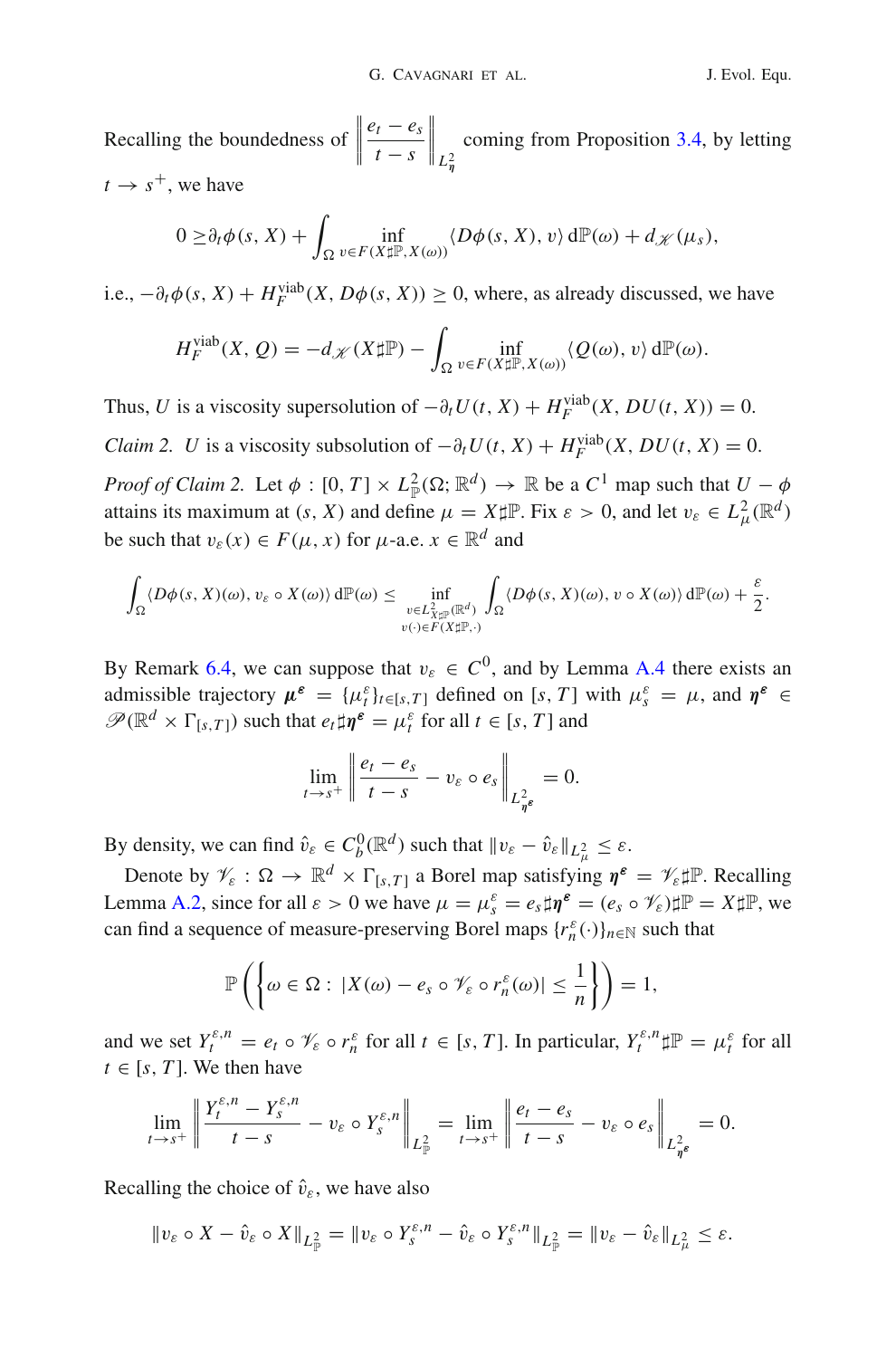Since, by Lemma [A.2,](#page-39-1)  $||Y_s^{\varepsilon,n} - X||_{L^2_{\mathbb{P}}} \le \frac{1}{n}$ , we can find a subsequence  $\{Y_s^{\varepsilon,n_h}\}_{h \in \mathbb{N}}$ such that for P-a.e.  $\omega \in \Omega$  it holds  $\lim_{h \to +\infty} Y_s^{\varepsilon, n_h}(\omega) = X(\omega)$ . Therefore,

<span id="page-22-0"></span>
$$
\lim_{h \to +\infty} \int |\hat{v}_{\varepsilon} \circ Y_{s}^{\varepsilon, n_{h}}(\omega) - \hat{v}_{\varepsilon} \circ X(\omega)|^{2} d\mathbb{P}(\omega) = 0, \tag{6.7}
$$

where we used the Dominated Convergence Theorem to pass to the limit under the integral sign, exploiting the global boundedness of  $\hat{v}_{\varepsilon}$ .

From the Dynamic Programming Principle, for all  $t \in [s, T]$  we have

$$
0 \le U(t, Y_t^{\varepsilon, n_h}) - U(s, Y_s^{\varepsilon, n_h}) + \int_s^t d\chi \left(\mu_t^{\varepsilon}\right) d\tau
$$
  
= U(t, Y\_t^{\varepsilon, n\_h}) - U(s, X) + \int\_s^t d\chi \left(\mu\_t^{\varepsilon}\right) d\tau \le \phi(t, Y\_t^{\varepsilon, n\_h}) - \phi(s, X) + \int\_s^t d\chi \left(\mu\_t^{\varepsilon}\right) d\tau.

Therefore, there exists a continuous increasing function  $\rho : [0, +\infty) \to [0, +\infty]$  with  $\rho(k)/k \to 0$  as  $k \to 0^+$  such that we have

$$
0 \leq \phi(t, Y_t^{\varepsilon, n_h}) - \phi(s, X) + \int_s^t d\chi \left(\mu_\tau^\varepsilon\right) d\tau
$$
  
\n
$$
\leq \partial_t \phi(s, X)(t - s) + \langle D\phi(s, X), Y_t^{\varepsilon, n_h} - X \rangle_{L^2_{\mathbb{P}}} + \int_s^t d\chi \left(\mu_\tau^\varepsilon\right) d\tau +
$$
  
\n
$$
+ \varrho \left( |t - s| \left( 1 + \left\| \frac{Y_t^{\varepsilon, n_h} - Y_s^{\varepsilon, n_h}}{t - s} \right\|_{L^2_{\mathbb{P}}} \right) + \frac{1}{n_h} \right)
$$
  
\n
$$
\leq \partial_t \phi(s, X)(t - s) + \langle D\phi(s, X), Y_t^{\varepsilon, n_h} - Y_s^{\varepsilon, n_h} \rangle_{L^2_{\mathbb{P}}} + \int_s^t d\chi \left(\mu_\tau^\varepsilon\right) d\tau + \frac{1}{n_h} \|D\phi(s, X)\|_{L^2_{\mathbb{P}}} + \varrho \left( |t - s| \left( 1 + \left\| \frac{e_t - e_s}{t - s} \right\|_{L^2_{\eta^\varepsilon}} \right) + \frac{1}{n_h} \right).
$$

Dividing by  $t - s > 0$ , and recalling the choice of  $v_{\varepsilon}$ , we have

$$
0 \leq \partial_t \phi(s, X) + \langle D\phi(s, X), \frac{Y_t^{\varepsilon, n_h} - Y_s^{\varepsilon, n_h}}{t - s} \rangle_{L_{\mathbb{P}}^2} + \frac{1}{t - s} \int_s^t d_{\mathcal{X}} (\mu_{\tau}^{\varepsilon}) d\tau +
$$
  
+ 
$$
\frac{1}{n_h} \cdot \frac{1}{t - s} \| D\phi(s, X) \|_{L_{\mathbb{P}}^2} + \frac{1}{t - s} \varrho \left( |t - s| \left( 1 + \left\| \frac{e_t - e_s}{t - s} \right\|_{L_{\mathbb{P}}^2} \right) + \frac{1}{n_h} \right)
$$
  

$$
\leq \partial_t \phi(s, X) + \langle D\phi(s, X), v_{\varepsilon} \circ X \rangle_{L_{\mathbb{P}}^2} +
$$
  
+ 
$$
\| D\phi(s, X) \|_{L_{\mathbb{P}}^2} \left( \| v_{\varepsilon} \circ X - \hat{v}_{\varepsilon} \circ X \|_{L_{\mathbb{P}}^2} + \| \hat{v}_{\varepsilon} \circ X - \hat{v}_{\varepsilon} \circ Y_s^{\varepsilon, n_h} \|_{L_{\mathbb{P}}^2} + \right.
$$
  
+ 
$$
\| \hat{v}_{\varepsilon} \circ Y_s^{\varepsilon, n_h} - v_{\varepsilon} \circ Y_s^{\varepsilon, n_h} \|_{L_{\mathbb{P}}^2} + \left\| \frac{Y_t^{\varepsilon, n_h} - Y_s^{\varepsilon, n_h}}{t - s} - v_{\varepsilon} \circ Y_s^{\varepsilon, n_h} \|_{L_{\mathbb{P}}^2} \right) +
$$
  
+ 
$$
\frac{1}{t - s} \int_s^t d_{\mathcal{X}} (\mu_{\tau}^{\varepsilon}) d\tau + \frac{1}{n_h} \cdot \frac{1}{t - s} \| D\phi(s, X) \|_{L_{\mathbb{P}}^2} +
$$
  
+ 
$$
\frac{1}{t - s} \varrho \left( |t - s| \left( 1 + \left\| \frac{e_t - e_s}{t - s} \right\|_{L_{\mathbb{P}}^2} \right) + \frac{1}{n_h} \right)
$$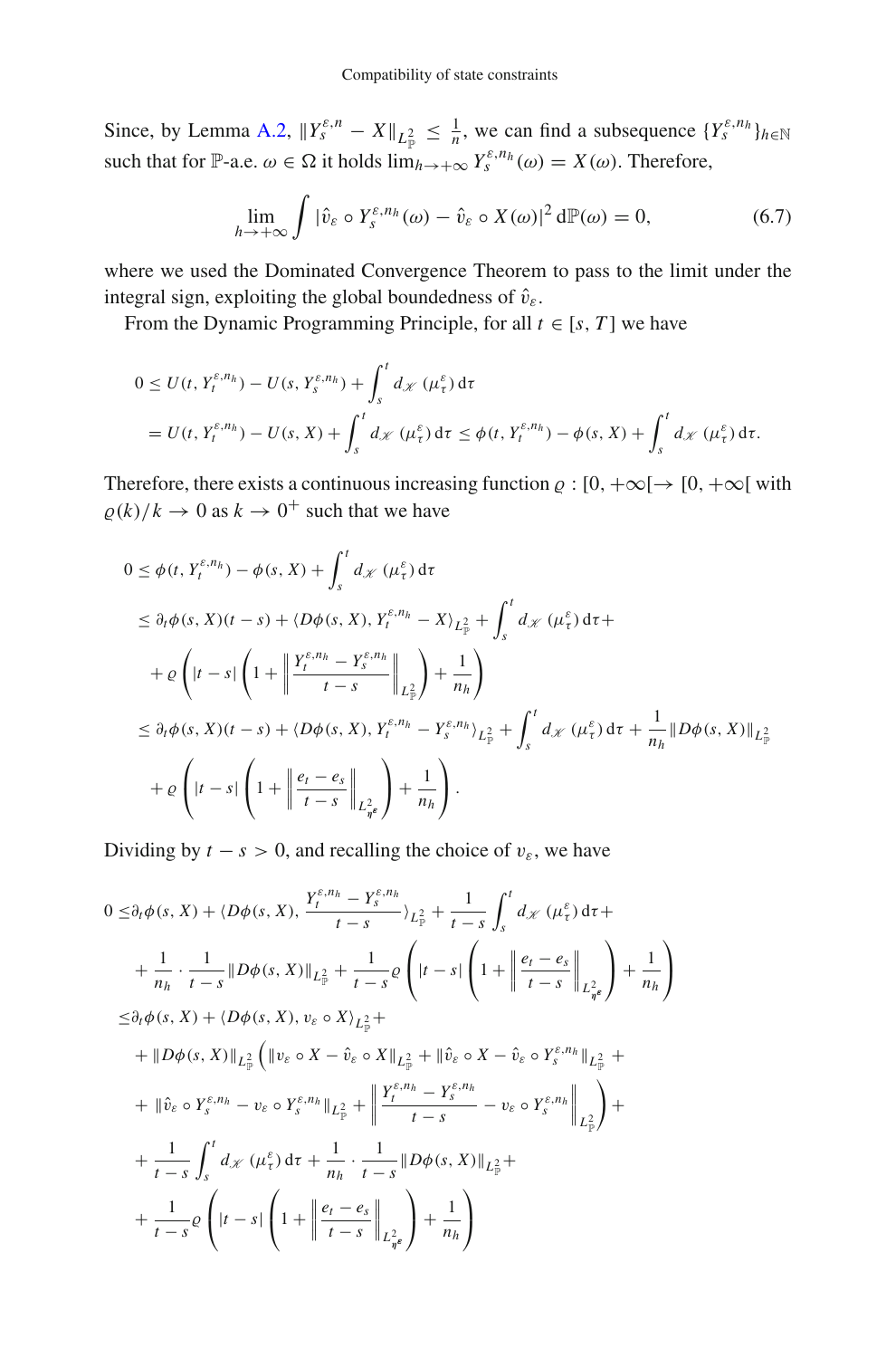$$
\leq \partial_t \phi(s, X) + \inf_{\substack{v \in L^2_{X \sharp \mathbb{P}}(\mathbb{R}^d) \\ v(\cdot) \in F(X \sharp \mathbb{P}, \cdot)}} \int_{\Omega} \langle D\phi(s, X)(\omega), v \circ X(\omega) \rangle d\mathbb{P}(\omega) + \frac{\varepsilon}{2} + \n+ \|D\phi(s, X)\|_{L^2_{\mathbb{P}}} \left( 2\varepsilon + \|\hat{v}_{\varepsilon} \circ X - \hat{v}_{\varepsilon} \circ Y_s^{\varepsilon, n_h}\|_{L^2_{\mathbb{P}}} + \left\|\frac{e_t - e_s}{t - s} - v_{\varepsilon} \circ e_s\right\|_{L^2_{\phi^{\varepsilon}}} \right) + \n+ \frac{1}{t - s} \int_s^t d\mathcal{K}(\mu^{\varepsilon}_\tau) d\tau + \frac{1}{n_h} \cdot \frac{1}{t - s} \|D\phi(s, X)\|_{L^2_{\mathbb{P}}} + \frac{1}{t - s} \varrho \left( |t - s|(1 + \|\frac{e_t - e_s}{t - s}\|_{L^2_{\phi^{\varepsilon}}}) + \frac{1}{n_h} \right).
$$

By letting  $h \to +\infty$  and thanks to [\(6.7\)](#page-22-0), we have

$$
0 \leq \partial_t \phi(s, X) + \inf_{\substack{v \in L^2_{X \sharp \mathbb{P}}(\mathbb{R}^d) \\ v(\cdot) \in F(X \sharp \mathbb{P}, \cdot)}} \int_{\Omega} \langle D\phi(s, X)(\omega), v \circ X(\omega) \rangle d\mathbb{P}(\omega) + \frac{\varepsilon}{2} +
$$
  
+ 
$$
\|D\phi(s, X)\|_{L^2_{\mathbb{P}}} \left(2\varepsilon + \left\|\frac{e_t - e_s}{t - s} - v_{\varepsilon} \circ e_s\right\|_{L^2_{\eta^{\varepsilon}}}\right) +
$$
  
+ 
$$
\frac{1}{t - s} \int_s^t d\mathscr{K}(\mu_t^{\varepsilon}) d\tau + \frac{1}{t - s} \varrho \left(|t - s| \left(1 + \left\|\frac{e_t - e_s}{t - s}\right\|_{L^2_{\eta^{\varepsilon}}}\right)\right).
$$

By letting  $t \rightarrow s^+$  and recalling the boundedness of  $e_t - e_s$ *t* − *s L*2 *ηε* coming from Proposition [3.4,](#page-6-4) we have

$$
0 \leq \partial_t \phi(s, X) + \inf_{\substack{v \in L^2_{X \sharp \mathbb{P}}(\mathbb{R}^d) \\ v(\cdot) \in F(X \sharp \mathbb{P}, \cdot)}} \int_{\Omega} \langle D\phi(s, X)(\omega), v \circ X(\omega) \rangle d\mathbb{P}(\omega) + \frac{\varepsilon}{2} + 2\varepsilon \| D\phi(s, X) \|_{L^2_{\mathbb{P}}} + d_{\mathcal{K}}(\mu).
$$

Finally, letting  $\varepsilon \to 0^+$  yields

$$
0 \leq \partial_t \phi(s, X) + \inf_{\substack{v \in L^2_{X \sharp \mathbb{P}}(\mathbb{R}^d) \\ v(\cdot) \in F(X \sharp \mathbb{P}, \cdot)}} \int_{\Omega} \langle D\phi(s, X)(\omega), v \circ X(\omega) \rangle d\mathbb{P}(\omega) + d_{\mathscr{K}}(\mu_s),
$$

i.e., in view of Definition  $6.1, -\partial_t \phi(s, X) + H_F^{\text{viab}}(X, D\phi(s, X)) \leq 0$  $6.1, -\partial_t \phi(s, X) + H_F^{\text{viab}}(X, D\phi(s, X)) \leq 0$ .

The proof of item  $(2)$  is omitted since it is a straightforward adaption of the previous argument just provided for item (1). We specify that, in this case, the proofs of the assertions regarding subsolutions and supersolutions are reversed, minimum has to be replaced by maximum and vice versa, the inequality signs are reversed and the signs of the terms involving  $\rho$  and  $\varepsilon$  need to be changed accordingly.

<span id="page-23-0"></span>We finish the section with our main results: a viscosity characterization of viability (Theorem [6.6\)](#page-23-0) and invariance (Theorem [6.7\)](#page-27-0).

**Theorem 6.6.** (Characterization of viability)*Assume*  $(F_1) - (F_2)$  *and let*  $L = \text{Lip}(F)$ *and*  $\mathscr{H}_F^{\text{viable}}$  *as in* Definition [6.1](#page-17-3)*. Consider a*  $W_2$ -closed subset  $\mathscr{K} \subseteq \mathscr{P}_2(\mathbb{R}^d)$ *. The following are equivalent:*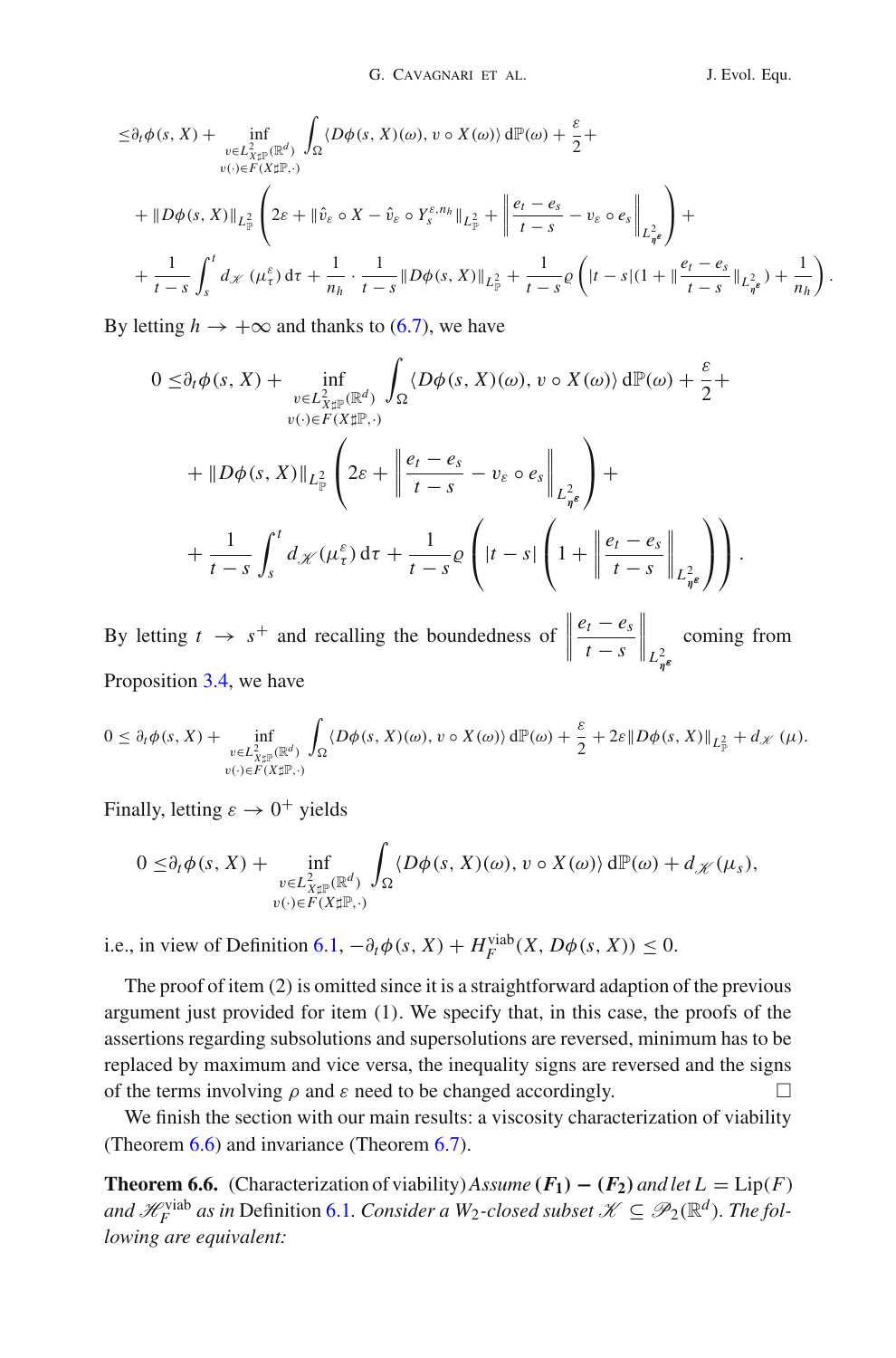(1) *the function*  $z : [0, T] \times \mathcal{P}_2(\mathbb{R}^d) \to \mathbb{R}$ *, defined by*  $z(t, \mu) := d \mathcal{V}(\mu)$ *, is a viscosity supersolution of*

<span id="page-24-0"></span>
$$
(L+2)u(t,\mu)+\mathscr{H}_F^{\text{vial}}(\mu,D_\mu u(t,\mu))=0, \quad \text{in } [0,T] \times \mathscr{P}_2(\mathbb{R}^d); \tag{6.8}
$$

(2) *there exists*  $T > 0$  *such that the function*  $w : [0, T] \times \mathcal{P}_2(\mathbb{R}^d) \to \mathbb{R}$ *, defined by*

<span id="page-24-4"></span>
$$
w(t, \mu) := \frac{e^{-(L+1)(t-T)} - 1}{L+1} d_{\mathcal{K}}(\mu),
$$
\n(6.9)

*is a viscosity supersolution of*

<span id="page-24-3"></span>
$$
- \partial_t u(t, \mu) + \mathcal{H}_F^{\text{viab}}(\mu, D_\mu u(t, \mu)) = 0, \quad \text{in } [0, T] \times \mathcal{P}_2(\mathbb{R}^d); \tag{6.10}
$$

(3)  $K$  *is* viable *for the dynamics F.* 

*Proof.* For any  $T > 0$ , consider the decreasing function  $\alpha : [0, T] \rightarrow \mathbb{R}$  defined as

<span id="page-24-5"></span>
$$
\alpha(t) = \frac{e^{-(L+1)(t-T)} - 1}{L+1}.
$$
\n(6.11)

We denote by  $W(t, X) := w(t, X \text{#})$  the lift of  $w(\cdot)$  according to Definition [5.1\(](#page-11-0)1).

*Proof of* (1  $\Rightarrow$  2). Let  $d_{\mathcal{K}}$  be a supersolution to [\(6.8\)](#page-24-0) (cf. Remark [5.3\)](#page-11-5). Fix  $t \in$  $[0, T)$ ,  $\mu$  and  $X \in L^2_{\mathbb{P}}(\Omega)$ . Let  $\Psi : [0, T] \times L^2_{\mathbb{P}}(\Omega) \to \mathbb{R}$  be a  $C^1$  test function such that  $W - \Psi$  has a local minimum at  $(t, X)$ . We want to prove that

$$
-\partial_t \Psi(t, X) + H_F^{\text{viab}}(X, D\Psi(t, X)) \ge 0.
$$

Since  $s \mapsto \alpha(s)d_{\mathscr{K}}(Y\sharp \mathbb{P}) = W(s, Y)$  is regular for any  $Y \in L^2_{\mathbb{P}}(\Omega)$ , then by the minimality we should have

$$
\partial_s \Psi(t, X) = \partial_s W(t, X),
$$
 i.e.  $\partial_s \Psi(t, X) = \dot{\alpha}(t) d_{\mathscr{K}} (X \sharp \mathbb{P}).$ 

Hence, for all  $(s, Y) \in [0, T] \times L^2_{\mathbb{P}}(\Omega)$  in a small enough neighborhood  $I_{t, X}$  of  $(t, X)$ ,

<span id="page-24-2"></span>
$$
\Psi(s, Y) = \alpha(s)\varphi(Y) + g(s, Y),
$$
  
with  $\varphi \in C^1(L^2_{\mathbb{P}}(\Omega))$  s.t.  $\varphi(X) = d_{\mathcal{K}}(X \sharp \mathbb{P}),$   
 $g \in C^1([0, T] \times L^2_{\mathbb{P}}(\Omega))$  s.t.  $\partial_t g(t, X) = 0,$  (6.12)

and  $\varphi$ , *g* such that

<span id="page-24-1"></span>
$$
W(s, Y) - \Psi(s, Y) \ge W(t, X) - \Psi(t, X), \tag{6.13}
$$

by local minimality of  $(t, X)$ . By definition of *W* and  $(6.13)$ , we get

$$
\alpha(s)[d_{\mathscr{K}}(Y\sharp\mathbb{P}) - \varphi(Y)] \ge g(s,Y) - g(t,X),
$$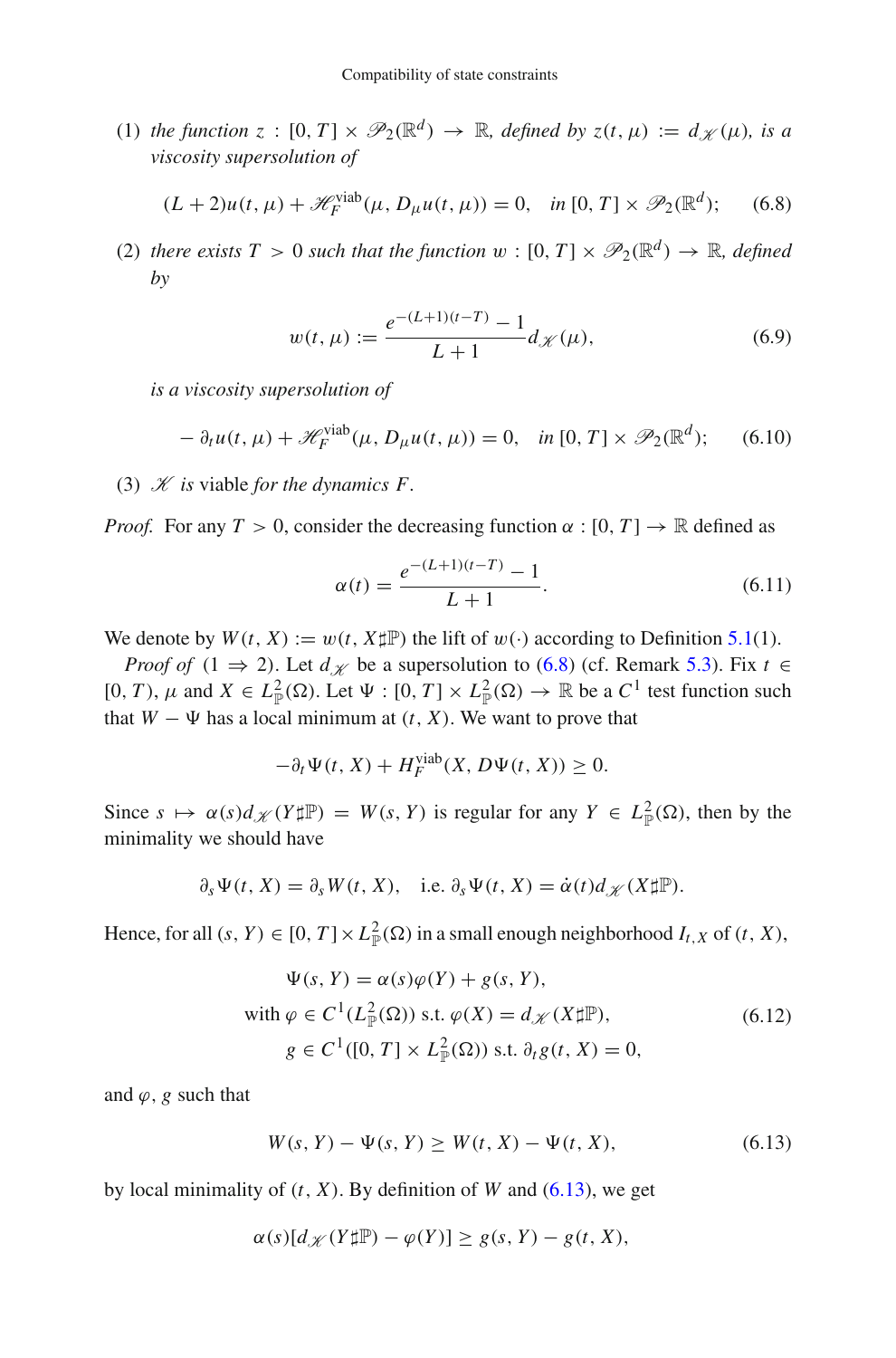for any  $(s, Y) \in I_{t,X}$ . In particular, by choosing  $s = t$ , we obtain

$$
d_{\mathscr{K}}(Y\sharp \mathbb{P}) \ge \varphi(Y) + \frac{1}{\alpha(t)}[g(t, Y) - g(t, X)],
$$

with equality holding when  $Y = X$ . Thus, denoting with  $\Phi_t : L^2_{\mathbb{P}}(\Omega) \to \mathbb{R}$  the function given by

$$
\Phi_t(Y) := \varphi(Y) + \frac{1}{\alpha(t)}[g(t, Y) - g(t, X)],
$$

we notice that  $\Phi_t \in C^1(L^2_{\mathbb{P}}(\Omega))$  and that the map  $Y \mapsto d_{\mathcal{K}}(Y \sharp \mathbb{P}) - \Phi_t(Y)$  attains a local minimum in *X*. Thus, recalling also Remark [5.3,](#page-11-5) we can employ  $\Phi_t$  as a test function for  $d_{\mathscr{K}}$  to get

<span id="page-25-0"></span>
$$
(L+2)d_{\mathcal{K}}(X\sharp\mathbb{P}) + H_F^{\text{viab}}(X, D\Phi_t(X)) \ge 0.
$$
 (6.14)

Notice that by  $(6.12)$ ,

$$
\partial_t \Psi(t, X) = \dot{\alpha}(t) d_{\mathcal{K}} (X \sharp \mathbb{P}) = -[(L+1)\alpha(t) + 1] d_{\mathcal{K}} (X \sharp \mathbb{P}),
$$
  
\n
$$
D\Psi(t, X) = \alpha(t) D\varphi(X) + Dg(t, X) = \alpha(t) D\Phi_t(X).
$$
\n(6.15)

Recalling the definition of the lifted Hamiltonian  $H_F^{\text{viab}}$ , by [\(6.14\)](#page-25-0) we obtain

$$
0 \le (L+2)d_{\mathcal{K}} (X \sharp \mathbb{P}) + H_F^{\text{viable}} \left( X, \frac{1}{\alpha(t)} D \Psi(t, X) \right)
$$
  
=  $(L+2)d_{\mathcal{K}} (X \sharp \mathbb{P}) - d_{\mathcal{K}} (X \sharp \mathbb{P}) - \frac{1}{\alpha(t)} \inf_{\substack{v \in L_{\mathbb{P}}^2(\Omega) \\ v(\cdot) \in F(X \sharp \mathbb{P}, X(\cdot))}} \int_{\Omega} \langle v(\omega), D \Psi(t, X)(\omega) \rangle d\mathbb{P}(\omega).$ 

Multiplying by  $\alpha(t)$ , we finally get

$$
[(L+1)\alpha(t)+1]d_{\mathscr{K}}(X\sharp\mathbb{P})+H_F^{\text{viab}}(X,D\Psi(t,X))\geq 0,
$$

thus

$$
-\partial_t \Psi(t, X) + H_F^{\text{viab}}(X, D\Psi(t, X)) \ge 0,
$$

which concludes that  $w$  is a supersolution of  $(6.10)$ .

*Proof of* (2  $\Rightarrow$  3). Let *T* > 0 and assume that  $w(t, \mu) = \alpha(t)d \chi(\mu)$  is a viscosity supersolution of [\(6.10\)](#page-24-3). We recall that  $H_F^{\text{viab}}$ , given in Definition [6.1,](#page-17-3) satisfies the assumptions of Theorem [5.4](#page-12-1) as proved in Lemma [6.3.](#page-18-1) In particular, if we denote by  $U(t, X) := V^{\text{vial}}(t, X \sharp \mathbb{P})$  the lift of the value function of Definition [4.1,](#page-7-3) we have

$$
W(T, X) = U(T, X) = 0, \text{ for every } X \in L^2_{\mathbb{P}}(\Omega).
$$

Therefore, since both w and  $V^{\text{v}iab}$  are uniformly continuous (see Proposition [4.6\)](#page-10-1), by Theorem [5.4](#page-12-1) and Proposition [6.5,](#page-19-1) we have  $U(t, X) \leq W(t, X)$  for all  $(t, X) \in$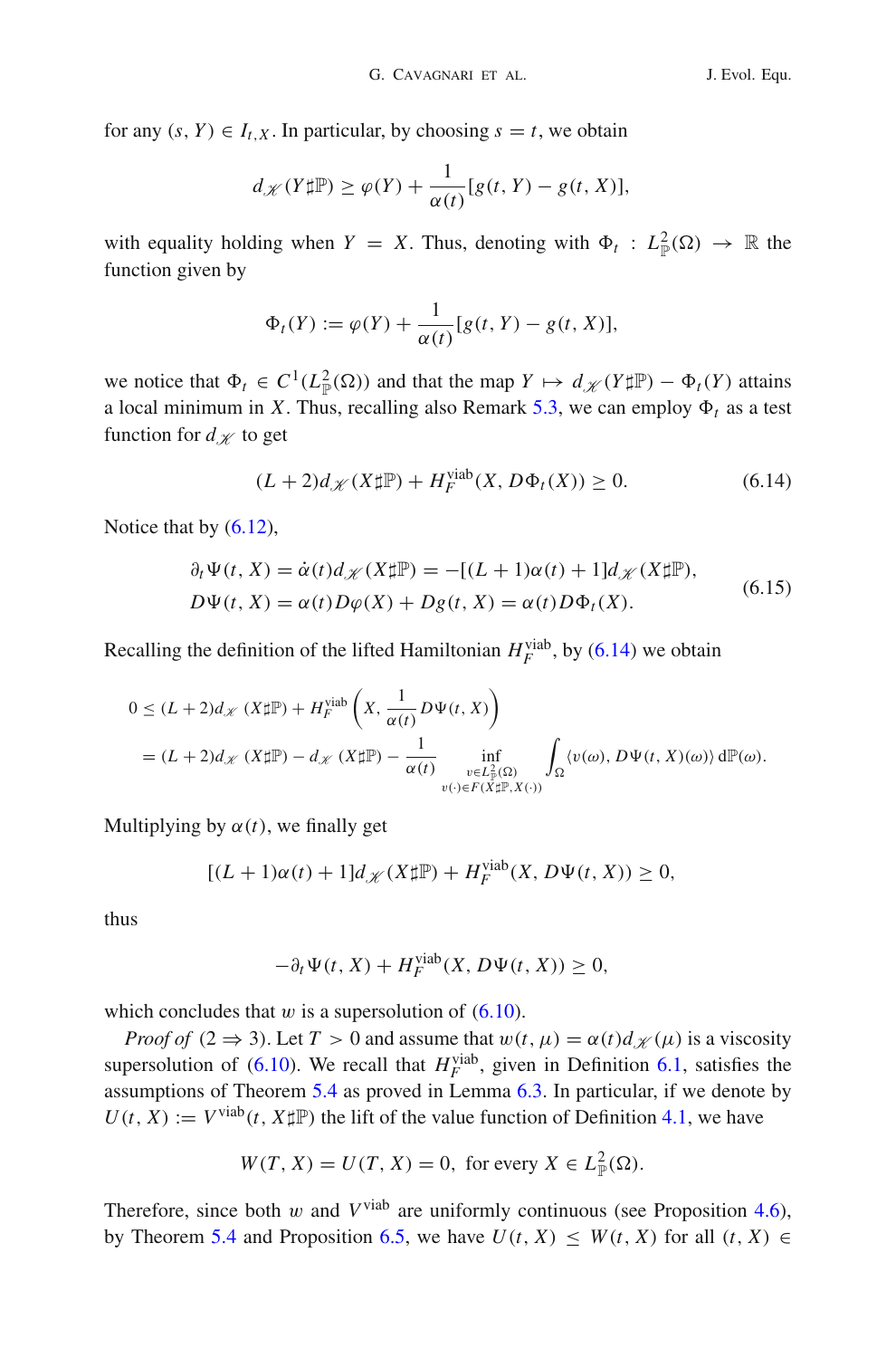$[0, T] \times L^2_{\mathbb{P}}(\Omega)$ . Thus, for all  $\mu \in \mathcal{K}$  and all  $X \in L^2_{\mathbb{P}}(\Omega)$  with  $X \sharp \mathbb{P} = \mu$  we obtain  $V^{\text{viab}}(t, \mu) = U(t, X) = W(t, X) = 0$  for all  $t \in [0, T]$ . By Proposition [4.3,](#page-8-0) we conclude that there exists an admissible trajectory starting from  $\mu$  and defined on [0, *T*], which is entirely contained in  $K$ . So  $K$  is viable.

*Proof of*  $(3 \Rightarrow 1)$ . Assume that *K* is viable. Set  $\hat{d}_{\mathcal{K}}(Y) := d_{\mathcal{K}}(Y \sharp \mathbb{P})$  for all  $Y \in L^2_{\mathbb{P}}(\Omega)$ , i.e.,  $\hat{d}_{\mathscr{K}}$  is the lift of  $d_{\mathscr{K}}$ . Let  $\phi \in C^1(L^2_{\mathbb{P}}(\Omega))$  and  $X \in L^2_{\mathbb{P}}(\Omega)$  be such that  $\hat{d}_{\mathscr{K}} - \phi$  has a local minimum at *X*, and set  $\mu = X \sharp \mathbb{P} \in \mathscr{P}_2(\mathbb{R}^d)$ .

For any  $\varepsilon > 0$  and  $T > 0$ , there exist  $\bar{\mu}^{\varepsilon} \in \mathcal{K}$ , and  $\bar{\mu}^{\varepsilon} \in \mathcal{A}_{[0,T]}(\bar{\mu}^{\varepsilon})$  satisfying  $W_2(\mu, \bar{\mu}^{\varepsilon}) \le d_{\mathcal{K}}(\mu) + \varepsilon$  and  $\bar{\mu}^{\varepsilon} \subseteq \mathcal{K}$ . By Grönwall's inequality (Lemma [3.3\)](#page-6-2), there exists  $\mu^{\varepsilon} \in \mathcal{A}_{[0,T]}(\mu)$ ,  $\eta^{\varepsilon} \in \mathcal{P}(\mathbb{R}^d \times \Gamma_{[0,T]})$  such that  $\mu_t^{\varepsilon} = e_t \sharp \eta^{\varepsilon}$ , and

$$
d_{\mathscr{K}}(\mu_t^{\varepsilon}) \leq W_2(\mu_t^{\varepsilon}, \bar{\mu}_t^{\varepsilon}) \leq e^{Lt + te^{Lt}} \cdot W_2(\mu, \bar{\mu}^{\varepsilon}) \leq e^{Lt + te^{Lt}} \cdot (d_{\mathscr{K}}(\mu) + \varepsilon),
$$

for all  $t \in [0, T]$ .

According to Corollary [A.3](#page-39-0) applied to  $\mu^{\varepsilon}$ , set

$$
\widehat{\varpi}(t) := \frac{L}{t} \int_0^t \left[ W_2(\mu_\tau^\varepsilon, \mu_0^\varepsilon) + \|e_\tau - e_0\|_{L^2_{\eta^\varepsilon}} \right] d\tau,
$$

there exists a family  $\{Y_t^{\varepsilon}\}_{t\in[0,T]} \subseteq L^2_{\mathbb{P}}(\Omega)$  satisfying  $Y_t^{\varepsilon} \sharp \mathbb{P} = \mu_t^{\varepsilon}$  for all  $t \in [0,T]$  and

$$
\langle p, \frac{Y_t^{\varepsilon} - Y_0^{\varepsilon}}{t} \rangle_{L_{\mathbb{P}}^2} \ge \int_{\Omega} \inf_{v \in F(X \sharp \mathbb{P}, X(\omega))} \langle p(\omega), v \rangle d\mathbb{P}(\omega) - (\widehat{\varpi}(t) + L\varepsilon) \| p \|_{L_{\mathbb{P}}^2}
$$
  
= 
$$
- d_{\mathcal{K}}(X \sharp \mathbb{P}) - H_F^{\text{viable}}(X, p) - (\widehat{\varpi}(t) + L\varepsilon) \| p \|_{L_{\mathbb{P}}^2}
$$

for any  $p \in L^2_{\mathbb{P}}(\Omega)$  (recall that  $\mu = \mu_0 = X \sharp \mathbb{P} = Y_0^{\varepsilon} \sharp \mathbb{P}$ ). According to the choice of *X*, we have

<span id="page-26-0"></span>
$$
\frac{d_{\mathcal{K}}(\mu_t^{\varepsilon}) - d_{\mathcal{K}}(\mu)}{t} = \frac{\hat{d}_{\mathcal{K}}(Y_t^{\varepsilon}) - \hat{d}_{\mathcal{K}}(X)}{t} \ge \frac{\phi(Y_t^{\varepsilon}) - \phi(X)}{t}.
$$
(6.16)

We estimate the first term as follows

$$
\frac{d_{\mathcal{K}}(\mu_t^{\varepsilon}) - d_{\mathcal{K}}(\mu)}{t} \le \frac{W_2(\mu_t^{\varepsilon}, \bar{\mu}_t^{\varepsilon}) - W_2(\mu, \bar{\mu}^{\varepsilon})}{t} + \frac{\varepsilon}{t} \le \frac{e^{Lt + te^{Lt}} - 1}{t} \cdot W_2(\mu, \bar{\mu}^{\varepsilon}) + \frac{\varepsilon}{t}
$$

$$
\le \frac{e^{Lt + te^{Lt}} - 1}{t} \cdot (d_{\mathcal{K}}(X \sharp \mathbb{P}) + \varepsilon) + \frac{\varepsilon}{t}.
$$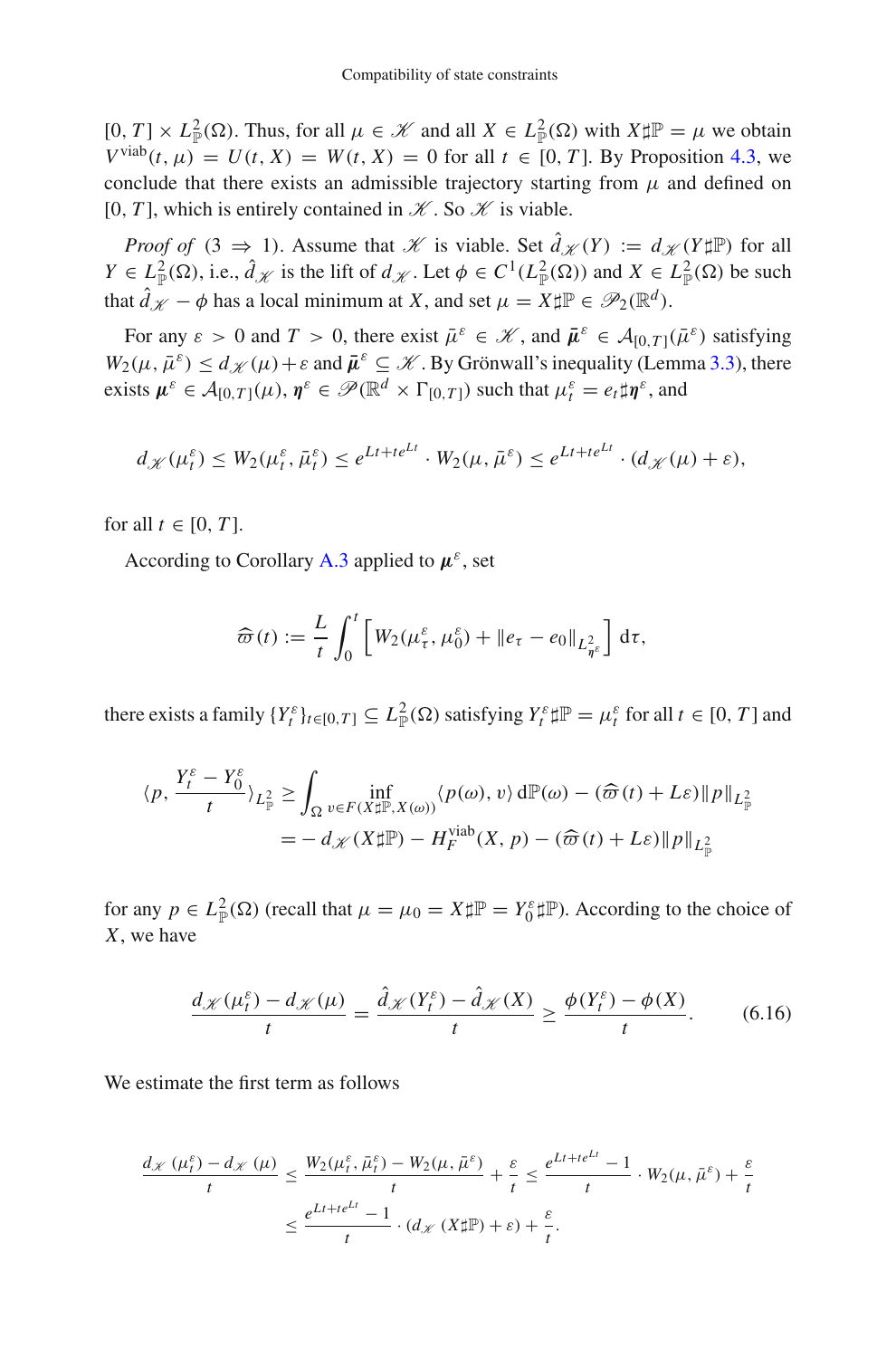Concerning the right hand side of  $(6.16)$ , we have that there exists a continuous increasing map  $\rho : [0, +\infty) \to [0, +\infty)$  with  $\rho(r)/r \to 0$  as  $r \to 0^+$  such that

$$
\frac{\phi(Y_{t}^{\varepsilon}) - \phi(X)}{t} \geq \langle D\phi(X), \frac{Y_{t}^{\varepsilon} - X}{t} \rangle_{L_{\mathbb{P}}^{2}} - \frac{\varrho(\|Y_{t}^{\varepsilon} - X\|_{L_{\mathbb{P}}^{2}} + t)}{t}
$$
\n
$$
\geq \langle D\phi(X), \frac{Y_{t}^{\varepsilon} - Y_{0}^{\varepsilon}}{t} \rangle_{L_{\mathbb{P}}^{2}} - \|D\phi(X)\|_{L_{\mathbb{P}}^{2}} \cdot \frac{\|X - Y_{0}^{\varepsilon}\|_{L_{\mathbb{P}}^{2}}}{t} +
$$
\n
$$
- \frac{1}{t}\varrho(\|Y_{t}^{\varepsilon} - Y_{0}^{\varepsilon}\|_{L_{\mathbb{P}}^{2}} + \|Y_{0}^{\varepsilon} - X\|_{L_{\mathbb{P}}^{2}} + t)
$$
\n
$$
\geq \langle D\phi(X), \frac{Y_{t}^{\varepsilon} - Y_{0}^{\varepsilon}}{t} \rangle_{L_{\mathbb{P}}^{2}} - \frac{\varepsilon}{t} \|D\phi(X)\|_{L_{\mathbb{P}}^{2}} - \frac{\varrho(\|e_{t} - e_{0}\|_{L_{\mathbb{P}}^{2}} + t + \varepsilon)}{t}
$$
\n
$$
\geq -d_{\mathcal{K}}(X\sharp\mathbb{P}) - H_{F}^{\text{vib}}(X, D\phi(X)) - \left(\widehat{\varpi}(t) + L\varepsilon + \frac{\varepsilon}{t}\right) \|D\phi(X)\|_{L_{\mathbb{P}}^{2}} +
$$
\n
$$
- \frac{\varrho\left(t\left(\|\frac{e_{t} - e_{0}}{t}\|_{L_{\mathbb{P}}^{2}} + 1\right) + \varepsilon\right)}{t},
$$

where in the third inequality we employed the definition of  $Y_t^{\varepsilon}$  provided in the proof of Corollary [A.3,](#page-39-0) i.e.,  $Y_t^{\varepsilon} = e_t \circ \mathcal{W}_{\varepsilon}$  for any  $t \in [0, T]$ , for some  $\mathcal{W}_{\varepsilon} : \Omega \to \mathbb{R}^d \times \Gamma_{[0, T]}$ s.t.  $\mathscr{W}_{\varepsilon} \sharp \mathbb{P} = \eta^{\varepsilon}$ . Recalling now the uniform boundedness in  $\varepsilon$  of  $\Vert \frac{e_t - e_0}{t} \Vert_{L^2_{\eta^{\varepsilon}}}$  coming from Proposition [3.4\(](#page-6-4)3), by letting  $\varepsilon \to 0^+$  and  $t \to 0^+$ , and by setting

$$
\ell := \liminf_{t \to 0^+} \liminf_{\varepsilon \to 0^+} \frac{\phi(Y_t^{\varepsilon}) - \phi(X)}{t},
$$

we have

$$
-d_{\mathscr{K}}(X\sharp \mathbb{P}) - H_F^{\text{viab}}(X, D\phi(X)) \le \ell \le (L+1) \cdot d_{\mathscr{K}}(X\sharp \mathbb{P}).
$$

This leads to  $(L+2)d_{\mathscr{K}}(X\sharp\mathbb{P})+H_F^{\text{vialb}}(X, D\phi(X))\geq 0$ , i.e.,  $d_{\mathscr{K}}(\mu)$  is a supersolution of  $(6.8)$ .

<span id="page-27-0"></span>**Theorem 6.7.** (Characterization of invariance) *Assume*  $(F_1) - (F_2)$  *and let*  $L =$  $Lip(F)$  *and*  $\mathscr{H}_F^{\text{inv}}$  *as in* Definition [6.2](#page-17-4)*. Consider a*  $W_2$ *-closed subset*  $\mathscr{K} \subseteq \mathscr{P}_2(\mathbb{R}^d)$ *. The following is equivalent:*

(1) *the function*  $z : [0, T] \times \mathcal{P}_2(\mathbb{R}^d) \to \mathbb{R}$ *, defined by*  $z(t, \mu) := d \mathscr{L}(\mu)$ *, is a viscosity supersolution of*

<span id="page-27-1"></span>
$$
(L+2)u(t,\mu) + \mathcal{H}_F^{\text{inv}}(\mu, D_\mu u(t,\mu)) = 0 \quad \text{in } [0,T] \times \mathcal{P}_2(\mathbb{R}^d); \tag{6.17}
$$

(2) *there exists*  $T > 0$  *such that the function*  $w : [0, T] \times \mathcal{P}_2(\mathbb{R}^d) \to \mathbb{R}$ *, defined by* [\(6.9\)](#page-24-4)*, is a viscosity supersolution of*

$$
- \partial_t u(t, \mu) + \mathcal{H}_F^{\text{inv}}(\mu, D_\mu u(t, \mu)) = 0 \quad \text{in } [0, T] \times \mathcal{P}_2(\mathbb{R}^d); \tag{6.18}
$$

(3)  $K$  *is* invariant *for the dynamics F.*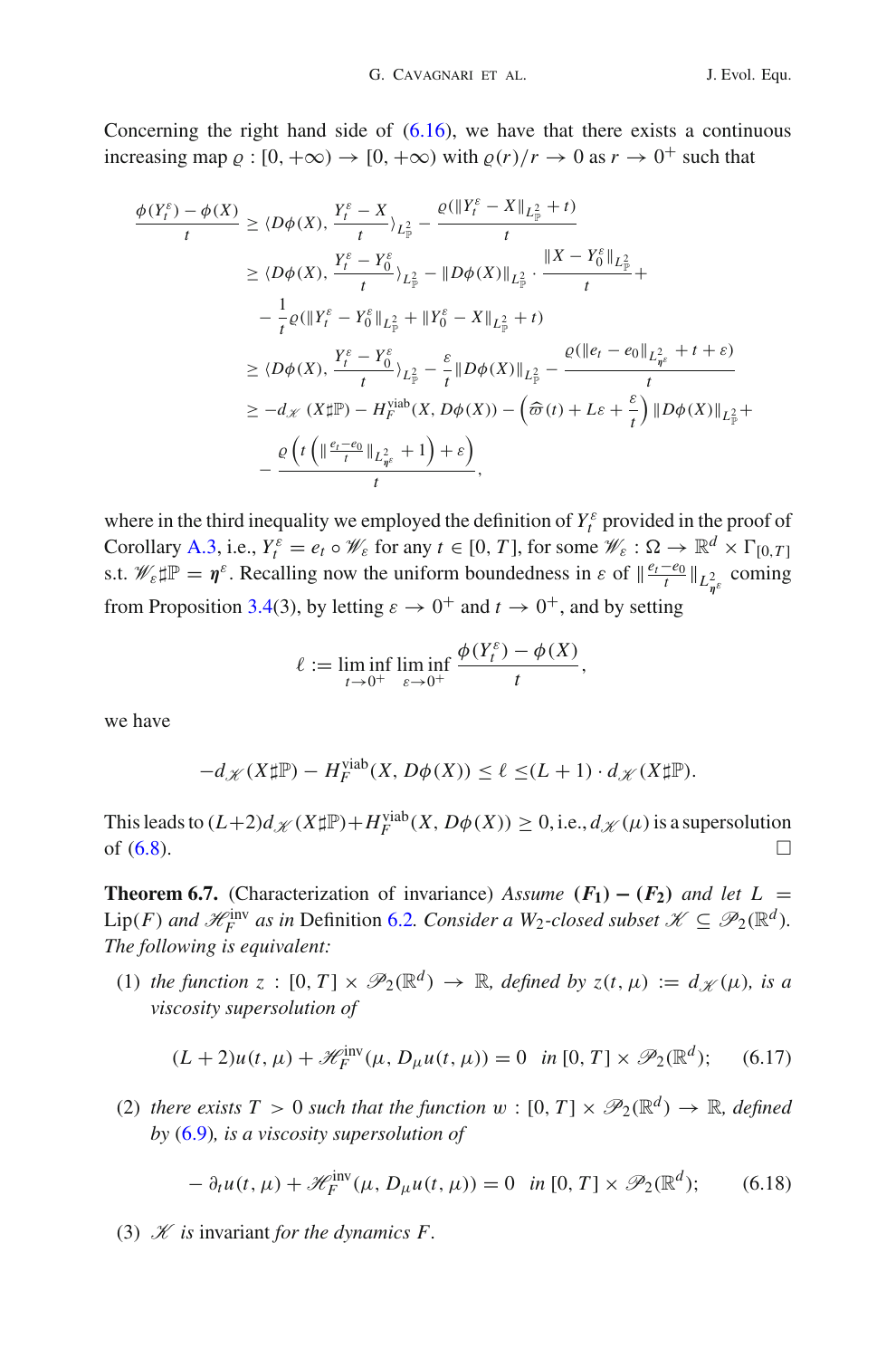*Proof.* For any  $T > 0$ , consider the decreasing function  $\alpha : [0, T] \rightarrow \mathbb{R}$  defined as in  $(6.11).$  $(6.11).$ 

We denote by  $W(t, X) := w(t, X \sharp \mathbb{P})$  the lift of  $w(\cdot)$  defined in [\(6.9\)](#page-24-4) according to Definition  $5.1(1)$  $5.1(1)$ .

*Proof of*  $(1 \Rightarrow 2)$ . This part of the proof is the same as the one developed in Theorem [6.6](#page-23-0) with  $H_F^{\text{inv}}$  in place of  $H_F^{\text{vial}}$ .

*Proof of* (2  $\Rightarrow$  3). Same as in Theorem [6.6,](#page-23-0) with *V*<sup>viab</sup> replaced by *V*<sup>inv</sup>.

*Proof of*  $(3 \Rightarrow 1)$ . Assume that *K* is invariant. Set  $\hat{d}_{\mathcal{K}}(Y) = d_{\mathcal{K}}(Y \sharp \mathbb{P})$  for all *Y*  $\in L^2_{\mathbb{P}}(\Omega)$ , i.e.,  $\hat{d}_{\mathscr{K}}$  is the lift of  $d_{\mathscr{K}}$ . Let  $\phi \in C^1(L^2_{\mathbb{P}}(\Omega))$  and  $X \in L^2_{\mathbb{P}}(\Omega)$  be such that  $\hat{d}_{\mathscr{K}} - \phi$  has a local minimum at *X*, and set  $\mu = X \sharp \mathbb{P} \in \mathscr{P}_2(\mathbb{R}^d)$ .

Fix  $\varepsilon > 0$ , and let  $v_{\varepsilon} \in L^2_{\mu}(\mathbb{R}^d)$  be such that  $v_{\varepsilon}(x) \in F(\mu, x)$  for  $\mu$ -a.e.  $x \in \mathbb{R}^d$ and

$$
\int_{\Omega} \langle D\phi(X)(\omega), v_{\varepsilon} \circ X(\omega) \rangle d\mathbb{P}(\omega) \geq \sup_{\substack{v \in L^2_{X \sharp \mathbb{P}}(\mathbb{R}^d) \\ v(\cdot) \in F(X \sharp \mathbb{P}, \cdot)}} \int_{\Omega} \langle D\phi(X)(\omega), v \circ X(\omega) \rangle d\mathbb{P}(\omega) - \frac{\varepsilon}{2}.
$$

By Remark [6.4,](#page-19-0) we can suppose that  $v_{\varepsilon} \in C^0$ , and by Lemma [A.4](#page-41-0) there exists an admissible trajectory  $\mu^{\varepsilon} = {\{\mu^{\varepsilon}_t\}_{t \in [0,T]}}$  defined on [0, *T*] with  $\mu^{\varepsilon}_s = \mu$ , and  $\eta^{\varepsilon} \in$  $\mathscr{P}(\mathbb{R}^d \times \Gamma_{[0,T]})$  such that  $e_t \sharp \eta^{\varepsilon} = \mu_t^{\varepsilon}$  for all  $t \in [0,T]$  and

$$
\lim_{t\to 0^+}\left\|\frac{e_t-e_0}{t}-v_\varepsilon\circ e_0\right\|_{L^2_{\eta\varepsilon}}=0.
$$

By density, we can find  $\hat{v}_{\varepsilon} \in C_b^0(\mathbb{R}^d)$  such that  $\|v_{\varepsilon} - \hat{v}_{\varepsilon}\|_{L^2_{\mu}} \leq \varepsilon$ .

Denote by  $\mathcal{V}_{\varepsilon} : \Omega \to \mathbb{R}^d \times \Gamma_{[0,T]}$  a Borel map satisfying  $\eta^{\varepsilon} = \mathcal{V}_{\varepsilon} \sharp \mathbb{P}$ . Recalling Lemma [A.2,](#page-39-1) since for all  $\varepsilon > 0$  we have  $\mu = \mu_0^{\varepsilon} = e_0 \sharp \eta^{\varepsilon} = (e_0 \circ \mathcal{V}_{\varepsilon}) \sharp \mathbb{P} = X \sharp \mathbb{P}$ , we can find a sequence of measure-preserving Borel maps  $\{r_n^{\varepsilon}(\cdot)\}_{n\in\mathbb{N}}$  such that

$$
\mathbb{P}\left(\left\{\omega \in \Omega : |X(\omega) - e_0 \circ \mathscr{V}_{\varepsilon} \circ r_n^{\varepsilon}(\omega)| \leq \frac{1}{n}\right\}\right) = 1,
$$

and we set  $Y_t^{\varepsilon,n} = e_t \circ \mathcal{V}_\varepsilon \circ r_n^{\varepsilon}$  for all  $t \in [0, T]$ . In particular,  $Y_t^{\varepsilon,n} \sharp \mathbb{P} = \mu_t^{\varepsilon}$  for all  $t \in [0, T]$ . We then have

$$
\lim_{t\to 0^+}\left\|\frac{Y_t^{\varepsilon,n}-Y_0^{\varepsilon,n}}{t}-v_\varepsilon\circ Y_0^{\varepsilon,n}\right\|_{L^2_{\mathbb{P}}}=\lim_{t\to 0^+}\left\|\frac{e_t-e_0}{t}-v_\varepsilon\circ e_0\right\|_{L^2_{\eta^\varepsilon}}=0.
$$

Recalling the choice of  $\hat{v}_{\varepsilon}$ , we have also

$$
\|v_{\varepsilon} \circ X - \hat{v}_{\varepsilon} \circ X\|_{L^2_{\mathbb{P}}} = \|v_{\varepsilon} \circ Y_0^{\varepsilon,n} - \hat{v}_{\varepsilon} \circ Y_0^{\varepsilon,n}\|_{L^2_{\mathbb{P}}} = \|v_{\varepsilon} - \hat{v}_{\varepsilon}\|_{L^2_{\mu}} \leq \varepsilon.
$$

Since, by Lemma [A.2,](#page-39-1)  $||Y_0^{\varepsilon,n} - X||_{L^2_{\mathbb{P}}} \le \frac{1}{n}$ , we can find a subsequence  $\{Y_0^{\varepsilon,n_h}\}_{h \in \mathbb{N}}$ such that for P-a.e.  $\omega \in \Omega$  it holds  $\lim_{h \to +\infty} Y_0^{\varepsilon, n_h}(\omega) = X(\omega)$ . Therefore,

<span id="page-28-0"></span>
$$
\lim_{h \to +\infty} \int |\hat{v}_{\varepsilon} \circ Y_0^{\varepsilon, n_h}(\omega) - \hat{v}_{\varepsilon} \circ X(\omega)|^2 d\mathbb{P}(\omega) = 0,
$$
\n(6.19)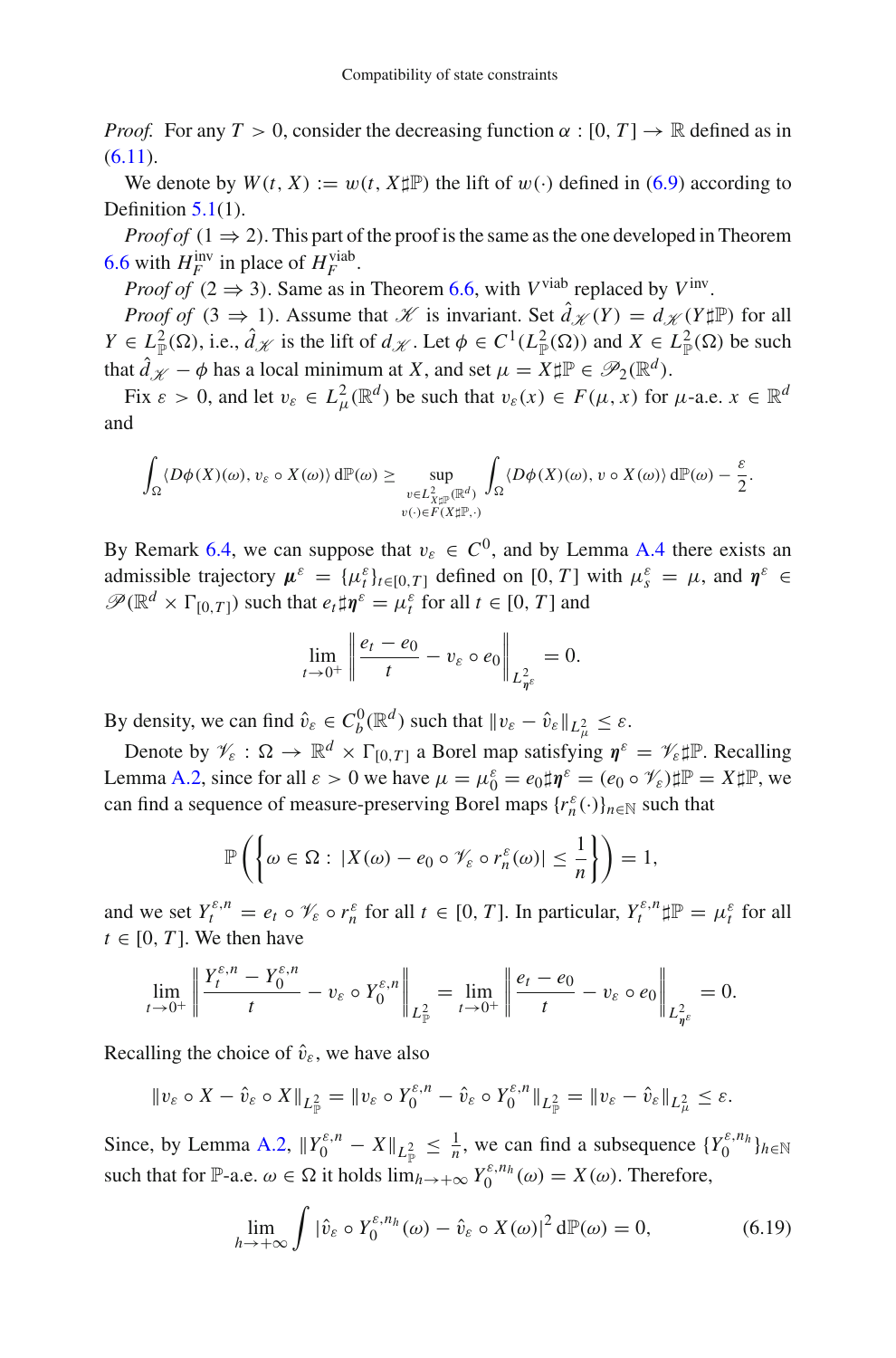where we used the Dominated Convergence Theorem to pass to the limit under the integral sign, exploiting the global boundedness of  $\hat{v}_{\varepsilon}$ .

Now, let  $\bar{\mu}^{n_h} \in \mathcal{K}$  such that  $W_2(\mu, \bar{\mu}^{n_h}) \leq d_{\mathcal{K}}(\mu) + \frac{1}{n_h}$ *nh* . By Grönwall's inequality (Lemma [3.3\)](#page-6-2), given  $\mu^{\varepsilon}$  as before there exist  $\bar{\mu}^{\varepsilon,n_h} \in A_{[0,T]}(\bar{\mu}^{n_h})$  such that

$$
d_{\mathscr{K}}(\mu_t^{\varepsilon}) \leq W_2(\mu_t^{\varepsilon}, \bar{\mu}_t^{\varepsilon, n_h}) \leq e^{Lt + te^{Lt}} \cdot W_2(\mu, \bar{\mu}^{n_h}) \leq e^{Lt + te^{Lt}} \cdot \left(d_{\mathscr{K}}(\mu) + \frac{1}{n_h}\right),
$$

for all  $t \in [0, T]$ , where we used the fact that  $\bar{\mu}^{\varepsilon, n_h} \subseteq \mathcal{K}$  by invariance of the set  $\mathcal{K}$ and since  $\bar{\mu}_0^{\varepsilon, n_h} = \bar{\mu}^{n_h} \in \mathcal{K}$ . According to the choice of *X*, we have

<span id="page-29-0"></span>
$$
\frac{d_{\mathcal{K}}(\mu_t^{\varepsilon}) - d_{\mathcal{K}}(\mu)}{t} = \frac{\hat{d}_{\mathcal{K}}(Y_t^{\varepsilon, n_h}) - \hat{d}_{\mathcal{K}}(X)}{t} \ge \frac{\phi(Y_t^{\varepsilon, n_h}) - \phi(X)}{t}.
$$
 (6.20)

We estimate the first term as follows

<span id="page-29-1"></span>
$$
\frac{d_{\mathcal{K}}(\mu_t^{\varepsilon}) - d_{\mathcal{K}}(\mu)}{t} \le \frac{W_2(\mu_t^{\varepsilon}, \bar{\mu}_t^{\varepsilon, n_h}) - W_2(\mu, \bar{\mu}^{n_h})}{t} + \frac{1}{n_h} \cdot \frac{1}{t}
$$
\n
$$
\le \frac{e^{Lt + te^{Lt}} - 1}{t} \cdot W_2(\mu, \bar{\mu}^{n_h}) + \frac{1}{n_h} \cdot \frac{1}{t} \le \frac{e^{Lt + te^{Lt}} - 1}{t} \cdot \left(d_{\mathcal{K}}(X \sharp \mu) + \frac{1}{n_h}\right) + \frac{1}{n_h} \cdot \frac{1}{t}.\tag{6.21}
$$

Concerning the right hand side of  $(6.20)$ , we have that there exists a continuous increasing map  $\rho : [0, +\infty) \to [0, +\infty)$  with  $\rho(r)/r \to 0$  as  $r \to 0^+$  such that

$$
\frac{\phi(Y_t^{\varepsilon,n_h}) - \phi(X)}{t} \ge \langle D\phi(X), \frac{Y_t^{\varepsilon,n_h} - X}{t} \rangle_{L_{\mathbb{F}}^2} - \frac{\varrho(\|Y_t^{\varepsilon,n_h} - X\|_{L_{\mathbb{F}}^2} + t)}{t}
$$
\n
$$
\ge \langle D\phi(X), \frac{Y_t^{\varepsilon,n_h} - Y_0^{\varepsilon,n_h}}{t} \rangle_{L_{\mathbb{F}}^2} - \|D\phi(X)\|_{L_{\mathbb{F}}^2} \cdot \frac{\|X - Y_0^{\varepsilon,n_h}\|_{L_{\mathbb{F}}^2}}{t} + \frac{1}{t}
$$
\n
$$
- \frac{1}{t}\varrho(\|Y_t^{\varepsilon,n_h} - Y_0^{\varepsilon,n_h}\|_{L_{\mathbb{F}}^2} + \|Y_0^{\varepsilon,n_h} - X\|_{L_{\mathbb{F}}^2} + t)
$$
\n
$$
\ge \langle D\phi(X), \frac{Y_t^{\varepsilon,n_h} - Y_0^{\varepsilon,n_h}}{t} \rangle_{L_{\mathbb{F}}^2} - \frac{1}{n_h} \cdot \frac{1}{t} \|D\phi(X)\|_{L_{\mathbb{F}}^2} + \frac{\varrho(\|e_t - e_0\|_{L_{\mathcal{W}}^2} + t + \frac{1}{n_h})}{t}.
$$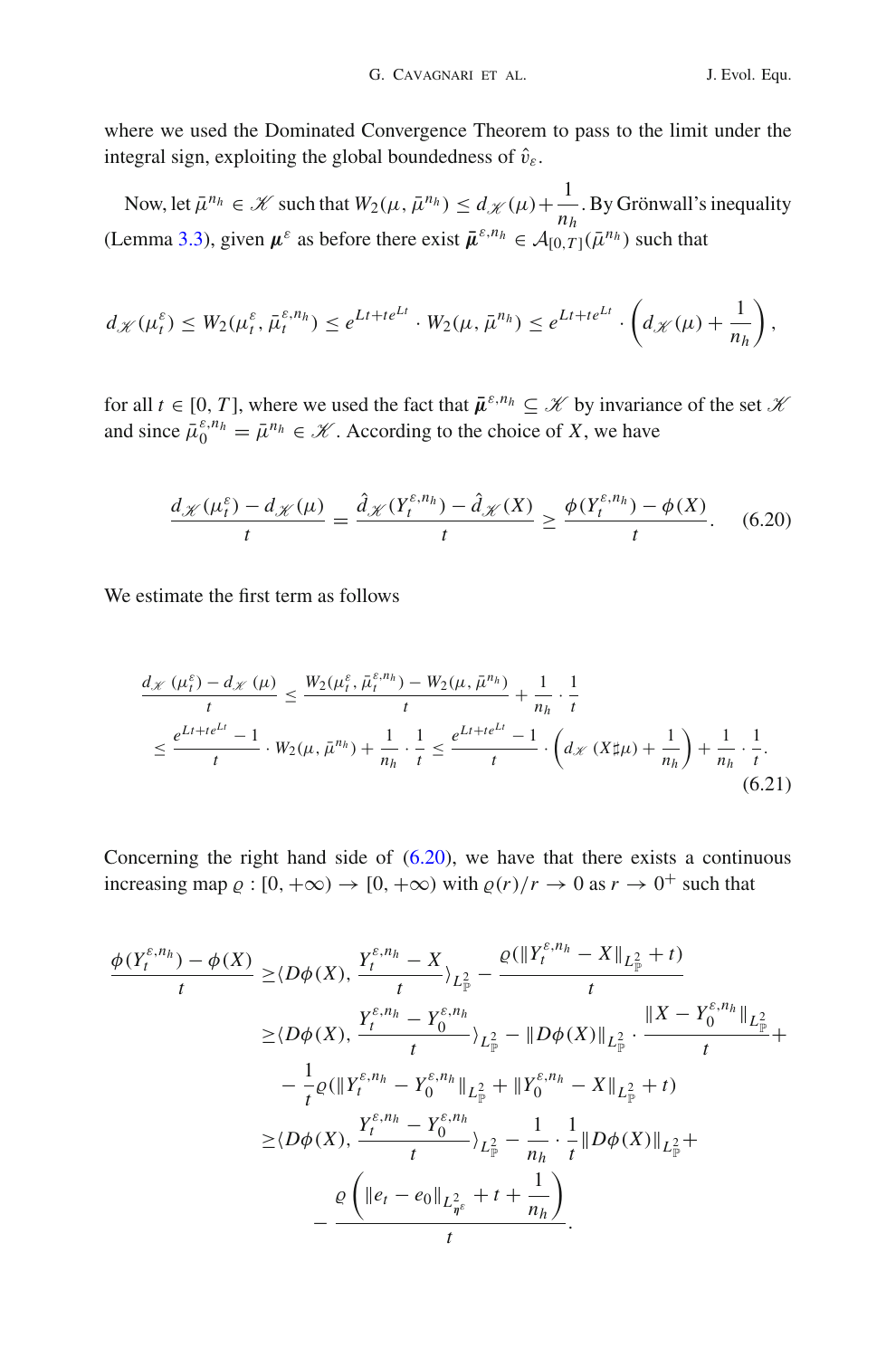Recalling the choice of  $v_{\varepsilon}$ , we have

$$
\frac{\phi(Y_t^{\varepsilon,n_h}) - \phi(X)}{t} \geq \langle D\phi(X), v_{\varepsilon} \circ X \rangle_{L_{\mathbb{P}}^2} +
$$
\n
$$
-\|D\phi(X)\|_{L_{\mathbb{P}}^2} \left( \|v_{\varepsilon} \circ X - \hat{v}_{\varepsilon} \circ X\|_{L_{\mathbb{P}}^2} + \|\hat{v}_{\varepsilon} \circ X - \hat{v}_{\varepsilon} \circ Y_0^{\varepsilon,n_h}\|_{L_{\mathbb{P}}^2} + \right.
$$
\n
$$
+\| \hat{v}_{\varepsilon} \circ Y_0^{\varepsilon,n_h} - v_{\varepsilon} \circ Y_0^{\varepsilon,n_h} \|_{L_{\mathbb{P}}^2} + \left\| \frac{Y_t^{\varepsilon,n_h} - Y_0^{\varepsilon,n_h}}{t} - v_{\varepsilon} \circ Y_0^{\varepsilon,n_h} \right\|_{L_{\mathbb{P}}^2} \right) +
$$
\n
$$
-\frac{1}{n_h} \cdot \frac{1}{t} \|D\phi(X)\|_{L_{\mathbb{P}}^2} - \frac{1}{t} \varrho \left( t \left( 1 + \left\| \frac{e_t - e_0}{t} \right\|_{L_{\mathcal{H}}^2} \right) + \frac{1}{n_h} \right)
$$
\n
$$
\geq \sup_{\substack{v \in L_{X\sharp\mathbb{P}}^2(\mathbb{R}^d) \\ v(\cdot) \in F(X\sharp\mathbb{P}, \cdot)}} \int_{\Omega} \langle D\phi(X)(\omega), v \circ X(\omega) \rangle d\mathbb{P}(\omega) - \frac{\varepsilon}{2} +
$$
\n
$$
-\|D\phi(X)\|_{L_{\mathbb{P}}^2} \left( 2\varepsilon + \|\hat{v}_{\varepsilon} \circ X - \hat{v}_{\varepsilon} \circ Y_0^{\varepsilon,n_h} \|_{L_{\mathbb{P}}^2} + \left\| \frac{e_t - e_0}{t} - v_{\varepsilon} \circ e_0 \right\|_{L_{\mathcal{H}}^2} \right) +
$$
\n
$$
-\frac{1}{n_h} \cdot \frac{1}{t} \|D\phi(X)\|_{L_{\mathbb{P}}^2} - \frac{1}{t} \varrho \left( t \left( 1 + \left\
$$

Recalling now the uniform boundedness in  $\varepsilon$  of  $\|\frac{e_t - e_0}{t}\|_{L^2_{\eta^{\varepsilon}}}$  coming from Proposition [3.4\(](#page-6-4)3), by letting  $h \to +\infty$ ,  $t \to 0^+$  and  $\varepsilon \to 0^+$ , and by setting

$$
\ell := \liminf_{\varepsilon \to 0^+} \liminf_{t \to 0^+} \liminf_{h \to +\infty} \frac{\phi(Y_t^{\varepsilon, n_h}) - \phi(X)}{t},
$$

we have, thanks also to  $(6.19)$ ,

<span id="page-30-1"></span>
$$
\ell \geq \sup_{\substack{v \in L^2_{X \sharp \mathbb{P}}(\mathbb{R}^d) \\ v(\cdot) \in F(X \sharp \mathbb{P}, \cdot)}} \int_{\Omega} \langle D\phi(X)(\omega), v \circ X(\omega) \rangle d\mathbb{P}(\omega) = -d_{\mathscr{K}}(X \sharp \mathbb{P}) - H_F^{\text{inv}}(X, D\phi(X)).
$$
\n
$$
(6.22)
$$

Thus, by passing to the limit also in [\(6.21\)](#page-29-1) and combining that estimate with [\(6.22\)](#page-30-1), we get

$$
-d_{\mathscr{K}}(X\sharp \mathbb{P}) - H_F^{\text{inv}}(X, D\phi(X)) \le \ell \le (L+1) \cdot d_{\mathscr{K}}(X\sharp \mathbb{P}).
$$

This leads to  $(L+2)d_{\mathscr{K}}(X\sharp\mathbb{P})+H_F^{\text{inv}}(X, D\phi(X))\geq 0$ , i.e.,  $d_{\mathscr{K}}(\mu)$  is a supersolution of  $(6.17)$  (cf. Remark [5.3\)](#page-11-5).

## <span id="page-30-0"></span>**7. An example**

Given  $\mu \in \mathcal{P}_2(\mathbb{R}^d)$ ,  $x \in \mathbb{R}^d$ ,  $u \in \mathbb{R}$ , let  $U = [1/2, 3/2]$ ,  $U' = [-3/2, 3/2]$  and define the functions  $f, g : \mathscr{P}_2(\mathbb{R}^d) \times \mathbb{R}^d \times \mathbb{R} \to \mathbb{R}^d$  as

$$
f(\mu, x, u) := u \arctan(1 - m_2^{1/2}(\mu))e^{-|x|^2}x
$$
,  $g(\mu, x, u) := \pi ux$ .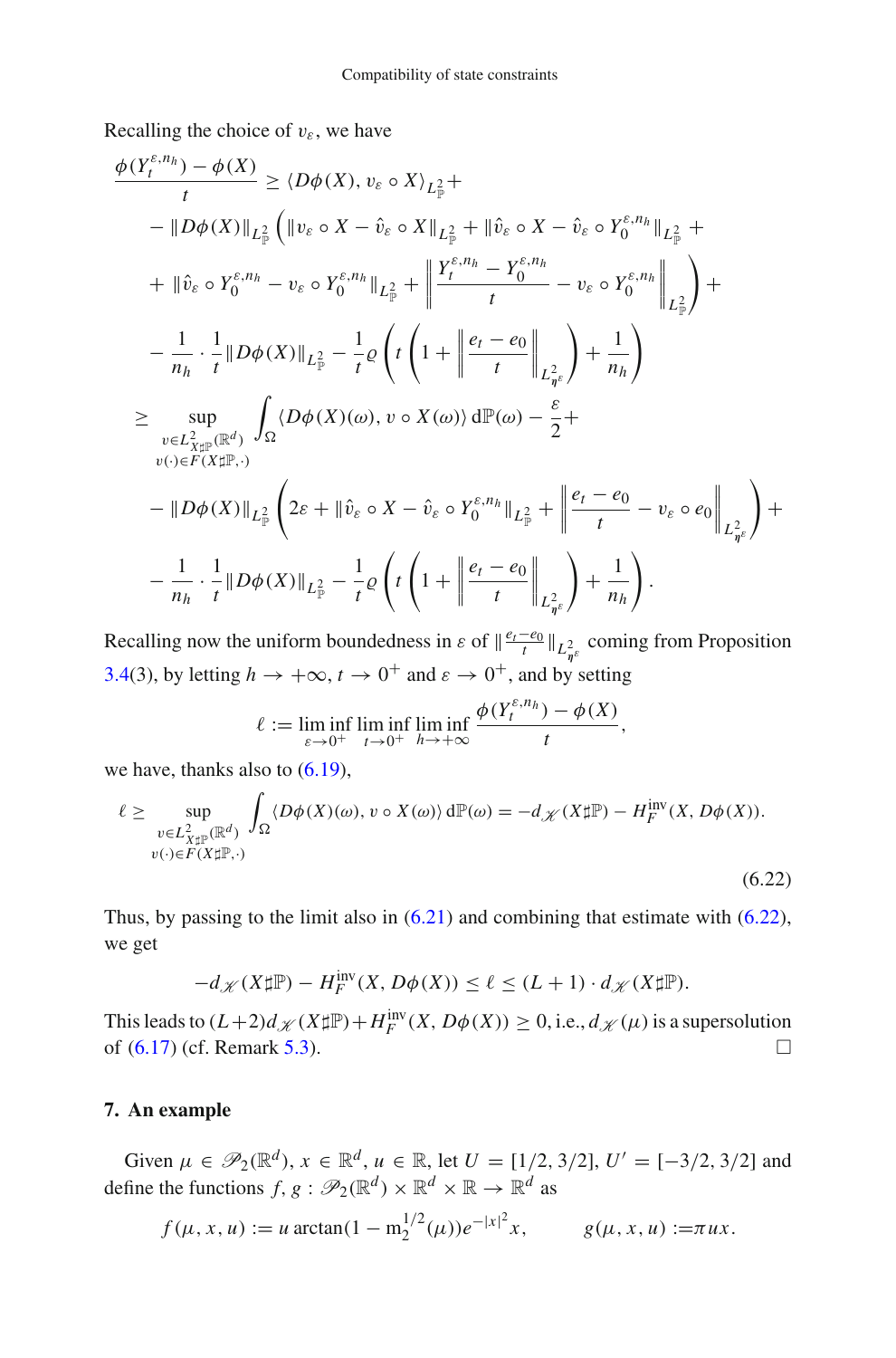Define the set-valued maps  $F, G : \mathscr{P}_2(\mathbb{R}^d) \times \mathbb{R}^d \rightrightarrows \mathbb{R}^d$  as

$$
F(\mu, x) := \{ f(\mu, x, u) : u \in U \}, \qquad G(\mu, x) := \{ g(\mu, x, u) : u \in U' \},
$$

and the closed set

$$
\mathscr{K} := \{ \mu \in \mathscr{P}_2(\mathbb{R}^d) : m_2(\mu) \leq 1 \} = \{ X \sharp \mathbb{P} : ||X||_{L^2_{\mathbb{P}}(\Omega)} \leq 1 \}.
$$

Notice that *F*, *G* satisfy the assumptions  $(F_1) - (F_2)$  and  $G(\mu, x) \supseteq F(\mu, x)$ . In particular,

$$
F(X\sharp \mathbb{P}, X(\omega)) = \left\{\lambda \arctan(1 - \|X\|_{L^2_{\mathbb{P}}})e^{-|X(\omega)|^2}X(\omega) : \lambda \in [1/2, 3/2]\right\}.
$$

We have

$$
d_{\mathscr{K}}(\mu) = \begin{cases} \mathrm{m}_2^{1/2}(\mu) - 1, & \text{if } \mu \notin \mathscr{K}, \\ 0, & \text{if } \mu \in \mathscr{K}. \end{cases}
$$

Indeed, to prove that  $d_{\mathcal{K}}(\mu) \leq m_2^{1/2}(\mu) - 1$  for all  $\mu \notin \mathcal{K}$ , take a  $W_2$ -geodesic  ${\{\xi_t\}}_{t \in [0, m_2^{1/2}(\mu)]}$  with constant speed joining  $\delta_0$  to  $\mu \notin \mathcal{K}$ . We have  $m_2^{1/2}(\xi_1) =$  $W_2(\delta_0, \xi_1) = 1$ , and  $W_2(\mu, \delta_0) = W_2(\mu, \xi_1) + 1$ . So  $\xi_1 \in \mathcal{K}$  and  $d_{\mathcal{K}}(\mu) \leq$  $m_2^{1/2}(\mu) - 1$ . Conversely, fix  $\varepsilon > 0$  and let  $\mu_{\varepsilon} \in \mathcal{K}$  be such that  $d_{\mathcal{K}}(\mu) \geq$  $W_2(\mu, \mu_\varepsilon) - \varepsilon$ . Then, recalling that  $W_2(\mu_\varepsilon, \delta_0) \leq 1$ , we have

$$
d_{\mathscr{K}}(\mu)+1\geq W_2(\mu,\mu_{\varepsilon})+W_2(\mu_{\varepsilon},\delta_0)-\varepsilon\geq W_2(\mu,\delta_0)-\varepsilon=\mathbf{m}_2^{1/2}(\mu)-\varepsilon.
$$

By letting  $\varepsilon \to 0^+$ , we have the desired inequality.

The lift of  $d_{\mathscr{K}}(\cdot)$  is the convex function  $\hat{U}: L^2_{\mathbb{P}}(\Omega) \to \mathbb{R}$  defined as

$$
\hat{U}(X) = \begin{cases} \|X\|_{L_{\mathbb{P}}^2} - 1, & \text{if } \|X\|_{L_{\mathbb{P}}^2} \ge 1, \\ 0, & \text{otherwise.} \end{cases}
$$

The function  $\hat{U}(\cdot)$  is  $C^1$  in the open set  $D := \{X \in L^2_{\mathbb{P}} : ||X||_{L^2_{\mathbb{P}}} \neq 1\}$ . Thus, if  $\psi \in C^1(L^2_{\mathbb{P}}(\Omega))$  is such that  $\hat{U} - \psi$  attains a local minimum at  $X \in D$  then

$$
D\psi(X) = D\hat{U}(X) = \begin{cases} 0, & \text{if } \|X\|_{L^2_{\mathbb{P}}} < 1, \\ \frac{X}{\|X\|_{L^2_{\mathbb{P}}}}, & \text{if } \|X\|_{L^2_{\mathbb{P}}} > 1. \end{cases}
$$

Let  $\psi \in C^1(L^2_{\mathbb{P}})$  such that  $\hat{U} - \psi$  attains a local minimum at  $X \in L^2_{\mathbb{P}}$  with  $\|X\|_{L^2_{\mathbb{P}}} = 1$ . By Propositions 1.2 and 1.5 in [\[17\]](#page-45-16), we have that

$$
D\psi(X) \in \partial \hat{U}(X) := \left\{ \xi \in L^2_{\mathbb{P}}(\Omega) : \hat{U}(Y) - \hat{U}(X) \geq \langle \xi, Y - X \rangle_{L^2_{\mathbb{P}}}, \forall Y \in L^2_{\mathbb{P}} \right\}.
$$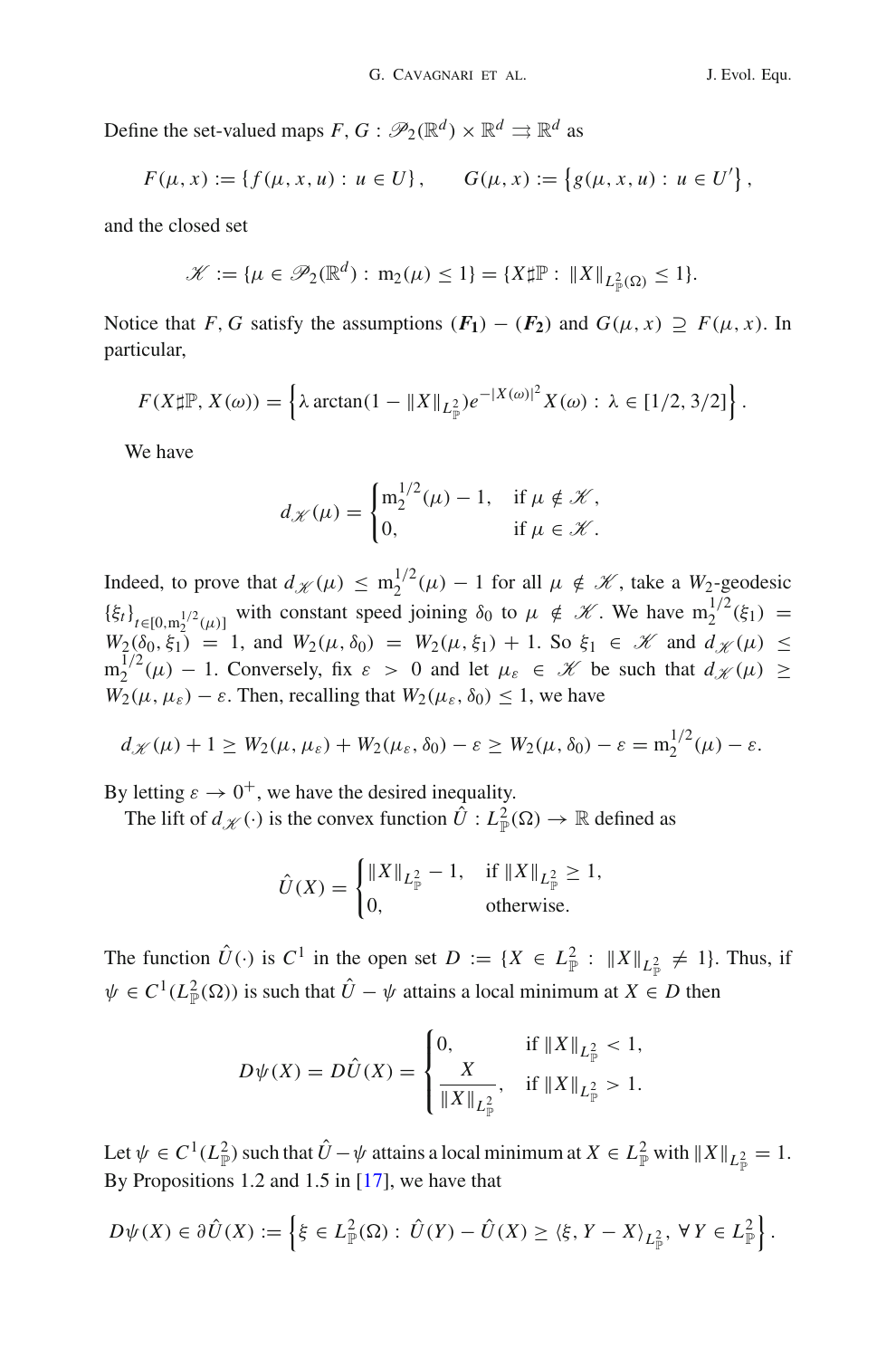Conversely, given  $\xi \in \partial \hat{U}(X)$ , set  $\psi(Y) = \hat{U}(X) + \langle \xi, Y - X \rangle_{L^2_{\mathbb{P}}}$ . Then,  $\psi \in C^1$ ,  $\hat{U} - \psi$  has a minimum at *X*, and  $D\psi(X) = \xi$ .

We want to prove that if  $||X||_{L^2_{\mathbb{P}}} = 1$ , then  $\partial U(X) = {\lambda X : \lambda \in [0, 1]}$ . We prove  $\supseteq$ . Given *X*,  $Y \in L^2_{\mathbb{P}}$  with  $||X||_{L^2_{\mathbb{P}}} = 1$ , and  $\lambda \in [0, 1]$ , it holds

$$
\langle \lambda X, Y - X \rangle_{L^2_{\mathbb{P}}} \le \lambda (\|Y\|_{L^2_{\mathbb{P}}} - 1) \le \begin{cases} \|Y\|_{L^2_{\mathbb{P}}} - 1 = \hat{U}(Y) - \hat{U}(X), & \text{if } \|Y\|_{L^2_{\mathbb{P}}} \ge 1, \\ 0 = \hat{U}(Y) - \hat{U}(X), & \text{if } \|Y\|_{L^2_{\mathbb{P}}} < 1. \end{cases}
$$

Thus, in any case  $\langle \lambda X, Y - X \rangle_{L^2_{\mathbb{P}}} \le U(Y) - U(X)$ , proving  $\supseteq$ .

Conversely, we prove  $\subseteq$ . Let  $X \in L^2_{\mathbb{P}}(\Omega)$ ,  $||X||_{L^2_{\mathbb{P}}} = 1$ , so  $\hat{U}(X) = 0$ . Assume that  $\xi = \lambda X + \hat{\lambda} Z \in \partial \hat{U}(X)$ , with  $||Z||_{L^2_{\mathbb{P}}} = 1$ ,  $\langle Z, X \rangle_{L^2_{\mathbb{P}}} = 0$  and  $\lambda, \hat{\lambda} \in \mathbb{R}$ . We want to prove that  $\lambda \in [0, 1]$  and  $\hat{\lambda} = 0$ . Indeed, for all  $Y \in L^2_{\mathbb{P}}(\Omega)$  it holds

$$
\hat{U}(Y) - \hat{U}(X) \ge \langle \xi, Y - X \rangle_{L^2_{\mathbb{P}}} = \langle \lambda X + \hat{\lambda} Z, Y - X \rangle_{L^2_{\mathbb{P}}} = \hat{\lambda} \langle Y, Z \rangle + \lambda (\langle Y, X \rangle_{L^2_{\mathbb{P}}} - 1).
$$

By taking  $Y = aX + bZ$ , we have  $\hat{U}(Y) = \max\{0, \sqrt{|a|^2 + |b|^2 - 1}\}$ , and so

$$
\max\{0, \sqrt{|a|^2 + |b|^2} - 1\} \ge b\hat{\lambda} + \lambda(a - 1).
$$

- Choosing  $(a, b) = (2, 0)$  leads to  $\lambda \leq 1$ . Choosing  $(a, b) = (1/2, 0)$  leads to  $\lambda \geq 0$ . Therefore,  $0 \leq \lambda \leq 1$ .
- Choose  $a = 1$ . Then for all  $b > 0$ , we have  $\sqrt{1+b^2}-1$  $\frac{1}{b}$   $\geq \lambda$ , and by passing to the limit as  $b \to 0^+$  we have  $0 \ge \lambda$ . For all  $b < 0$ , we have  $\sqrt{1+b^2}-1$  $\frac{b}{b} \leq \lambda$ , and by passing to the limit as  $b \to 0^-$  we have  $0 \le \hat{\lambda}$ . Therefore,  $\hat{\lambda} = 0$ .

We prove now that  $K$  is invariant for the dynamics F. Thanks to Theorem [6.7,](#page-27-0) we have to prove that for every  $\psi \in C^1(L^2_{\mathbb{P}})$  such that  $\hat{U} - \psi$  attains a local minimum at  $X \in L^2_{\mathbb{P}}$  it holds

$$
(L+2)d_{\mathscr{K}}(X\sharp \mathbb{P}) + H_F^{\text{inv}}(X, D\psi(X)) \ge 0.
$$

We distinguish two cases

- when  $||X||_{L^2_{\mathbb{P}}} < 1$ , we have  $d_{\mathscr{K}}(X \sharp \mathbb{P}) = 0$  and  $D\psi(X) = 0$ , which implies  $H_F^{\text{inv}}(X, D\psi(X)) = 0$ , so the equation is trivially satisfied.
- when  $||X||_{L^2_{\mathbb{P}}} \ge 1$ , we have  $d_{\mathscr{K}}(X \sharp \mathbb{P}) = ||X||_{L^2_{\mathbb{P}}} 1$  and  $D\psi(X) = \lambda \frac{X}{||X||}$  $\|X\|_{L^2_{\mathbb P}}$ , with  $\lambda = 1$  if  $||X||_{L^2_{\mathbb{P}}} > 1$ , and  $\lambda \in [0, 1]$  otherwise, which implies

$$
H_F^{\text{inv}}(X, D\psi(X)) = 1 - \|X\|_{L^2_{\mathbb{P}}} - \frac{1}{2}\lambda \int_{\Omega} \arctan(1 - \|X\|_{L^2_{\mathbb{P}}})e^{-|X(\omega)|^2} |X(\omega)|^2 d\mathbb{P}(\omega)
$$
  
 
$$
\geq 1 - \|X\|_{L^2_{\mathbb{P}}},
$$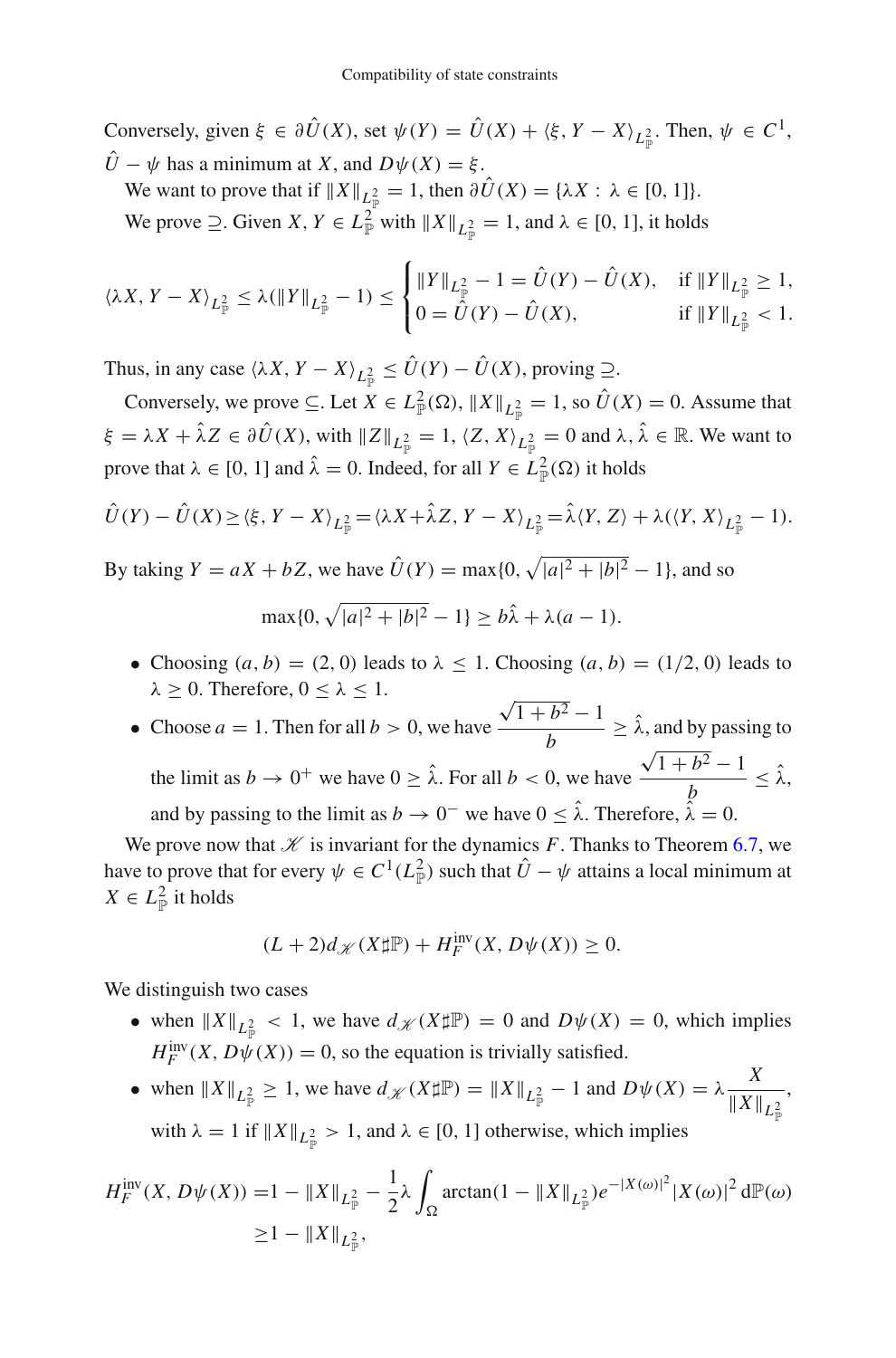So, also in this case, we have

$$
(L+2)d_{\mathcal{K}}(X\sharp \mathbb{P}) + H_F^{\text{inv}}(X, D\psi(X)) \ge (L+2)(\|X\|_{L^2_{\mathbb{P}}} - 1) + 1 - \|X\|_{L^2_{\mathbb{P}}} \ge 0,
$$

from which we get the invariance, and thus the viability, of the set  $\mathcal K$  for the dynamics *F*. Since all the admissible trajectories for *F* are also admissible for *G*, we have that  $K$ is viable for *G*. We prove now that  $K$  is not invariant for *G*. Indeed, take  $X \in L^2_{\mathbb{P}}(\Omega)$ with  $||X||_{L^2_{\mathbb{P}}} = 1$ . Then, we can consider  $\psi \in C^1(L^2_{\mathbb{P}}(\Omega))$  s.t.  $\psi(Y) = ||Y||_{L^2_{\mathbb{P}}}$  in a neighborhood *V* of *X*. Given  $Y \in V$ , we have  $U(Y) - \psi(Y) = -1$  if  $||Y||_{L^2_{\mathbb{P}}} \ge 1$  and *U*(*Y*) −  $\psi$ (*Y*) = − ||*Y* ||<sub>*L*2</sub></sub> ≥ −1 if ||*Y*||<sub>*L*2</sub></sub> < 1. In particular, *U*(*X*) −  $\psi$ (*X*) = −1, so  $\hat{U} - \psi$  attains in *V* a minimum at *X*, and  $D\psi(X) = X$ . Set

$$
H_G^{\text{inv}}(Y, D\psi(Y)) = -d_{\mathscr{K}}(Y\sharp \mathbb{P}) - \sup_{\substack{v \in L_{\mathbb{P}}^2(\Omega) \\ v(\cdot) \in G(Y\sharp \mathbb{P}, Y(\cdot))}} \int_{\Omega} \langle v(\omega), D\psi(Y)(\omega) \rangle d\mathbb{P}(\omega),
$$

we obtain (recalling that  $||X||_{L^2_{\mathbb{P}}} = 1$ )

$$
H_G^{\text{inv}}(X, D\psi(X)) = -\frac{3}{2}\pi \int_{\Omega} \langle X, X \rangle d\mathbb{P}(\omega) = -\frac{3}{2}\pi.
$$

Thus,

$$
(L+2)d_{\mathscr{K}}(X\sharp \mathbb{P}) + H_G^{\text{inv}}(X, D\psi(X)) = -\frac{3}{2}\pi < 0,
$$

and therefore  $\hat{U}(\cdot)$  is not a supersolution of the invariance equation.

On the other hand, set (see Definition [6.1\)](#page-17-3)

$$
H_G^{\text{viab}}(Y, Q) = -d_{\mathscr{K}}(Y \sharp \mathbb{P}) - \inf_{\substack{v \in L^2_{\mathbb{P}}(\Omega) \\ v(\cdot) \in G(Y \sharp \mathbb{P}, Y(\cdot))}} \int_{\Omega} \langle v(\omega), Q(\omega) \rangle d\mathbb{P}(\omega).
$$

For every  $v \in L^2_{\mathbb{P}}(\Omega)$  with  $v(\cdot) \in F(Y \sharp \mathbb{P}, Y(\cdot)) \subseteq G(Y \sharp \mathbb{P}, Y(\cdot))$ , it holds

$$
H_G^{\text{viab}}(Y, Q) \ge -d_{\mathscr{K}}(Y \sharp \mathbb{P}) - \int_{\Omega} \langle v(\omega), Q(\omega) \rangle d\mathbb{P}(\omega),
$$

and by taking the supremum in the right-hand side over the set

$$
\{v \in L^2_{\mathbb{P}}(\Omega) : v(\cdot) \in F(Y \sharp \mathbb{P}, Y(\cdot))\},\
$$

we obtain

$$
H_G^{\text{viab}}(Y, Q) \ge H_F^{\text{inv}}(Y, Q),
$$

and therefore for every  $\psi \in C^1(L^2_{\mathbb{P}})$  such that  $\hat{U} - \psi$  attains a local minimum at  $X \in L^2_{\mathbb{P}}$  it holds

$$
(L+2)d_{\mathscr{K}}(X\sharp \mathbb{P}) + H_G^{\text{viab}}(X, D\psi(X)) \ge (L+2)d_{\mathscr{K}}(X\sharp \mathbb{P}) + H_F^{\text{inv}}(X, D\psi(X)) \ge 0.
$$

Thus,  $\mathcal{K}$  is viable for *G*, as already noticed.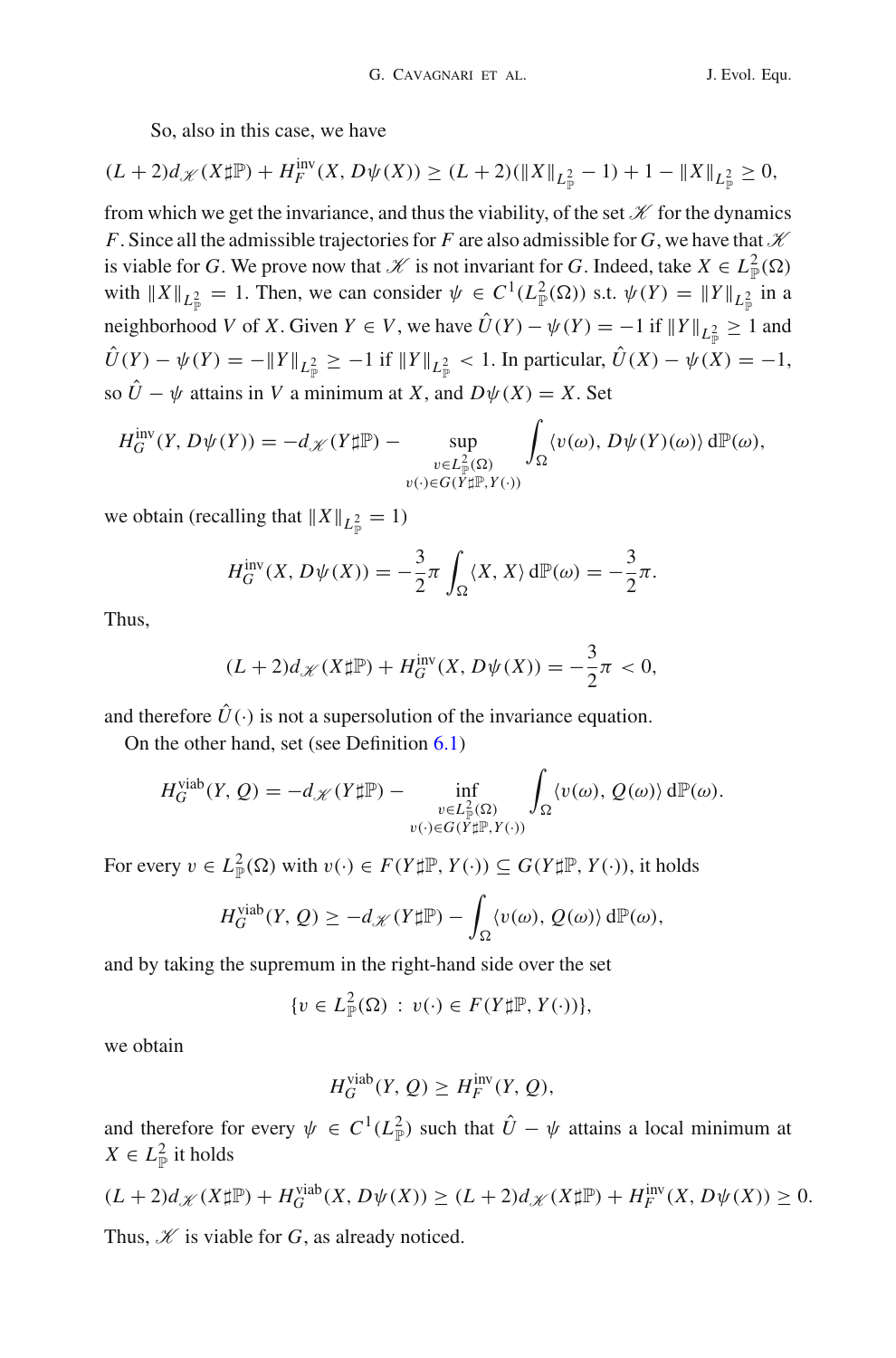## **Acknowledgements**

G.C. thanks LMBA, Univ Brest, where this research started. G.C. is also indebted to the University of Pavia where this research has been partially carried out, in particular G.C. has been supported by Cariplo Foundation and Regione Lombardia via project *Variational Evolution Problems and Optimal Transport*, and by MIUR PRIN 2015 project *Calculus of Variations*, together with FAR funds of the Department of Mathematics of the University of Pavia. G.C. thanks also the support of the INdAM-GNAMPA Project 2019 *Optimal transport for dynamics with interaction ("Trasporto ottimo per dinamiche con interazione")*. M.Q. benefited from the support of the *FMJH Program Gaspard Monge in optimization and operation research* (PGMO 2016-1570H) and of the Air Force Office of Scientific Research under Award Number FA9550-18-1-0254.

**Funding** Open access funding provided by Politecnico di Milano within the CRUI-CARE Agreement.

**Open Access.** This article is licensed under a Creative Commons Attribution 4.0 International License, which permits use, sharing, adaptation, distribution and reproduction in any medium or format, as long as you give appropriate credit to the original author(s) and the source, provide a link to the Creative Commons licence, and indicate if changes were made. The images or other third party material in this article are included in the article's Creative Commons licence, unless indicated otherwise in a credit line to the material. If material is not included in the article's Creative Commons licence and your intended use is not permitted by statutory regulation or exceeds the permitted use, you will need to obtain permission directly from the copyright holder. To view a copy of this licence, visit [http://creativecommons.org/licenses/](http://creativecommons.org/licenses/by/4.0/) [by/4.0/.](http://creativecommons.org/licenses/by/4.0/)

**Publisher's Note** Springer Nature remains neutral with regard to jurisdictional claims in published maps and institutional affiliations.

## **Appendix A: Essential technical results**

Here, we report the proofs of the preliminary results presented in Sect. [3](#page-5-0) as well as other technical results which have been significantly used in order to prove the main propositions and theorems of the present paper. In our opinion, these results could also be interesting by themselves.

## A.1: Proof of Proposition [3.4](#page-6-4)

Let  $\mu = {\mu_t}_{t \in [a,b]}$  be an admissible trajectory defined in [*a*, *b*]. According to the superposition principle (Theorem 8.2.1 in  $[2]$  $[2]$  or Theorem 1 in  $[16]$  $[16]$ ), there exists  $\eta \in \mathscr{P}(\mathbb{R}^d \times \Gamma_{[a,b]})$  such that  $\mu_t = e_t \sharp \eta$  for all  $t \in [a,b]$  and, for  $\eta$ -a.e.  $(x, \gamma)$ ,  $\dot{\gamma}(t) \in F(\mu_t, \gamma(t)), \gamma(a) = x.$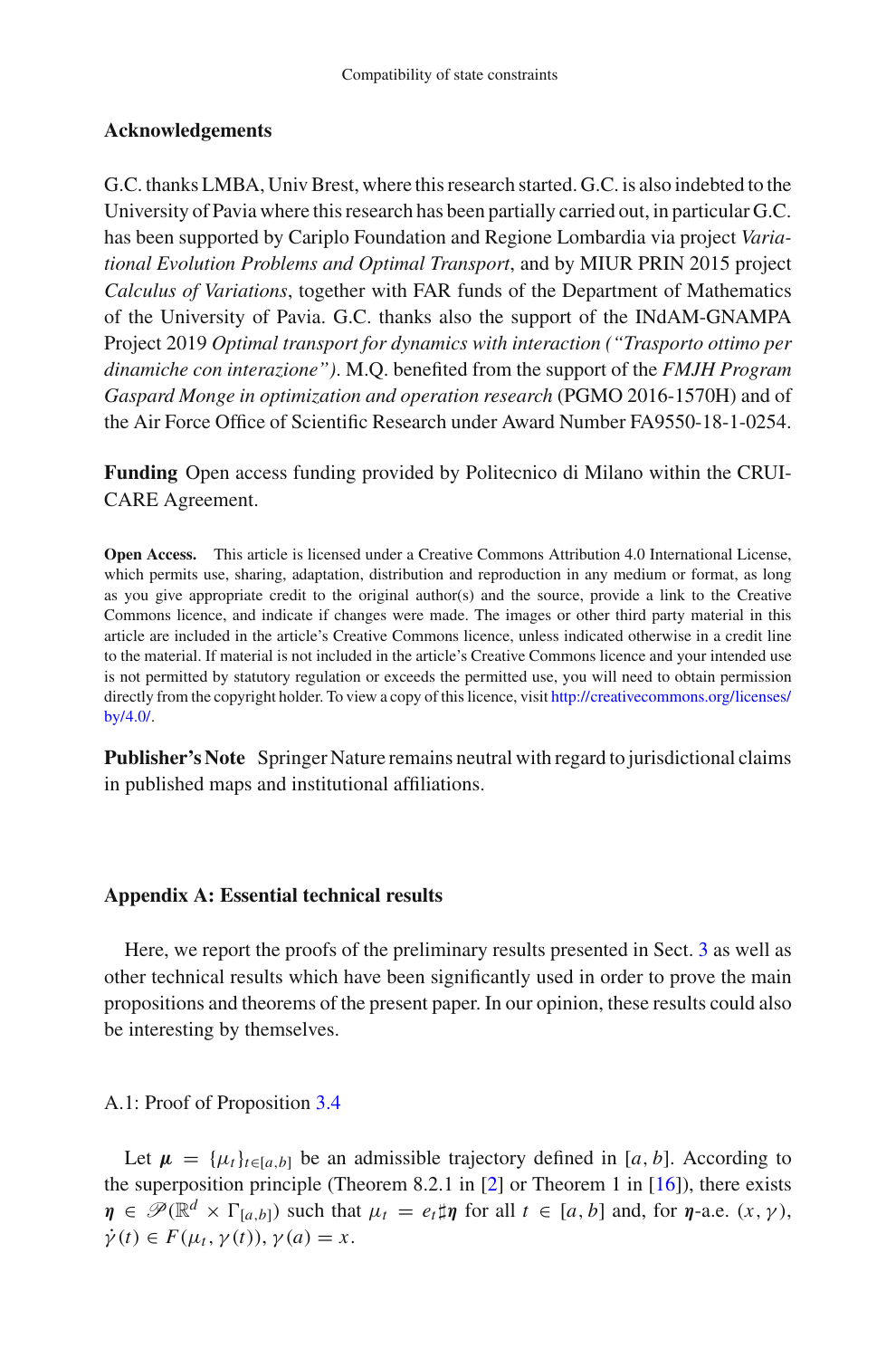Set  $|F(\mu_s, x)| = \max\{|y| : y \in F(\mu_s, x)\}\$ . For  $\eta$ -a.e.  $(x, \gamma) \in \mathbb{R}^d \times \Gamma_{[a, b]}$ , we have

$$
|\gamma(t) - \gamma(s)| \le \int_s^t |\dot{\gamma}(\tau)| d\tau \le \int_s^t \left[ |F(\mu_s, \gamma(s))| + L W_2(\mu_\tau, \mu_s) + L |\gamma(\tau) - \gamma(s)| \right] d\tau
$$
  

$$
\le (t - s)(K + L m_2^{1/2}(\mu_s) + L |\gamma(s)|) + L \int_s^t W_2(\mu_\tau, \mu_s) d\tau + L \int_s^t |\gamma(\tau) - \gamma(s)| d\tau.
$$

Grönwall's inequality yields

$$
|(e_t - e_s)(x, \gamma)| = |\gamma(t) - \gamma(s)| \le g(t, s, |\gamma(s)|),
$$

where

$$
g(t,s,r) := e^{L(t-s)} \left[ (t-s)(K + Lm_2^{1/2}(\mu_s) + Lr) + L \int_s^t W_2(\mu_\tau, \mu_s) d\tau \right].
$$

By taking the  $L^2_{\eta}$ -norm,  $||e_t - e_s||_{L^2_{\eta}} \le g(t, s, m_2^{1/2}(\mu_s))$ , and so

$$
\left\|\frac{e_t-e_s}{t-s}\right\|_{L^2_{\eta}}\leq \frac{g(t,s,\mathrm{m}_2^{1/2}(\mu_s))}{t-s}.
$$

By continuity, the right-hand side tends to  $K + 2Lm_2^{1/2}(\mu_s)$  as  $t \to s^+$ , and so  $t \mapsto \frac{e_t - e_s}{t - s}$ is uniformly bounded in  $L^2_{\eta}$  in a right neighborhood of *s*.

Let  $p \in \mathbb{R}^d$ ,  $t \in$  *s*, *b*]. For *η*-a.e.  $(x, \gamma) \in \mathbb{R}^d \times \Gamma_{[a,b]}$ , reasoning as in the first part of the proof of Lemma [6.3,](#page-18-1) we have

$$
\langle p, \frac{e_t - e_s}{t - s}(x, \gamma) \rangle = \frac{1}{t - s} \int_s^t \langle p, \dot{\gamma}(\tau) \rangle d\tau \le \frac{1}{t - s} \int_s^t \sup_{v \in F(\mu_\tau, \gamma(\tau))} \langle p, v \rangle d\tau
$$
  

$$
\le \sup_{v \in F(\mu_s, \gamma(s))} \langle p, v \rangle + |p| \cdot \frac{L}{t - s} \int_s^t \left[ W_2(\mu_\tau, \mu_s) + |\gamma(\tau) - \gamma(s)| \right] d\tau.
$$

Therefore,

$$
\frac{e_t - e_s}{t - s}(x, \gamma) \in F(\mu_s, \gamma(s))
$$
  
+ 
$$
\left[ \frac{L}{t - s} \int_s^t \left[ W_2(\mu_\tau, \mu_s) + |(e_\tau - e_s)(x, \gamma)| \right] d\tau \right] \cdot \overline{B(0, 1)}.
$$

By Filippov's theorem (Theorem 8.2.10 in [\[4](#page-45-14)]), there exists a Borel map  $w : \mathbb{R}^d \times$  $\Gamma_{[a,b]} \to \mathbb{R}^d$ , satisfying  $w(x, \gamma) \in F(\mu_s, \gamma(s))$  for  $\eta$ -a.e.  $(x, \gamma) \in \mathbb{R}^d \times \Gamma_{[a,b]}$  such that

$$
\left|\frac{e_t-e_s}{t-s}(x,\gamma)-w(x,\gamma)\right|\leq \frac{L}{t-s}\int_s^t\left[W_2(\mu_\tau,\mu_s)+|(e_\tau-e_s)(x,\gamma)|\right]d\tau.
$$

Thus,

$$
\left\|\frac{e_t-e_s}{t-s}-w\right\|_{L^2_{\eta}}\leq \frac{L}{t-s}\int_s^t\left[W_2(\mu_\tau,\mu_s)+g(\tau,s,\mathbf{m}_2^{1/2}(\mu_s))\right]d\tau.
$$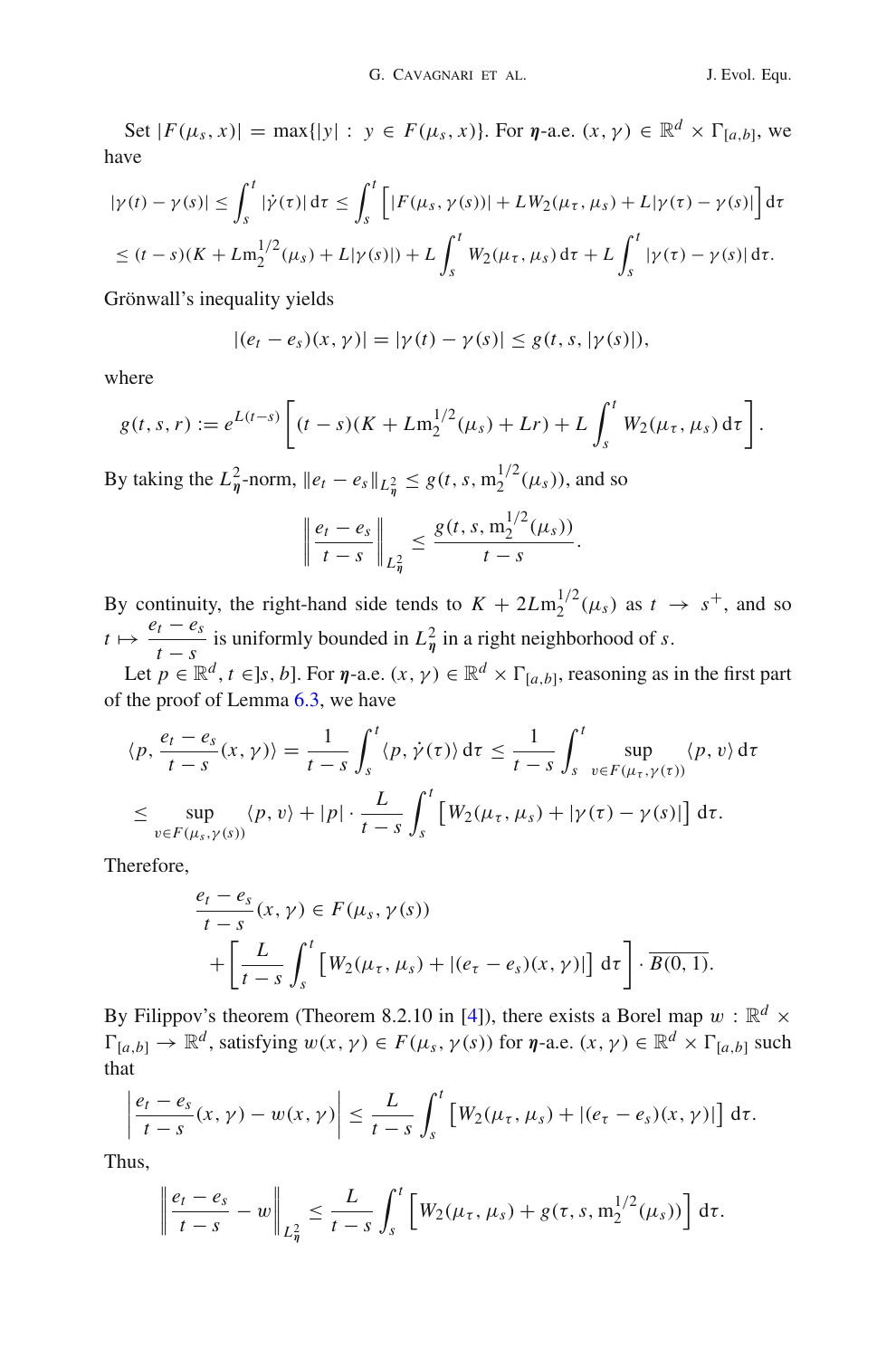#### 7.1. A.2: Proof of Proposition [3.5](#page-6-1)

For a proof of the nonemptiness of the set  $A_{[a,b]}(\mu)$ , we refer the reader to Theorem 1 in [\[16](#page-45-0)], where the authors perform a fixed point argument.

Let  $\{\mu^{(n)}\}_{n \in \mathbb{N}} \subseteq A_{[a,b]}(\mu_0)$ . By Proposition [3.4\(](#page-6-4)2), for any  $n \in \mathbb{N}$  there exists  $\eta^{(n)} \in \mathscr{P}(\mathbb{R}^d \times \Gamma_{[a,b]})$  such that  $e_t \sharp \eta^{(n)} = \mu_t^{(n)}$  for all  $t \in [a,b]$ . Moreover, for  $s \in [a, b]$  with  $s \le t$ , we have

$$
\|e_t - e_s\|_{L_{\eta^{(n)}}^2} \leq e^{L(t-s)} \left[ (t-s)(K + 2Lm_2^{1/2}(\mu_s^{(n)})) + L \int_s^t W_2(\mu_\tau^{(n)}, \mu_s^{(n)}) d\tau \right] =: h(t, s).
$$

Notice that  $W_2(\mu_t^{(n)}, \mu_s^{(n)}) \leq ||e_t - e_s||_{L^2_{\eta^{(n)}}}$ . Indeed, it suffices to consider the admissible plan  $\sigma := (e_t, e_s) \sharp \eta^{(n)} \in \Pi(\mu_t^{(n)}, \mu_s^{(n)})$ . Thus,

$$
W_2(\mu_t^{(n)}, \mu_s^{(n)}) \le h(t, s),
$$

and Grönwall's inequality yields

<span id="page-36-1"></span>
$$
W_2(\mu_t^{(n)}, \mu_s^{(n)}) \le e^{L(t-s)(1+e^{L(t-s)})}(t-s)(K+2Lm_2^{1/2}(\mu_s^{(n)})). \tag{A.1}
$$

By taking  $s = a$ , there exists  $\tilde{C} > 0$  such that

$$
W_2(\mu_t^{(n)}, \mu_0) \le \tilde{C} (1 + m_2^{1/2}(\mu_0)) \text{ for any } t \in [a, b],
$$

and since  $m_2(\mu_0) < +\infty$ , then we obtain uniform boundedness of  $\{\mu^{(n)}\}_{n\in\mathbb{N}}$ .

Moreover, by the triangle inequality and by recalling that  $m_2^{1/2}(\mu) = W_2(\mu, \delta_0)$  by definition, we get for any  $s \in [a, b]$ 

<span id="page-36-0"></span>
$$
m_2^{1/2}(\mu_s^{(n)}) \le W_2(\mu_s^{(n)}, \mu_0) + m_2^{1/2}(\mu_0) \le (1 + \tilde{C})(1 + m_2^{1/2}(\mu_0)). \tag{A.2}
$$

Thus, combining the previous estimate with  $(A.1)$ , there exists  $\tilde{K} > 0$  such that

$$
W_2(\mu_t^{(n)}, \mu_s^{(n)}) \leq \tilde{K}(t-s),
$$

and hence  $\mu^{(n)}$  are continuous for any  $n \in \mathbb{N}$ , with uniformly bounded Lipschitz constants. By the Ascoli–Arzelà Theorem, we conclude that, up to an unrelabeled subsequence, there exists  $\mu = {\mu_t}_{t \in [a,b]} \in AC([a, b]; \mathscr{P}_2(\mathbb{R}^d))$  such that  $\sup_{t \in [a, b]} W_2$  $(\mu_t^{(n)}, \mu_t) \to 0$  as  $n \to +\infty$ .

We now prove the admissibility of  $\mu$ . Notice that, by [\(3.1\)](#page-6-3) and [\(A.2\)](#page-36-0), we have

<span id="page-36-2"></span>
$$
\sup_{n \in \mathbb{N}} \int_{\mathbb{R}^d \times \Gamma_{[a,b]}} \left[ |x| + |\gamma(a)| + ||\dot{\gamma}||_{L^{\infty}([a,b])} \right] d\eta^{(n)}(x,\gamma) \le C' m_2^{1/2}(\mu_0) + C'',
$$
\n(A.3)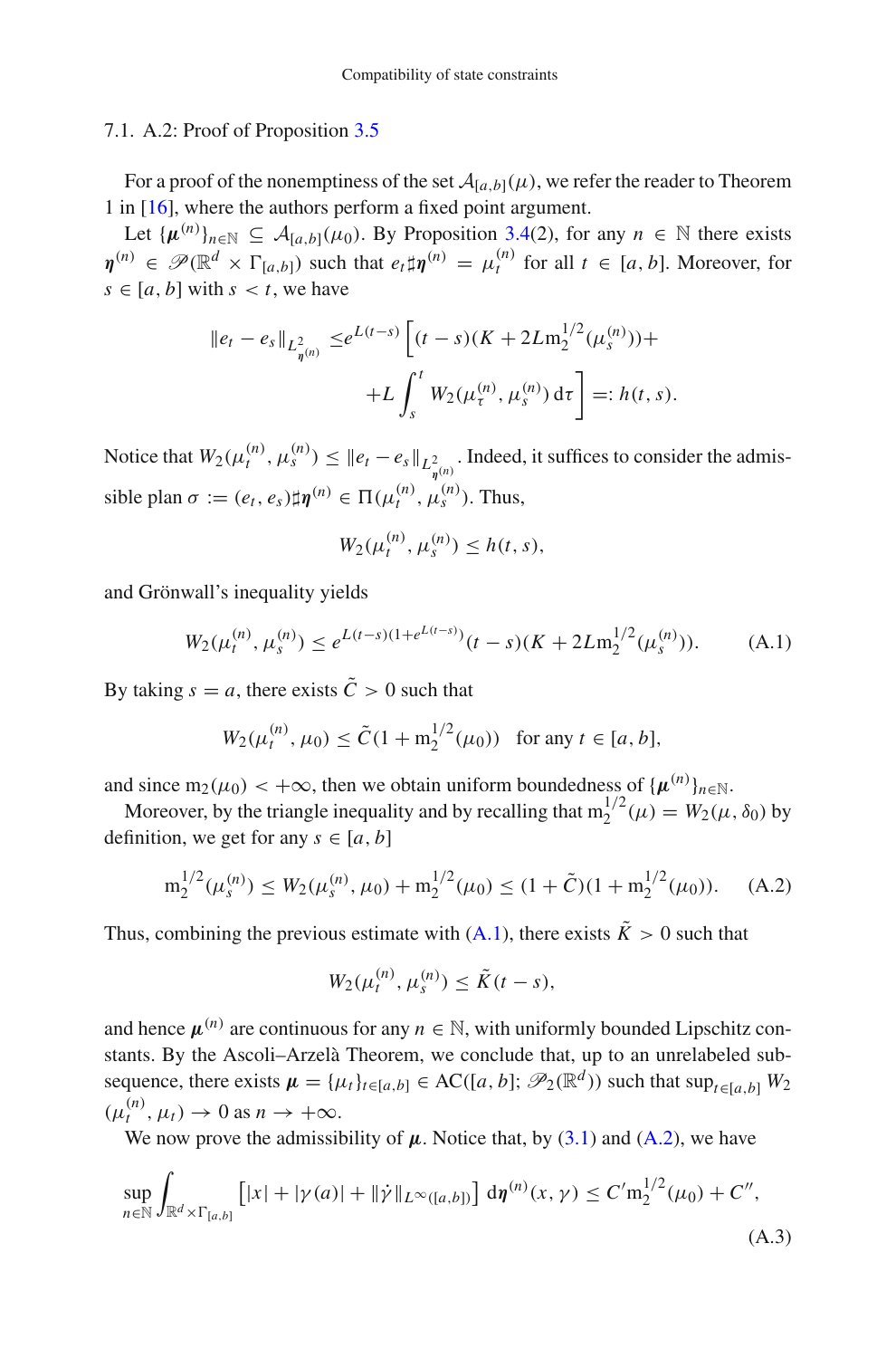for some constants  $C', C'' > 0$ . Moreover, the map

$$
(x, \gamma) \mapsto \begin{cases} |x| + |\gamma(a)| + ||\dot{\gamma}||_{L^{\infty}([a,b])}, \text{ if } \gamma \in \text{Lip}([a,b]),\\ +\infty, \text{ otherwise}, \end{cases}
$$

has compact sublevels in  $\mathbb{R}^d \times \Gamma_{[a,b]}$ . Thus, by Remark 5.1.5 in [\[2](#page-45-9)], there exists  $\eta \in \mathscr{P}(\mathbb{R}^d \times \Gamma_{[a,b]})$  such that  $\eta^{(n)}$  narrowly converges to  $\eta$ , up to (unrelabeled) subsequences. By Proposition 5.1.8 in [\[2](#page-45-9)], for any  $(x, y) \in \text{supp } \eta$  there exists  $\{(x_n, y_n)\}_{n \in \mathbb{N}} \subseteq \text{supp } \eta^{(n)} \text{ s.t. } x_n \to x, y_n \rightrightarrows \gamma \in C([a, b]; \mathbb{R}^d).$ 

*Claim:* if  $(x, y) \in \text{supp } \eta$ , then  $\gamma$  is a Lipschitz continuous solution of

<span id="page-37-0"></span>
$$
\begin{cases} \dot{\gamma}(t) \in F(\mu_t, \gamma(t)), & \text{for a.e. } t \in [a, b], \\ \gamma(a) = x. \end{cases}
$$
 (A.4)

Indeed, let  $\mathcal{N} := \bigcup_{n \in \mathbb{N}} \mathcal{N}^{(n)} \subseteq [a, b]$ , where

$$
\mathcal{N}^{(n)} := \{s \in [a, b] : \nexists \dot{\gamma}_n(s) \text{ or } \dot{\gamma}_n(s) \notin F(\mu_s^{(n)}, \gamma_n(s))\}.
$$

Notice that for any  $n \in \mathbb{N}, \mathcal{N}^{(n)}$  is a negligible set w.r.t. the Lebesgue's measure, hence so is *N*. Take  $t \in [a, b] \setminus N$ . By Proposition [3.4,](#page-6-4) we have that  $\dot{\gamma}_n(t) \in F(\mu_t^{(n)}, \gamma_n(t)),$ and by assumption  $(F_1)$ , for any  $\varepsilon > 0$  there exists  $\bar{n}$  s.t. for any  $n \geq \bar{n}$ 

$$
\dot{\gamma}_n(t) \in F(\mu_t^{(n)}, \gamma_n(t)) \subseteq F(\mu_t, \gamma(t)) + \varepsilon \overline{B(0, R)}.
$$

In particular, by continuity of  $t \mapsto F(\mu_t, \gamma(t))$  in [*a*, *b*] we have that  $\{\dot{\gamma}_n(t)\}_{n \in \mathbb{N}}$  is uniformly bounded for a.e.  $t \in [a, b]$ . Hence,  $\gamma_n$  are continuous for any  $n \in \mathbb{N}$ , with uniformly bounded Lipschitz constants, and  $\{\gamma_n\}_{n\in\mathbb{N}}$  is uniformly bounded. By the Ascoli–Arzelà Theorem, we get that  $\gamma$  is a Lipschitz curve.

We now prove that  $\gamma$  solves [\(A.4\)](#page-37-0). Take any  $v \in \mathbb{R}^d$ , and denote by  $\sigma_A(v) :=$ sup<sub>z∈*A*</sub> $\langle v, z \rangle$  the support function of  $A \subseteq \mathbb{R}^d$  at v. For any  $a \leq s < t \leq b$ , we have

$$
\langle v, \frac{\gamma_n(t) - \gamma_n(s)}{t - s} \rangle = \frac{1}{t - s} \int_s^t \langle v, \dot{\gamma}_n(\tau) \rangle d\tau \le \frac{1}{t - s} \int_s^t \sigma_{F(\mu_\tau^{(n)}, \gamma_n(\tau))}(v) d\tau
$$
  

$$
\le \frac{1}{t - s} \int_s^t \left( \sigma_{F(\mu_\tau, \gamma(\tau))}(v) + L|v| \left[ W_2(\mu_\tau^{(n)}, \mu_\tau) + |\gamma_n(\tau) - \gamma(\tau)| \right] \right) d\tau,
$$

where we used the Lipschitz continuity of  $F$  coming from  $(F_2)$ . By uniform in time convergence, passing to the limit as  $n \to +\infty$ , we have

$$
\langle v, \frac{\gamma(t) - \gamma(s)}{t - s} \rangle \leq \frac{1}{t - s} \int_{s}^{t} \sigma_{F(\mu_{\tau}, \gamma(\tau))}(v) d\tau
$$
  

$$
\leq \frac{1}{t - s} \int_{s}^{t} \left( \sigma_{F(\mu_{s}, \gamma(s))}(v) + L|v| \left[ W_{2}(\mu_{\tau}, \mu_{s}) + |\gamma(\tau) - \gamma(s)| \right] \right) d\tau.
$$

Thus, for a.e. *s*, passing to the limit as  $t \to s$ , we get  $\langle v, \dot{\gamma}(s) \rangle \leq \sigma_{F(\mu_s, \gamma(s))}(v)$  for any  $v \in \mathbb{R}^d$ , whence  $\dot{\gamma}(s) \in F(\mu_s, \gamma(s))$  as claimed.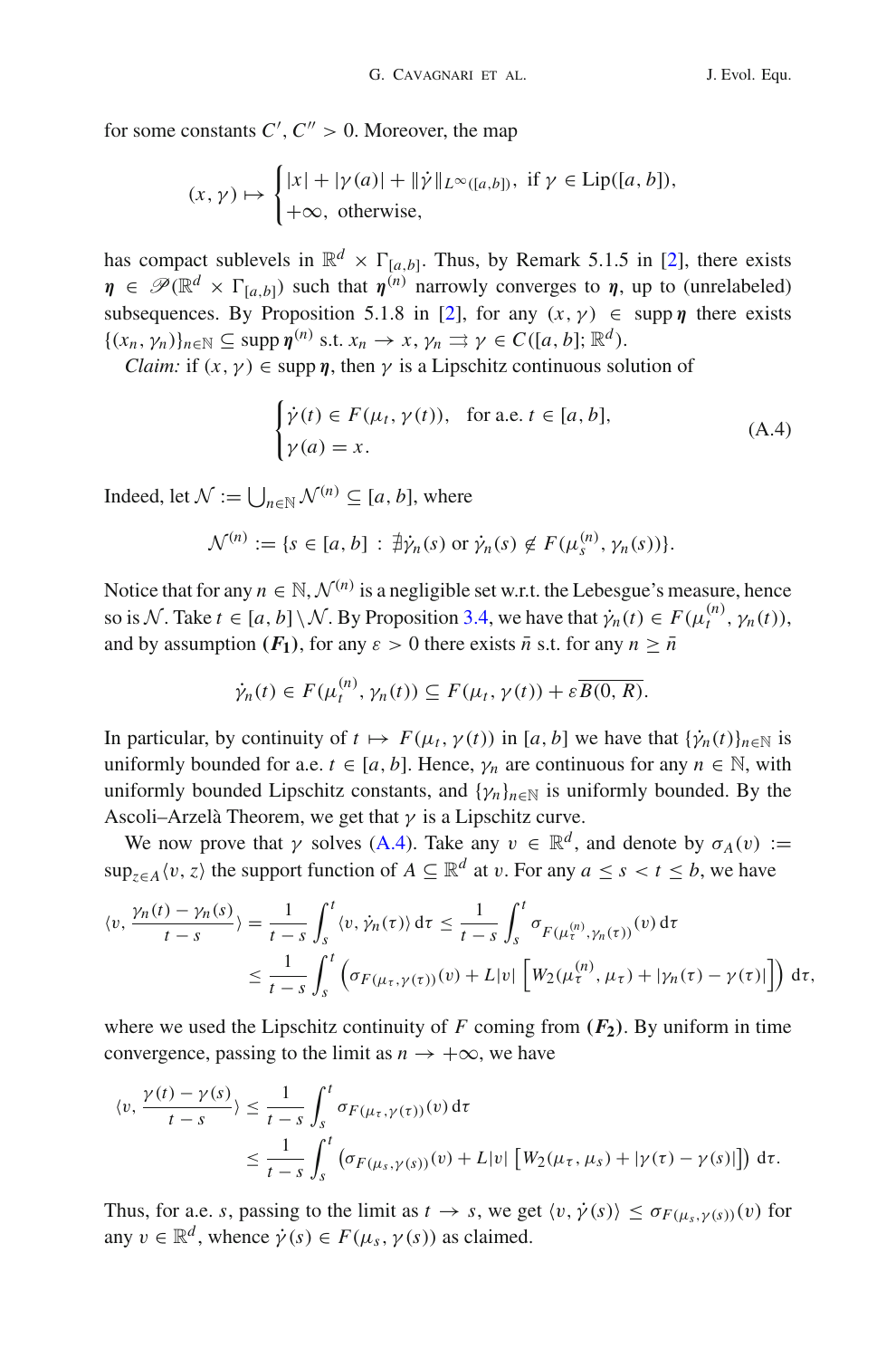Observe that, by continuity of  $e_t$  and uniqueness of the narrow limit, we have that  $\mu_t^{(n)} = e_t \sharp \eta^{(n)}$  narrowly converges to  $\mu_t = e_t \sharp \eta$  for any  $t \in [a, b]$ , up to subsequences (see Lemma 5.2.1 in [\[2\]](#page-45-9)). The rest of the proof is an adaptation of the proof of Theorem 1 in [\[13](#page-45-17)]. In order to conclude the admissibility of  $\mu$ , we notice that  $t \mapsto \mu_t$  is a Lipschitz continuous map, indeed

$$
W_2^2(\mu_t, \mu_s) \leq \int_{\mathbb{R}^d \times \mathbb{R}^d} |x - y|^2 d(e_t, e_s) \sharp \eta
$$
  
= 
$$
\int_{\Gamma[a,b]} |\gamma(t) - \gamma(s)|^2 d\eta(x, \gamma) \leq \tilde{C}|t - s|^2,
$$

by Lipschitz continuity of  $\gamma$  in the support of  $\eta$ . According to Theorem 3.5 in [\[3](#page-45-18)], the map  $t \mapsto \mu_t$  is differentiable almost everywhere in [*a*, *b*], and for all  $\varphi \in C_c^1(\mathbb{R}^d)$ 

$$
\frac{d}{dt} \int_{\mathbb{R}^d} \varphi(x) d\mu_t(x) = \frac{d}{dt} \int_{\mathbb{R}^d} \varphi(\gamma(t)) d\eta(x, \gamma) =
$$
  

$$
\iint_{\mathbb{R}^d \times \Gamma_{[a,b]}} \nabla \varphi(\gamma(t)) \cdot \dot{\gamma}(t) d\eta(x, \gamma) = \int_{\mathbb{R}^d} \nabla \varphi(y) \int_{e_t^{-1}(y)} \dot{\gamma}(t) d\eta_{t,y}(x, \gamma) d\mu_t(y),
$$

where  $\{\eta_{t,y}\}_{y\in\mathbb{R}^d} \subseteq \mathscr{P}(\mathbb{R}^d \times \Gamma_{[a,b]})$  is the disintegration of *η* w.r.t. the evaluation operator  $e_t$ , i.e.,  $\eta = \mu_t \otimes \eta_{t,y}$ . Finally, notice that the vector field

$$
v_t(y) := \int_{e_t^{-1}(y)} \dot{\gamma}(t) d\eta_{t,y}(x,\gamma)
$$

is well-defined for a.e.  $t \in [a, b]$  and  $\mu_t$ -a.e.  $y \in \mathbb{R}^d$ , moreover, by convexity of *F*( $\mu_t$ , *y*), we can use Jensen's inequality to get that  $v_t(y) \in F(\mu_t, y)$  for a.e. *t* and  $\mu_t$ -a.e. *y*. Hence the conclusion.

<span id="page-38-0"></span>7.2. A.3: Technical results

**Corollary A.1.** *Assume*  $(F_1) - (F_2)$ *. Let*  $\mu = {\mu_t}_{t \in [a,b]}$  *be an admissible trajectory, with*  $0 \le a < b < +\infty$ . Then, there exists a family of random variables  $\{X_t\}_{t \in [a,b]} \subseteq$  $L^2_{\mathbb{P}}(\Omega)$  *such that*  $X_t \sharp \mathbb{P} = \mu_t$  *for all*  $t \in [a, b]$ *, and* 

$$
\frac{X_t - X_s}{t - s}(\omega) \in F(X_s \sharp \mathbb{P}, X_s(\omega)) + \left[ \frac{L}{t - s} \int_s^t \left[ W_2(\mu_\tau, \mu_s) + |X_\tau(\omega) - X_s(\omega)| \right] d\tau \right] \cdot \overline{B(0, 1)},
$$
  

$$
\|X_t - X_s\|_{L^2_{\mathbb{P}}} \le e^{L(t - s)} \left[ (t - s)(K + 2Lm_2^{1/2}(\mu_s)) + L \int_s^t W_2(\mu_\tau, \mu_s) d\tau \right],
$$

*for all t*,  $s \in [a, b]$ *, with*  $s < t$ *.* 

*In particular, for every*  $p(\cdot) \in L^2_{\mathbb{P}}(\Omega)$  *we have* 

$$
\liminf_{t \to s^+} \langle p, \frac{X_t - X_s}{t - s} \rangle_{L^2_{\mathbb{P}}} \ge \int_{\Omega} \inf_{v \in F(X_s \sharp \mathbb{P}, X_s(\omega))} \langle p(\omega), v \rangle d\mathbb{P}(\omega), \tag{A.5}
$$

$$
\limsup_{t \to s^+} \langle p, \frac{X_t - X_s}{t - s} \rangle_{L^2_{\mathbb{P}}} \le \int_{\Omega} \sup_{v \in F(X_s \sharp \mathbb{P}, X_s(\omega))} \langle p(\omega), v \rangle d\mathbb{P}(\omega). \tag{A.6}
$$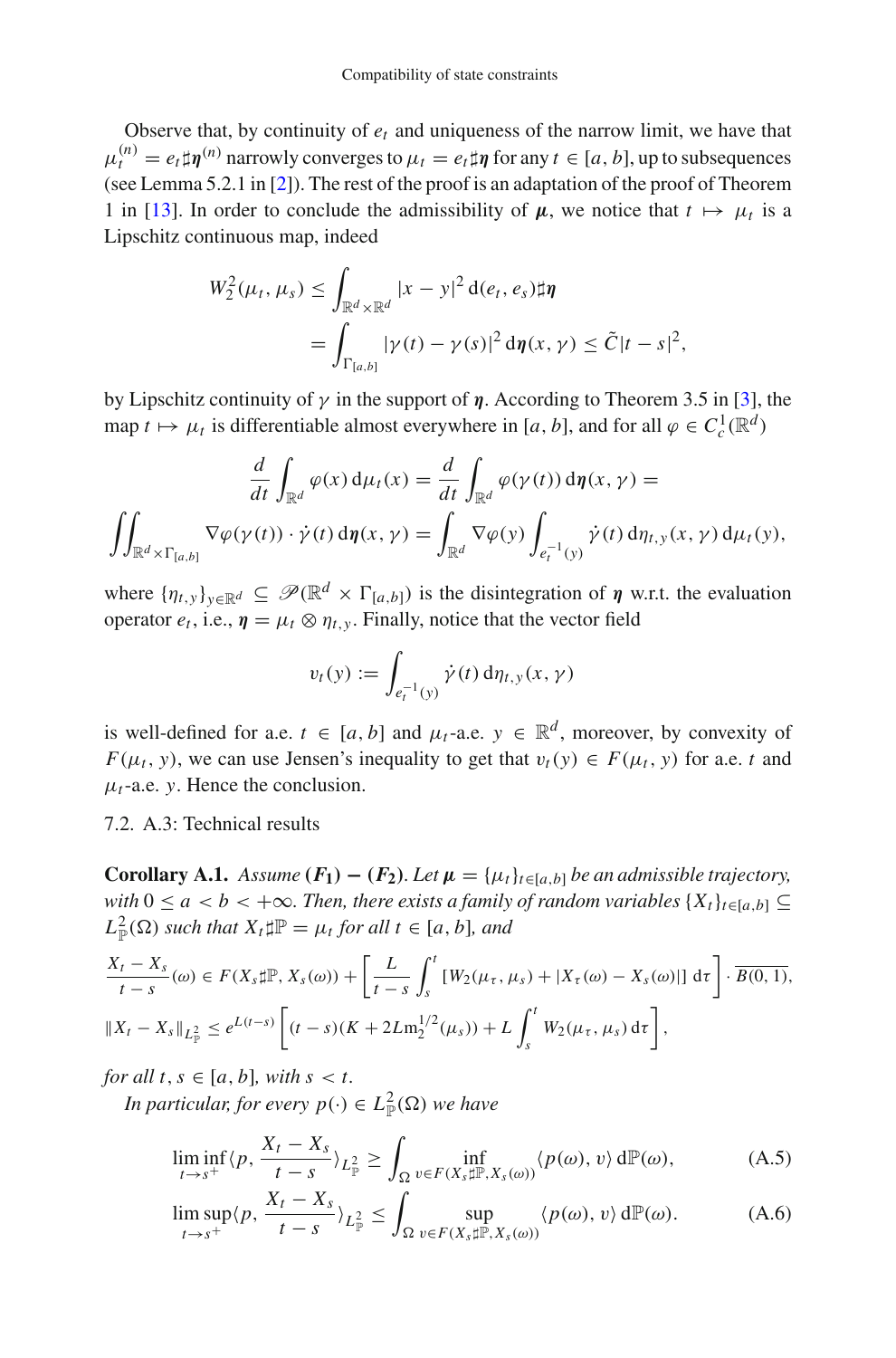*Proof.* Let  $\mu = {\mu_t}_{t \in [a,b]}$  be an admissible trajectory defined in [*a*, *b*], and  $\eta \in$  $\mathscr{P}(\mathbb{R}^d \times \Gamma_{[a,b]})$  be as in Proposition [3.4,](#page-6-4) with  $\mu_t = e_t \sharp \eta$  for  $t \in [a, b]$ . In particular, see, e.g., Lemma 5.29 in [\[11](#page-45-10)], there exists a Borel map  $\mathcal{V}: \Omega \to \mathbb{R}^d \times \Gamma_{[a,b]}$ such that  $\eta = \mathcal{V} \sharp \mathbb{P}$ , and thus  $\mu_t = X_t \sharp \mathbb{P}$  for all  $t \in [a, b]$ , where  $X_t = e_t \circ \mathcal{V}$ . Evaluating the estimates obtained in Proposition [3.4](#page-6-4) for  $(x, \gamma) = \mathcal{V}(\omega)$ , and recalling that  $X_t = e_t \circ \mathcal{V}, X_s = e_s \circ \mathcal{V}$ , we obtain

$$
\frac{X_t - X_s}{t - s}(\omega) \in F(X_s \sharp \mathbb{P}, X_s(\omega)) +
$$
\n
$$
+ \left[ \frac{L}{t - s} \int_s^t \left[ W_2(\mu_\tau, \mu_s) + |X_\tau(\omega) - X_s(\omega)| \right] d\tau \right] \cdot \overline{B(0, 1)},
$$
\n
$$
||X_t - X_s||_{L^2_{\mathbb{P}}} \le e^{L(t - s)} \left[ (t - s)(K + 2Lm_2^{1/2}(\mu_s)) + L \int_s^t W_2(\mu_\tau, \mu_s) d\tau \right].
$$

Thus, for every  $p(\cdot) \in L^2_{\mathbb{P}}(\Omega)$ , we have

$$
\langle p, \frac{X_t - X_s}{t - s} \rangle_{L_{\mathbb{P}}^2} = \int_{\Omega} \langle p(\omega), \frac{X_t - X_s}{t - s}(\omega) \rangle d\mathbb{P}(\omega)
$$
  
\n
$$
\geq \int_{\Omega} \inf_{v \in F(X_s \sharp \mathbb{P}, X_s(\omega))} \langle p(\omega), v \rangle d\mathbb{P}(\omega) +
$$
  
\n
$$
- \frac{L}{t - s} \int_{\Omega} |p(\omega)| \int_s^t [W_2(\mu_{\tau}, \mu_s) + |X_{\tau}(\omega) - X_s(\omega)|] d\tau d\mathbb{P}(\omega) \quad (A.7)
$$
  
\n
$$
\geq \int_{\Omega} \inf_{v \in F(X_s \sharp \mathbb{P}, X_s(\omega))} \langle p(\omega), v \rangle d\mathbb{P}(\omega) +
$$
  
\n
$$
- \|p\|_{L_{\mathbb{P}}^2} \cdot \frac{L}{t - s} \int_s^t [W_2(\mu_{\tau}, \mu_s) + \|X_{\tau} - X_s\|_{L_{\mathbb{P}}^2}] d\tau.
$$

By taking the liminf as  $t \to s^+$ , and using the estimate on  $||X_\tau - X_s||_{L^2_{\mathbb{P}}}$ , we obtain

$$
\liminf_{t\to s^+}\langle p,\frac{X_t-X_s}{t-s}\rangle_{L^2_{\mathbb{P}}}\geq \int_{\Omega} \inf_{v\in F(X_s\sharp \mathbb{P},X_s(\omega))}\langle p(\omega),v\rangle d\mathbb{P}(\omega).
$$

In the same way, we prove the inequality for the limsup.  $\Box$ 

<span id="page-39-1"></span>We recall the following well-known result, used to prove Corollary [A.3.](#page-39-0)

**Lemma A.2.** (Lemma 5.23 p. 379 in [\[11\]](#page-45-10)) *Let*  $\mathbb P$  *be an atomless Borel probability measure on*  $\Omega$ ,  $X, Y \in L^2_{\mathbb{P}}(\Omega; \mathbb{R}^d)$  *two random variables with the same law, i.e.,*  $X\sharp\mathbb{P} = Y\sharp\mathbb{P}$ *. Then for any*  $\varepsilon > 0$ *, there exist two Borel measurable maps r, r*<sup>-1</sup> :  $\Omega \rightarrow \Omega$  *such that* 

- *r* and  $r^{-1}$  are measure-preserving, i.e.,  $r \sharp \mathbb{P} = r^{-1} \sharp \mathbb{P} = \mathbb{P}$ ;
- $\mathbb{P}(\{\omega \in \Omega : r \circ r^{-1}(\omega) = r^{-1} \circ r(\omega) = \omega\}) = 1;$
- $\mathbb{P}(\{\omega \in \Omega : |X(\omega) Y \circ r(\omega)| \leq \varepsilon\}) = 1.$

<span id="page-39-0"></span>*In particular, we have*  $\|X - Y \circ r\|_{L^2_{\mathbb{P}}} \leq \varepsilon$ .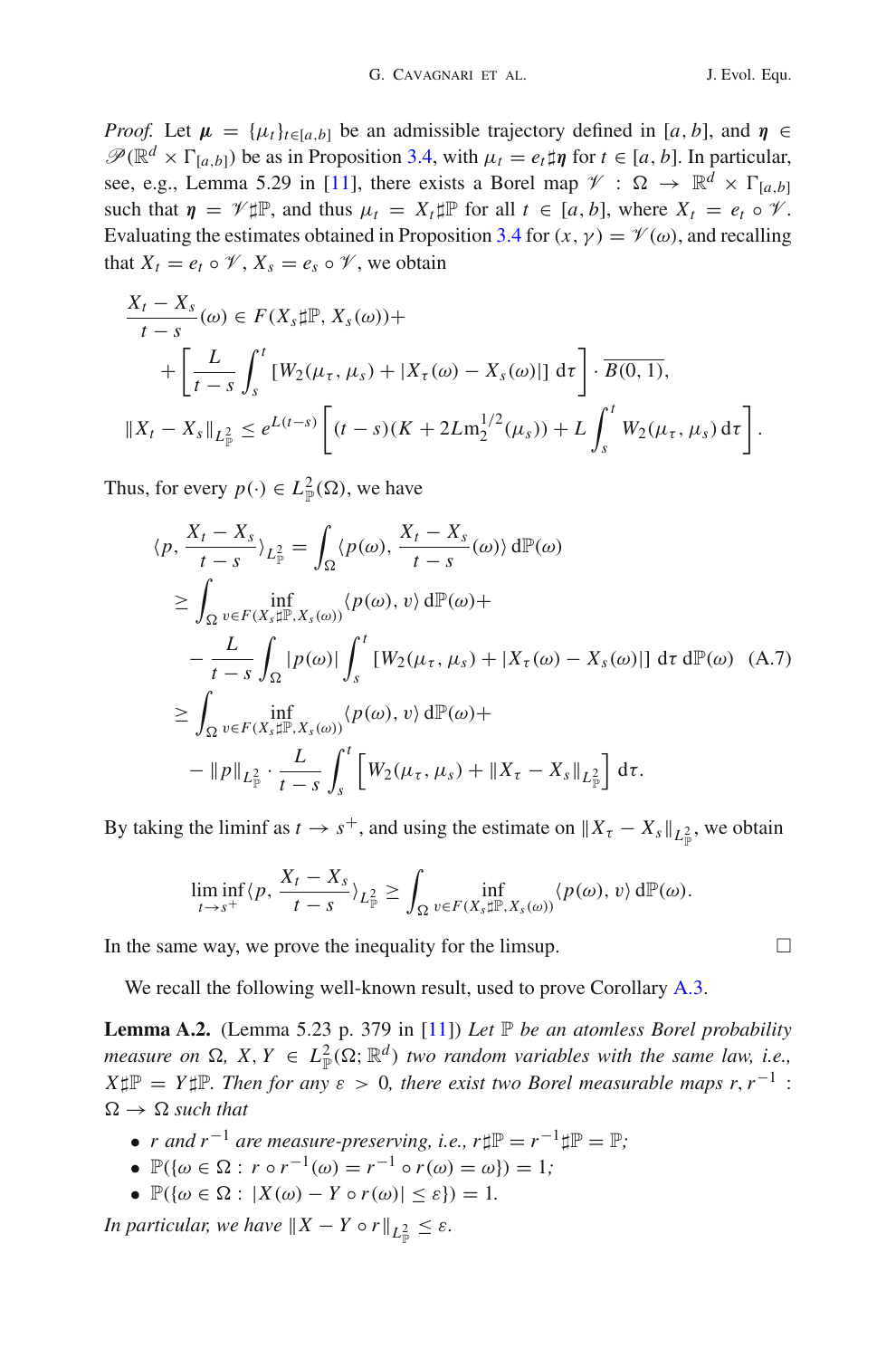**Corollary A.3.** *Assume*  $(F_1) - (F_2)$ *. Let*  $\mu = {\mu_t}_{t \in [a,b]}$  *be an admissible trajectory,*  $\mathcal{A} \in L^2_{\mathbb{P}}(\Omega)$  *such that*  $X \sharp \mathbb{P} = \mu_a$ . Let  $\eta \in \mathcal{P}(\mathbb{R}^d \times \Gamma_{[a,b]})$  *such that*  $\mu_t = e_t \sharp \eta$ *for any t*  $\in$  [*a*, *b*]*. Then, for every*  $\varepsilon > 0$  *there exists a family of random variables*  ${Y_t}_{t\in[a,b]} \subseteq L^2_{\mathbb{P}}(\Omega)$  *such that* 

- (1)  $Y_t \sharp \mathbb{P} = \mu_t$  *for all t*  $\in [a, b]$ *;*
- $(2)$   $||Y_a X||_{L^2_{\mathbb{P}}} \leq \varepsilon$ , and so it holds  $||Y_t X||_{L^2_{\mathbb{P}}} \leq ||Y_t Y_a||_{L^2_{\mathbb{P}}} + \varepsilon$ ;
- (3) *for every*  $t \in [a, b]$  *and for every*  $p(\cdot) \in L^2_{\mathbb{P}}(\Omega)$  *we have*

$$
\langle p, \frac{Y_t - Y_a}{t - a} \rangle_{L^2_{\mathbb{P}}} \ge \int_{\Omega} \inf_{v \in F(X \sharp \mathbb{P}, X(\omega))} \langle p(\omega), v \rangle d\mathbb{P}(\omega) - (\widehat{\varpi}(t) + L\varepsilon) \| p \|_{L^2_{\mathbb{P}}},
$$
  

$$
\langle p, \frac{Y_t - Y_a}{t - a} \rangle_{L^2_{\mathbb{P}}} \le \int_{\Omega} \sup_{v \in F(X \sharp \mathbb{P}, X(\omega))} \langle p(\omega), v \rangle d\mathbb{P}(\omega) + (\widehat{\varpi}(t) + L\varepsilon) \| p \|_{L^2_{\mathbb{P}}},
$$
 (A.8)

*where*

$$
\widehat{\varpi}(t) := \frac{L}{t-a} \int_a^t \left[ W_2(\mu_\tau, \mu_a) + \|e_\tau - e_a\|_{L^2_\eta} \right] d\tau.
$$

*Proof.* Fix  $\varepsilon > 0$ . Let  $\eta \in \mathcal{P}(\mathbb{R}^d \times \Gamma_{[a,b]})$  represent  $\mu$ , i.e.,  $\mu_t = e_t \sharp \eta$ . Since  $\mathbb{P}$ is an atomless Borel probability measure on a Polish space, as already noticed, there exists a Borel map  $\mathcal{V}: \Omega \to \mathbb{R}^d \times \Gamma_{[a,b]}$  such that  $\eta = \mathcal{V} \sharp \mathbb{P}$ . Set  $X_t = e_t \circ \mathcal{V}$  for all  $t \in [a, b]$ . Notice that for every measure-preserving map  $r : \Omega \to \Omega$ , we have  $\eta = (\mathcal{V} \circ r) \sharp \mathbb{P}$ , since  $r \sharp \mathbb{P} = \mathbb{P}$ . Moreover,  $(X_t \circ r) \sharp \mathbb{P} = X_t \sharp \mathbb{P} = \mu_t$  for all  $t \in [a, b]$ . By Proposition [3.4,](#page-6-4) for  $\eta$ -a.e.  $(x, \gamma) \in \mathbb{R}^d \times \Gamma_{[a, b]}$  it holds

$$
\frac{e_t - e_a}{t - a}(x, \gamma) \in F(\mu_a, e_a(x, \gamma)) + \varpi(t, x, \gamma) \cdot \overline{B(0, 1)}.
$$

where

$$
\varpi(t,x,\gamma) := \frac{L}{t-a} \int_a^t \left[ W_2(\mu_\tau,\mu_a) + |(e_\tau - e_a)(x,\gamma)| \right] d\tau,
$$

and so  $\varpi(t, x, \gamma) \to 0^+$  as  $t \to a^+$ .

Evaluating at  $(x, y) = \mathcal{V} \circ r(\omega)$ , and recalling that  $X_t = e_t \circ \mathcal{V}$ , we obtain

$$
\left(\frac{X_t - X_a}{t - a}\right) \circ r(\omega) \in F(\mu_a, X_a \circ r(\omega)) + \varpi(t, \mathcal{V} \circ r(\omega))\overline{B(0, 1)}
$$

$$
\subseteq F(\mu_a, X(\omega)) + [\varpi(t, \mathcal{V} \circ r(\omega))
$$

$$
+ L|X(\omega) - X_a \circ r(\omega)|] \cdot \overline{B(0, 1)}.
$$

Since  $X \sharp \mathbb{P} = X_a \sharp \mathbb{P} = \mu_a$ , by Lemma [A.2](#page-39-1) for any  $\varepsilon > 0$  we can choose a measurepreserving map  $r = r_{\varepsilon}$  such that  $|X(\omega) - X_a \circ r(\omega)| \leq \varepsilon$  for  $\mathbb{P}\text{-a.e. } \omega \in \Omega$ . So we have

$$
\left(\frac{X_t - X_a}{t - a}\right) \circ r_{\varepsilon}(\omega) \in F(X \sharp \mathbb{P}, X(\omega)) + (\varpi(t, \mathscr{V} \circ r_{\varepsilon}(\omega)) + L\varepsilon) \cdot \overline{B(0, 1)}.
$$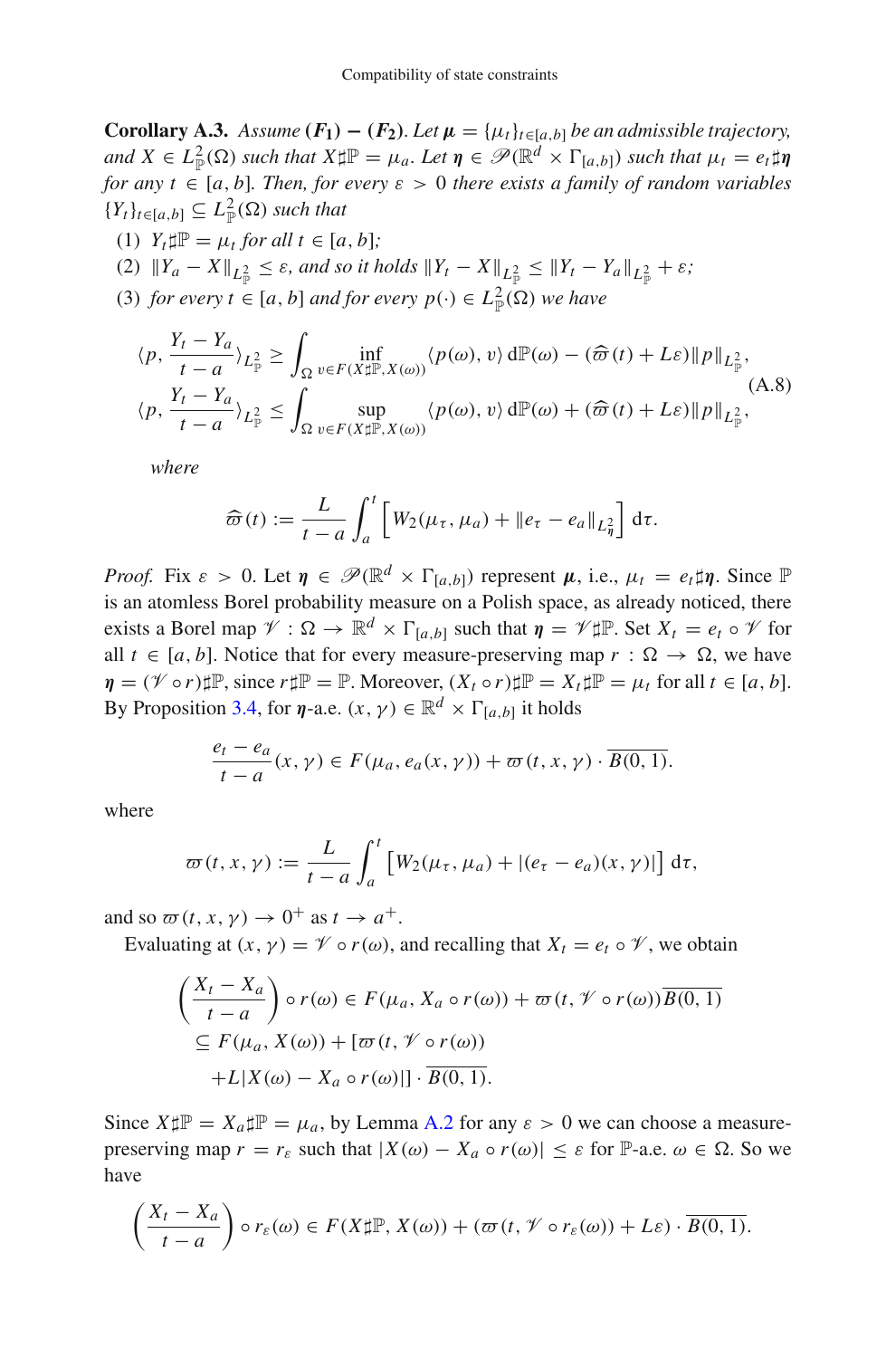Let  $Y_t = X_t \circ r_\varepsilon$  for all  $t \in [a, b]$ . Then, as seen in the proof of Corollary [A.1,](#page-38-0) we have

$$
\langle p, \frac{Y_t - Y_a}{t - a} \rangle_{L^2_{\mathbb{P}}} \ge \int_{\Omega} \inf_{v \in F(X \sharp \mathbb{P}, X(\omega))} \langle v, p(\omega) \rangle d\mathbb{P}(\omega) - (\|\varpi(t, \mathcal{V} \circ r_{\varepsilon}(\cdot))\|_{L^2_{\mathbb{P}}} + L\varepsilon) \|p\|_{L^2_{\mathbb{P}}},
$$
  

$$
\langle p, \frac{Y_t - Y_a}{t - a} \rangle_{L^2_{\mathbb{P}}} \le \int_{\Omega} \sup_{v \in F(X \sharp \mathbb{P}, X(\omega))} \langle v, p(\omega) \rangle d\mathbb{P}(\omega) + (\|\varpi(t, \mathcal{V} \circ r_{\varepsilon}(\cdot))\|_{L^2_{\mathbb{P}}} + L\varepsilon) \|p\|_{L^2_{\mathbb{P}}},
$$

for every  $p \in L^2_{\mathbb{P}}(\Omega)$ . Notice that

- (1)  $Y_t \sharp \mathbb{P} = X_t \circ r_{\varepsilon} \sharp \mathbb{P} = X_t \sharp \mathbb{P} = \mu_t \text{ since } r_{\varepsilon} \sharp \mathbb{P} = \mathbb{P};$
- (2) we have

$$
||Y_t - X||_{L^2_{\mathbb{P}}} \le ||Y_t - Y_a||_{L^2_{\mathbb{P}}} + ||Y_a - X||_{L^2_{\mathbb{P}}} \le ||Y_t - Y_a||_{L^2_{\mathbb{P}}} + \varepsilon;
$$

(3) it holds

$$
\|\varpi(t,\mathscr{V}\circ r(\cdot))\|_{L^2_{\mathbb{F}}} \leq \widehat{\varpi}(t) = \frac{L}{t-a}\int_a^t \left[W_2(\mu_\tau,\mu_a) + \|e_\tau - e_a\|_{L^2_{\eta}}\right] d\tau.
$$

<span id="page-41-0"></span>From here follows the conclusion.

**Lemma A.4.** *Assume*  $(F_1) - (F_2)$ *. Let*  $\mu \in \mathcal{P}_2(\mathbb{R}^d)$ *, a*  $\geq 0$  *be fixed, and consider a continuous selection*  $v(\cdot)$  *of*  $F(\mu, \cdot)$ *. Then, there exist*  $T > a$  *and*  $\hat{\eta} \in \mathcal{P}(\mathbb{R}^d \times \Gamma_{[a,T]})$ *such that, if we set*  $\theta_t = e_t \sharp \hat{\eta}$  *for all t*  $\in [a, T]$  *and*  $\theta = \{\theta_t\}_{t \in [a, T]},$ 

- *a*.  $\theta$  *is an admissible trajectory with*  $\theta_a = \mu$  *defined on [a, T];*
- *b.* for  $\hat{\eta}$ -a.e.  $(x, y) \in \mathbb{R}^d \times \Gamma_{[a,T]}$  we have  $y \in C^1([a,T])$  with  $\dot{\gamma}(a) = v(x)$ *, and*

$$
\begin{cases}\n\dot{\gamma}(t) \in F(\hat{\theta}_t, \gamma(t)), & \text{for a.e. } t \in [a, T], \\
\gamma(a) = x;\n\end{cases}
$$

*c.*  $\frac{e_t - e_a}{t - a} \to v \circ e_a$  *in*  $L_{\hat{\eta}}^2$  *as*  $t \to a^+$ .

*Proof.* Without loss of generality, we set  $a = 0$ . According to Theorem 9.7.2 in [\[4\]](#page-45-14), there exists a continuous map  $f : \mathcal{P}_2(\mathbb{R}^d) \times \mathbb{R}^d \times \overline{B(0, 1)} \to \mathbb{R}^d$  and a constant *c* independent on *F* such that for all  $(\theta, x) \in \mathcal{P}_2(\mathbb{R}^d) \times \mathbb{R}^d$  it holds

- $F(\theta, x) = \{ f(\theta, x, u) : u \in \overline{B(0, 1)} \}.$
- for every  $u \in \overline{B(0, 1)}$ , the map  $(\theta, x) \mapsto f(\theta, x, u)$  is Lipschitz continuous with Lipschitz constant less than  $c \cdot Lip(F)$ ,
- $| f (θ, x, u) f (θ, x, v)| ≤ c ⋅ |F(θ, x)| ⋅ |u v|$ .

In particular, for all  $(\theta, x) \in \mathcal{P}_2(\mathbb{R}^d) \times \mathbb{R}^d$  we have

$$
|f(\theta, x, u) - f(\theta, x, v)| \le c \cdot \left[ K + \text{Lip}(F) \cdot \left( m_2^{1/2}(\theta) + |x| \right) \right] \cdot |u - v|.
$$

Let

$$
L = \text{Lip}(F), \quad K = |F(\delta_0, 0)|, \quad L' > 2\left[2cL(1 + cLTe^{cLT})m_2^{1/2}(\mu) + cLTKe^{cLT} + K\right],
$$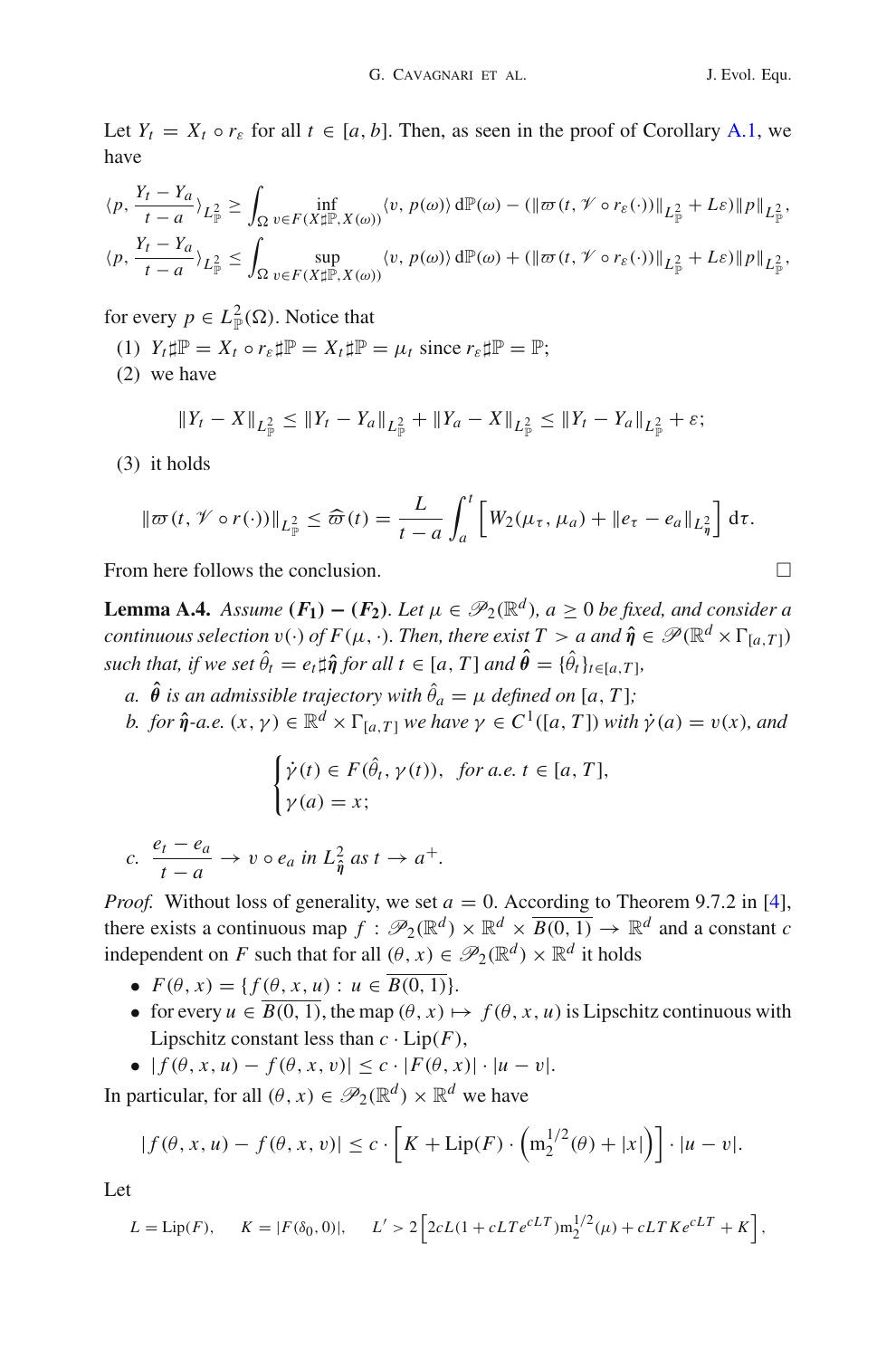and let *T* > 0 that will be fixed later. Given  $(x, u) \in \mathbb{R}^d \times \overline{B(0, 1)}$  and a Lipschitz curve  $\theta = {\theta_t}_{t\in[0,T]} \subseteq \mathscr{P}_2(\mathbb{R}^d)$  with  $\theta_0 = \mu$  and  $\text{Lip}(\theta) < L'$ , denote by  $\gamma_{\theta,x,u}(\cdot)$ the unique solution of

$$
\dot{\gamma}(t) = f(\theta_t, \gamma(t), u), \qquad \gamma(0) = x.
$$

For any  $(\hat{\mu}, q, r) \in \mathcal{P}_2(\mathbb{R}^d) \times \mathbb{R} \times \mathbb{R}$  define

$$
C_1(\hat{\mu}, q, r) := \frac{cLL'}{2}r^2 + cLrn_2^{1/2}(\hat{\mu}) + cLrq + rK,
$$
  
\n
$$
C_2(\hat{\mu}, q, r) := K + L\left(L'r + m_2^{1/2}(\hat{\mu}) + q + e^{cLr}C_1(\hat{\mu}, q, r)\right),
$$
  
\n
$$
C_3(\hat{\mu}, q, r) := e^{cLr}\left(1 + crC_2(\hat{\mu}, q, r)\right).
$$

For all  $0 \le s \le t \le T$ ,  $y \in \mathbb{R}^d$ , we have

$$
\int_{s}^{t} |f(\theta_{\tau}, y, u)| d\tau \le
$$
\n
$$
\leq \int_{s}^{t} |f(\theta_{\tau}, y, u) - f(\theta_{s}, y, u)| d\tau + \int_{s}^{t} |f(\theta_{s}, y, u) - f(\delta_{0}, 0, u)| d\tau + (t - s)| f(\delta_{0}, 0, u)| d\tau
$$
\n
$$
\leq cL \int_{s}^{t} W_{2}(\theta_{\tau}, \theta_{s}) d\tau + cL(t - s) m_{2}^{1/2}(\theta_{s}) + cL(t - s)|y| + (t - s)K \leq C_{1}(\theta_{s}, |y|, t - s),
$$

where we used Lipschitz-in-time continuity of *θ*. Since

$$
|\gamma_{\theta,x,u}(t) - \gamma_{\theta,x,u}(s)| \leq \int_s^t |f(\theta_\tau, \gamma_{\theta,x,u}(\tau), u) - f(\theta_\tau, \gamma_{\theta,x,u}(s), u)| d\tau +
$$
  
+ 
$$
\int_s^t |f(\theta_\tau, \gamma_{\theta,x,u}(s), u)| d\tau \leq cL \int_s^t |\gamma_{\theta,x,u}(\tau) - \gamma_{\theta,x,u}(s)| d\tau + C_1(\theta_s, |\gamma_{\theta,x,u}(s)|, t-s),
$$

by Grönwall's inequality,

$$
|\gamma_{\theta,x,u}(t)-\gamma_{\theta,x,u}(s)|\leq e^{cL(t-s)}C_1(\theta_s,|\gamma_{\theta,x,u}(s)|,t-s).
$$

Choosing  $s = 0$ , for all  $t \in [0, T]$ , we have

<span id="page-42-0"></span>
$$
|\gamma_{\theta,x,u}(t)| \le |x| + e^{cLT} C_1(\mu, |x|, T). \tag{A.9}
$$

This implies also

$$
|F(\theta_t, \gamma_{\theta,x,u}(t))| \le K + L \left( W_2(\theta_t, \delta_0) + |\gamma_{\theta,x,u}(t)| \right) \\ \le K + L(W_2(\theta_t, \mu) + m_2^{1/2}(\mu) + |\gamma_{\theta,x,u}(t)|) \le C_2(\mu, |x|, T).
$$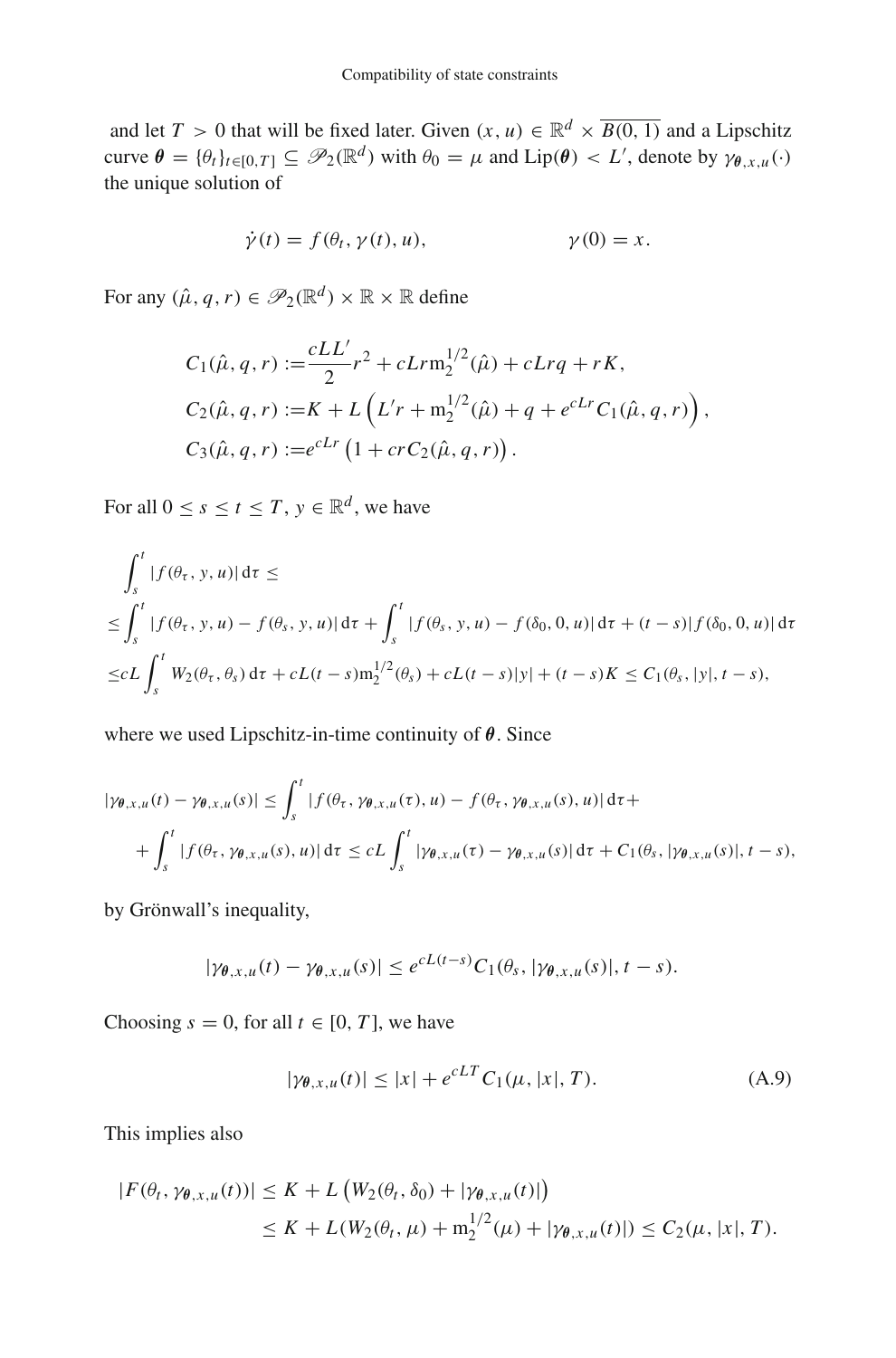Notice that the map  $(x, u) \mapsto (x, \gamma_{\theta, x, u})$  is locally Lipschitz continuous. Indeed,

$$
|\gamma_{\theta,x_1,u}(t) - \gamma_{\theta,x_2,v}(t)| \le
$$
  
\n
$$
\leq |x_1 - x_2| + \int_0^t |f(\theta_{\tau}, \gamma_{\theta,x_1,u}(\tau), u) - f(\theta_{\tau}, \gamma_{\theta,x_2,v}(\tau), v)| d\tau
$$
  
\n
$$
\leq |x_1 - x_2| + \int_0^t |f(\theta_{\tau}, \gamma_{\theta,x_1,u}(\tau), u) - f(\theta_{\tau}, \gamma_{\theta,x_1,u}(\tau), v)| d\tau +
$$
  
\n
$$
+ \int_0^t |f(\theta_{\tau}, \gamma_{\theta,x_1,u}(\tau), v) - f(\theta_{\tau}, \gamma_{\theta,x_2,v}(\tau), v)| d\tau
$$
  
\n
$$
\leq |x_1 - x_2| + c \int_0^t |F(\theta_{\tau}, \gamma_{\theta,x_1,u}(\tau))| d\tau \cdot |u - v| +
$$
  
\n
$$
+ c \int_0^t |\gamma_{\theta,x_1,u}(\tau) - \gamma_{\theta,x_2,v}(\tau)| d\tau
$$
  
\n
$$
\leq |x_1 - x_2| + ct C_2(\mu, |x_1|, T) \cdot |u - v| + c \int_0^t |\gamma_{\theta,x_1,u}(\tau) - \gamma_{\theta,x_2,v}(\tau)| d\tau.
$$

By Grönwall's inequality, for all  $t \in [0, T]$  we have

$$
|\gamma_{\theta,x_1,u}(t) - \gamma_{\theta,x_2,v}(t)| \leq e^{cLT} (1 + cTC_2(\mu, |x_1|, T)) (|x_1 - x_2| + |u - v|)
$$
  
= C<sub>3</sub>(\mu, |x\_1|, T) (|x\_1 - x\_2| + |u - v|).

This provides the Lipschitz continuity on all bounded subsets of  $\mathbb{R}^d \times \overline{B(0, 1)}$  by the continuity of  $C_3(\mu, \cdot, T)$ .

By Filippov's Theorem (see Theorem 8.2.10 in [\[4](#page-45-14)]), there exists a Borel map *u* :  $\mathbb{R}^d \to \overline{B(0, 1)}$  such that  $v(x) = f(\mu, x, u(x))$  for all  $x \in \mathbb{R}^d$ . The map  $x \mapsto \gamma_{\theta, x, u(x)}$ is a composition of Borel maps, so it is Borel, and we define  $\eta^{\theta} = \mu \otimes \delta_{\gamma_{\theta} \chi_{\mu}(x)}$ . We have by construction that

- $e_0 \text{d} \mathbf{n}^\theta = u$ ;
- for  $\eta^{\theta}$ -a.e.  $(x, \gamma) \in \mathbb{R}^d \times \Gamma_T$  we have  $\gamma \in C^1([0, T])$  with  $\gamma(0) = x$  and  $\dot{\mathcal{V}}(0) = v(x)$ .

We want to show now that  $t \mapsto e_t \sharp \eta^\theta$  is Lipschitz continuous with constant less than *L*<sup> $\prime$ </sup>. Indeed, given  $0 \leq s \leq t \leq T$  we have

$$
W_2(e_t \sharp \eta^{\theta}, e_s \sharp \eta^{\theta}) \leq ||e_t - e_s||_{L^2_{\eta^{\theta}}} = \left(\int_{\mathbb{R}^d \times \Gamma_T} |\gamma(t) - \gamma(s)|^2 d\eta^{\theta}(x, \gamma)\right)^{1/2}
$$
  
\n
$$
\leq e^{cLT} \left(\int_{\mathbb{R}^d \times \Gamma_T} |C_1(\theta_s, |\gamma(s)|, t-s)|^2 d\eta^{\theta}(x, \gamma)\right)^{1/2}
$$
  
\n
$$
\leq \frac{cLL'}{2} (t-s)^2 + cL(t-s) m_2^{1/2}(\theta_s) + cL(t-s) \left(\int_{\mathbb{R}^d \times \Gamma_T} |\gamma(s)|^2 d\eta^{\theta}(x, \gamma)\right)^{1/2} + (t-s)K.
$$

Notice that

$$
m_2^{1/2}(\theta_s) = W_2(\theta_s, \delta_0) \le W_2(\theta_s, \theta_0) + W_2(\theta_0, \delta_0) \le L'T + m_2^{1/2}(\mu).
$$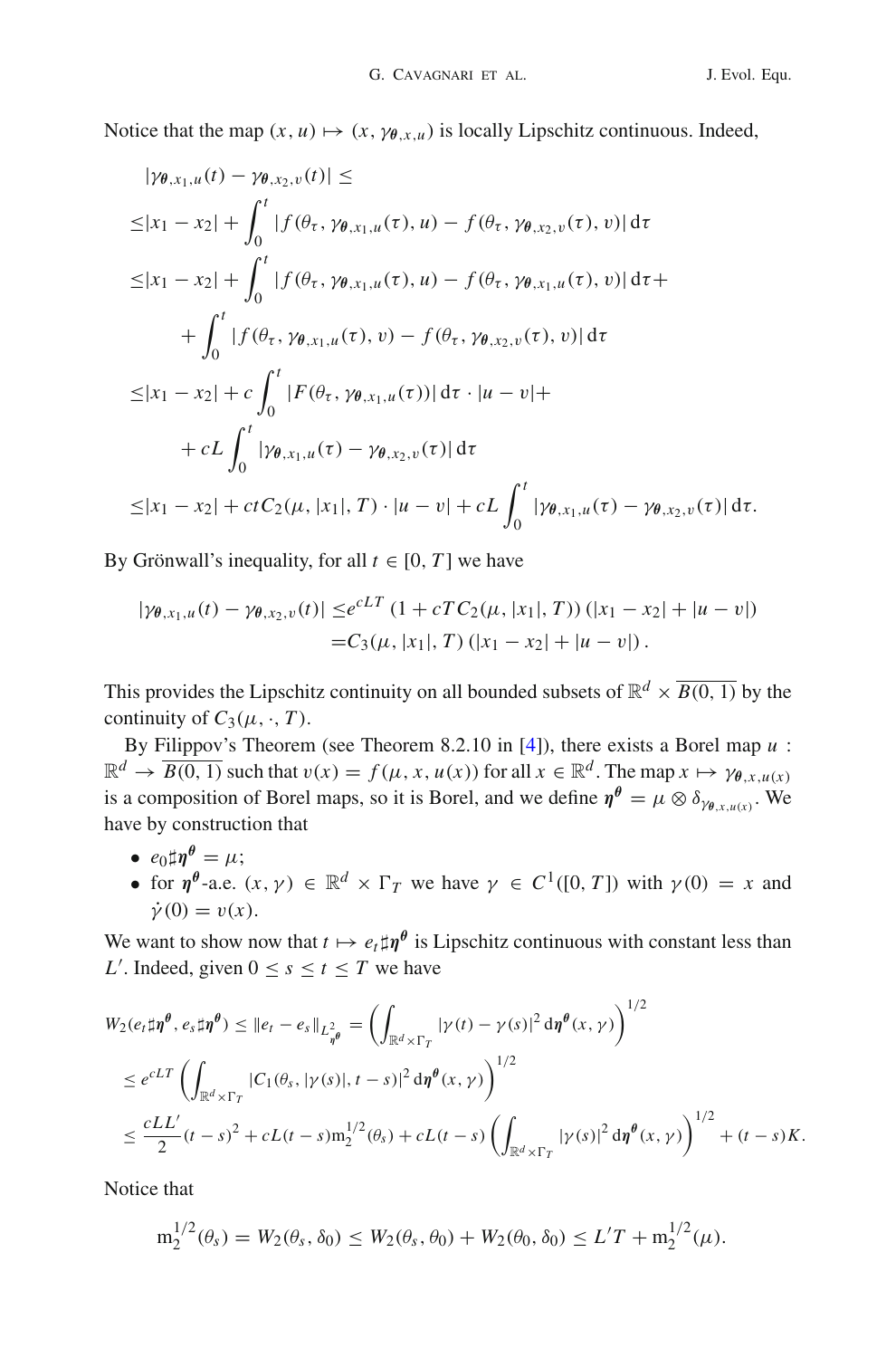Moreover, by  $(A.9)$ , we have

$$
\begin{split} & \left( \int_{\mathbb{R}^d \times \Gamma_T} |\gamma(s)|^2 \, \mathrm{d} \eta^{\theta}(x, \gamma) \right)^{1/2} \leq \mathrm{m}_2^{1/2}(\mu) + e^{cLT} \left( \int_{\mathbb{R}^d \times \Gamma_T} |C_1(\mu, |x|, T)|^2 \, \mathrm{d} \eta^{\theta}(x, \gamma) \right)^{1/2} \\ & \leq \mathrm{m}_2^{1/2}(\mu) + e^{cLT} \left[ \frac{cLL'}{2} T^2 + 2cLT \mathrm{m}_2^{1/2}(\mu) + T K \right] \\ & \leq \frac{cLL'}{2} T^2 e^{cLT} + (1 + 2cLT e^{cLT}) \, \mathrm{m}_2^{1/2}(\mu) + T K e^{cLT} =: \frac{cLL'}{2} T^2 e^{cLT} + B(\mu, T). \end{split}
$$

Thus,

<span id="page-44-0"></span>
$$
W_2(e_t \sharp \eta^{\theta}, e_s \sharp \eta^{\theta})
$$
  
\n
$$
\leq |t - s| \left( \frac{cLL'}{2} T + cL(L'T + m_2^{1/2}(\mu)) + cL(\frac{cLL'}{2} T^2 e^{cLT} + B(\mu, T)) + K \right)
$$
  
\n
$$
\leq |t - s| \left[ L'(\frac{3}{2} cLT + \frac{c^2 L^2}{2} T^2 e^{cLT}) + 2cL(1 + cLT e^{cLT}) m_2^{1/2}(\mu) + cLT K e^{cLT} + K \right]
$$
  
\n
$$
=: S(\mu, L', T) |t - s|.
$$
\n(A.10)

In particular, since we choose

$$
\frac{L'}{2} > 2cL(1 + cLT e^{cLT})m_2^{1/2}(\mu) + cLTKe^{cLT} + K,
$$

there is  $T > 0$  such that  $S(\mu, L', T) < L'$ , and so  $t \mapsto e_t \sharp \eta^{\theta}$  is Lipschitz continuous with constant less than *L* .

Define by recurrence a sequence of curves  $\{\theta^{(n)} = {\theta_t^{(n)}}\}_{t \in [0,T]}\}_{n \in \mathbb{N}}$  and of measures  ${\{\boldsymboleta}^{(n)}\}_{n\in\mathbb{N}}$  by setting  $\theta_t^{(0)} = \mu$  for all  $t \in [0, T]$ . Supposing that we have defined  $\theta^{(n)}$ , then we define  $\eta^{(n)} = \mu \otimes \delta_{\gamma_{\theta^{(n)},x,u(x)}}$  and  $\theta^{(n+1)}$  by setting  $\theta_t^{(n+1)} = e_t \sharp \eta^{(n)}$ . Notice that, by construction, for all  $n \in \mathbb{N}$ ,  $\theta_0^{(n)} = \mu$  and  $\theta^{(n)}$  is a Lipschitz continuous curve with  $Lip(\theta^{(n)}) < L'$ , by [\(A.10\)](#page-44-0).

Since we have the same estimate as in [\(A.3\)](#page-36-2), then there exists  $\eta \in \mathcal{P}(\mathbb{R}^d \times \Gamma_T)$  and a subsequence  $\eta^{(n_k)}$  such that  $\eta^{(n_k)}$  narrowly converges toward  $\eta$ . As already observed, we also have that  $\theta^{(n_k)}$  is a family of uniformly bounded and continuous curves, with uniformly bounded Lipschitz constants. Thus, it has a subsequence which is uniformly convergent to a Lipschitz curve  $\theta = {\theta_t}_{t \in [0, T]}$ . We now follow the same reasoning as in the last part of the proof of Proposition [3.5](#page-6-1) with  $\mu$  and  $\mu^{(n)}$  replaced, respectively, by  $\theta$  and  $\theta^{(n_k)}$ . For  $\eta$ -a.e.  $(x, \gamma)$ , we get that  $\dot{\gamma}(t) \in F(\theta_t, \gamma(t))$  for a.e.  $t \in [0, T]$ ,  $\gamma$ (0) = *x*,  $\gamma \in C^1([0, T])$  and  $\dot{\gamma}(0) = v(x)$ . Thus,  $\theta$  is an admissible trajectory and  $\frac{e_t - e_0}{\sqrt{2\pi}}$  (*x*,  $\gamma$ )  $\rightarrow v(x)$ , as  $t \rightarrow 0^+$ , for *η*-a.e. (*x*,  $\gamma$ )  $\in \mathbb{R}^d \times \Gamma_T$ . We also notice that  $v(x) = v \circ e_0(x, y)$  for *η*-a.e.  $(x, y) \in \mathbb{R}^d \times \Gamma_T$ . Finally, recalling the estimates on the admissible trajectories provided in Proposition [3.4,](#page-6-4) by the Dominated Convergence Theorem we have that the convergence is actually in  $L<sub>n</sub><sup>2</sup>$ . *<sup>η</sup>*.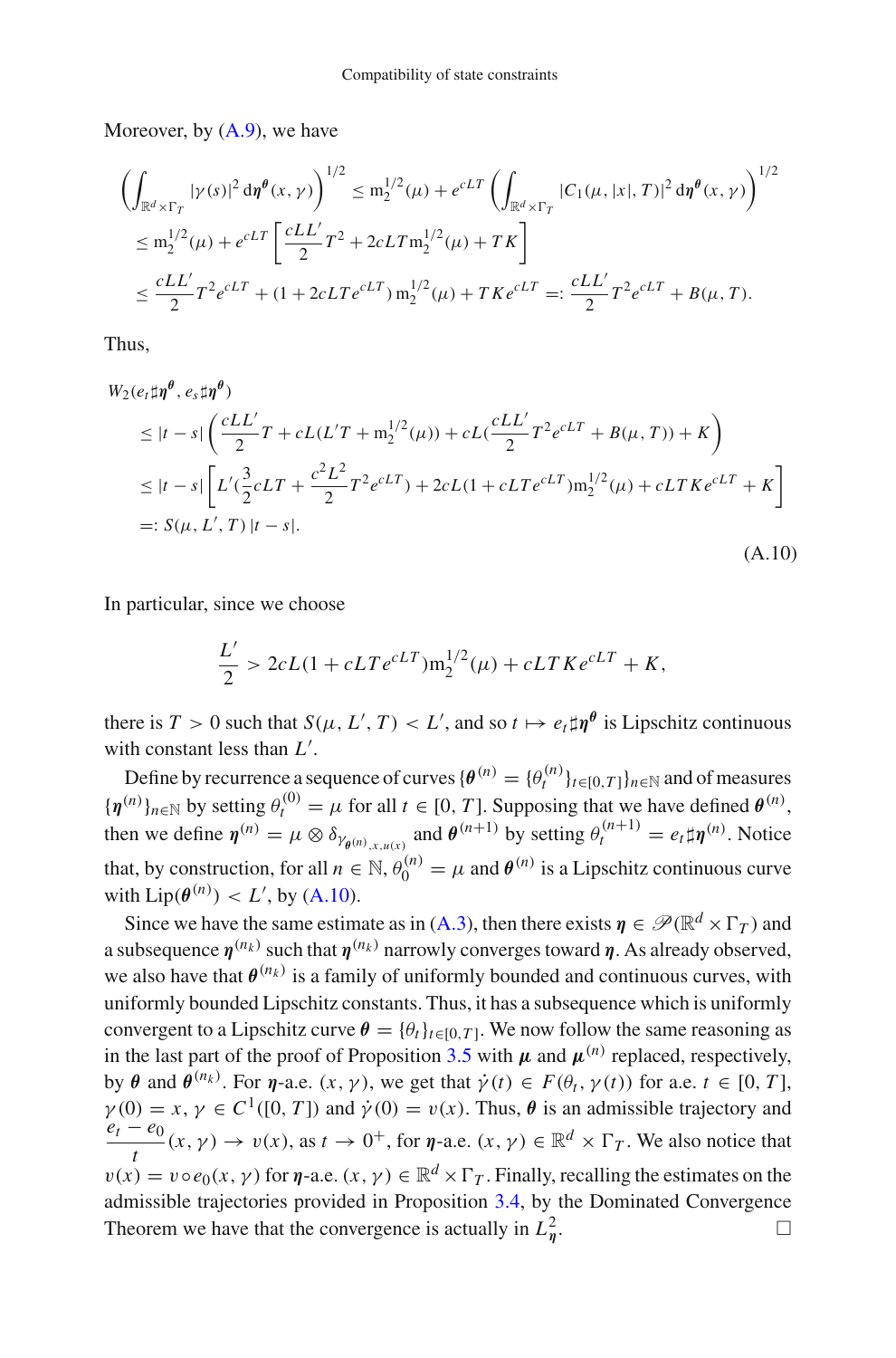#### **REFERENCES**

- <span id="page-45-5"></span>[1] G. Albi, N. Bellomo, L. Fermo, S.-Y. Ha, J. Kim, L. Pareschi, D. Poyato, and J. Soler, Vehicular traffic, crowds, and swarms: From kinetic theory and multiscale methods to applications and research perspectives, Mathematical Models and Methods in Applied Sciences **29** (2019), no. 10, 1901–2005, [https://doi.org/10.1142/S0218202519500374.](https://doi.org/10.1142/S0218202519500374)
- <span id="page-45-9"></span>[2] Luigi Ambrosio, Nicola Gigli, and Giuseppe Savaré, *Gradient flows in metric spaces and in the space of probability measures*, 2nd ed., Lectures in Mathematics ETH Zürich, Birkhäuser Verlag, Basel, 2008.
- <span id="page-45-18"></span>[3] Luigi Ambrosio and Bernd Kirchheim, Rectifiable sets in metric and Banach spaces, Math. Ann. **318** (2000), no. 3, 527–555, [https://doi.org/10.1007/s002080000122.](https://doi.org/10.1007/s002080000122)
- <span id="page-45-14"></span>[4] Jean-Pierre Aubin and Hélène Frankowska, Set-valued analysis, Modern Birkhäuser Classics, Birkhäuser Boston Inc., Boston, MA, 2009. Reprint of the 1990 edition.
- <span id="page-45-8"></span>[5] Yurii Averboukh, *Viability theorem for deterministic mean field type control systems*, Set-Valued Var. Anal. **26** (2018), no. 4, 993–1008.
- <span id="page-45-12"></span>[6] Martino Bardi and Italo Capuzzo-Dolcetta, *Optimal control and viscosity solutions of Hamilton-Jacobi-Bellman equations*, Systems & Control: Foundations & Applications, Birkhäuser Boston Inc., Boston, MA, 1997. With appendices by Maurizio Falcone and Pierpaolo Soravia.
- <span id="page-45-6"></span>[7] Alain Bensoussan, Jens Frehse, and Phillip Yam, *Mean field games and mean field type control theory*, SpringerBriefs in Mathematics, Springer, New York, 2013.
- <span id="page-45-13"></span>[8] Jonathan M. Borwein and Qiji J. Zhu, Techniques of variational analysis, CMS Books in Mathematics/Ouvrages de Mathématiques de la SMC, vol. 20, Springer-Verlag, New York, 2005.
- <span id="page-45-7"></span>[9] Rainer Buckdahn, Shige Peng, Marc Quincampoix, and Catherine Rainer, Existence of stochastic control under state constraints, C. R. Acad. Sci. Paris Sér. I Math. 327 (1998), no. 1, 17–22.
- <span id="page-45-11"></span>[10] Pierre Cardaliaguet, *Notes on Mean Field Games*, 2013. From P.-L. Lions' lectures at College de France, link to the notes.
- <span id="page-45-10"></span>[11] René Carmona and François Delarue, *Probabilistic Theory of Mean Field Games with Applications, vol I*, Probability Theory and Stochastic Modeling, vol. 84, Springer International Publishing, 2018.
- <span id="page-45-4"></span>[12] G. Cavagnari, S. Lisini, C. Orrieri, and G. Savaré, *Lagrangian, Eulerian and Kantorovich formulations of multi-agent optimal control problems: equivalence and Gamma-convergence*, Preprint: [arXiv:2011.07117](http://arxiv.org/abs/2011.07117) [math.OC].
- <span id="page-45-17"></span>[13] Giulia Cavagnari, Antonio Marigonda, and Benedetto Piccoli, *Superposition principle for differential inclusions*, Large-scale scientific computing, Lecture Notes in Comput. Sci., vol. 10665, Springer, Cham, 2018, pp. 201–209.
- <span id="page-45-15"></span>[14] Francis Clarke, *Functional analysis, calculus of variations and optimal control*, Graduate Texts in Mathematics, vol. 264, Springer, London, 2013.
- <span id="page-45-3"></span>[15] M. Fornasier, S. Lisini, C. Orrieri, and G. Savaré, *Mean-field optimal control as gammalimit of finite agent controls*, European J. Appl. Math. **30** (2019), no. 6, 1153–1186, [https://doi.org/10.](https://doi.org/10.1017/s0956792519000044) [1017/s0956792519000044.](https://doi.org/10.1017/s0956792519000044)
- <span id="page-45-0"></span>[16] Chloé Jimenez, Antonio Marigonda, and Marc Quincampoix, *Optimal Control of Multiagent Systems in the Wasserstein Space*, Calculus of Variations and Partial Differential Equations **59** (2020), [https://doi.org/10.1007/s00526-020-1718-6.](https://doi.org/10.1007/s00526-020-1718-6)
- <span id="page-45-16"></span>[17] Alexander Kruger, *On Fréchet Subdifferentials*, Journal of Mathematical Sciences **116** (2003), no. 3, 3325-3358, [https://doi.org/10.1023/A:1023673105317.](https://doi.org/10.1023/A:1023673105317)
- <span id="page-45-1"></span>[18] Antonio Marigonda and Marc Quincampoix, *Mayer control problem with probabilistic uncertainty on initial positions*, J. Differential Equations **264** (2018), no. 5, 3212–3252.
- <span id="page-45-2"></span>[19] Nikolay Pogodaev, *Optimal control of continuity equations*, NoDEA Nonlinear Differential Equations Appl. **23** (2016), no. 2, Art. 21, 24, [https://doi.org/10.1007/s00030-016-0357-2.](https://doi.org/10.1007/s00030-016-0357-2)